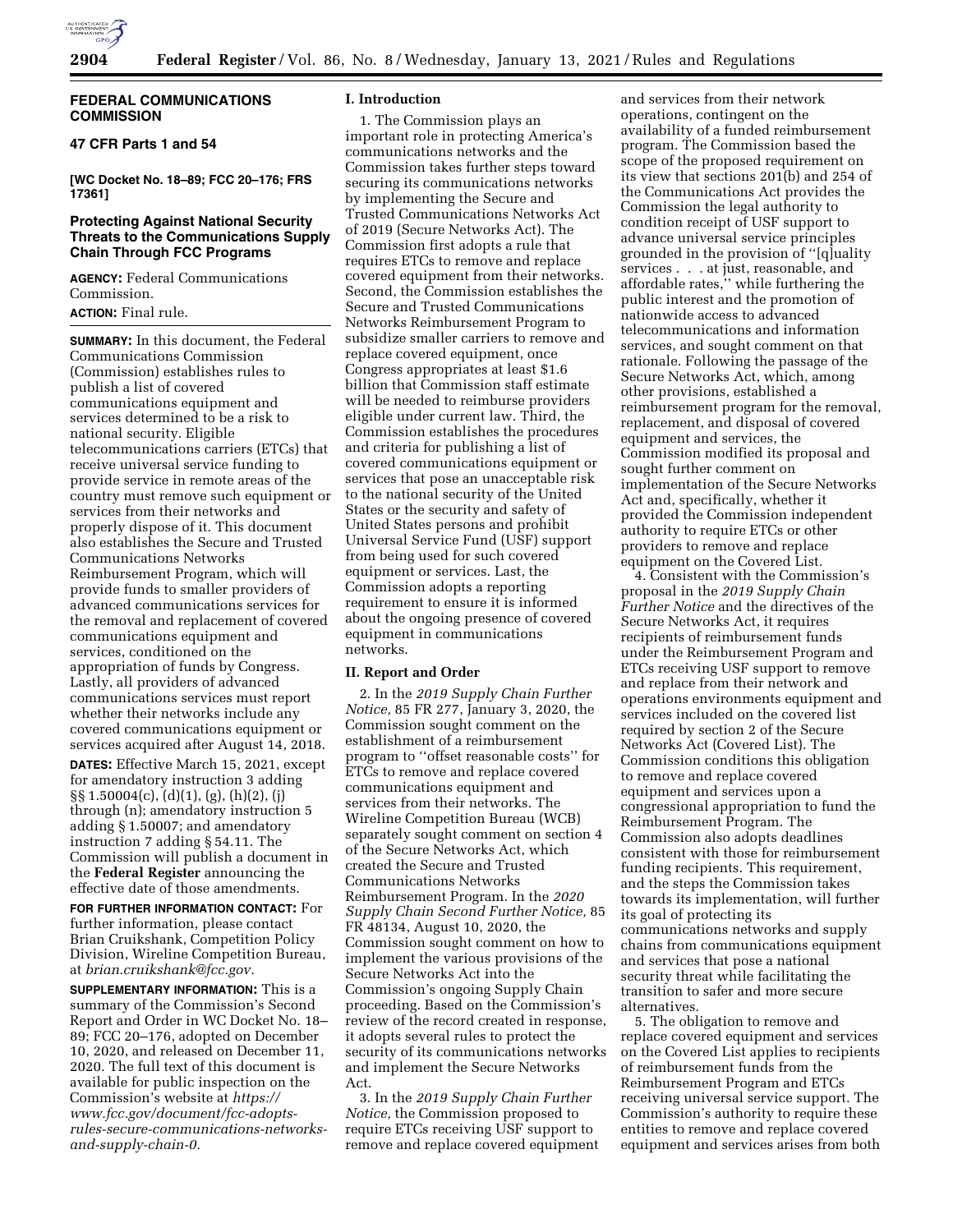the Secure Networks Act and sections 201(b) and 254(b) of the Communications Act. By limiting the requirement to these recipients, the Commission protects the nation's networks from a substantial amount of equipment and services that pose a threat to the security of its communications networks while minimizing the financial and logistical challenges of removal and replacement on providers.

6. The Secure Networks Act requires any recipient of Reimbursement Program funding to remove all existing covered equipment or services in their networks as a condition of receiving reimbursement funds. The Secure Networks Act prohibits recipients of reimbursement funds from purchasing, renting, leasing, or otherwise obtaining covered equipment or services with reimbursement funds or any other funding, including private funds. Recipients must also certify that they will permanently remove, replace, and dispose of all covered equipment or services that are in the recipient's network as of the date of submission of the application for reimbursement. Also, recipients must certify that they have fully complied, or are in the process of complying, with all terms and conditions of the Reimbursement Program, all commitments made in the application, and the timeline submitted with the application. These provisions indicate congressional intent that recipients of Reimbursement Program funds are to be included within the scope of the Commission's remove-andreplace rule and must remove covered equipment. Additionally, commenters support a broad application of the Commission's remove-and-replace requirement to entities that meet the definitions contained in the Secure Networks Act. Because section 4 of the Secure Networks Act requires the removal and replacement of covered equipment and services from recipients' networks, the Commission finds sufficient support both in the language of the statute and the record to include recipients of reimbursement funding from the Reimbursement Program in the Commission's remove-and-replace requirement. No commenters in the record oppose this conclusion. While Huawei Technologies Company (Huawei) argues that the Secure Networks Act does not grant the Commission authority to mandate removal and replacement as proposed in the *2019 Supply Chain Further Notice,*  it does not dispute that recipients of funding through the Reimbursement Program, who volunteer to participate in

the Program, are required to remove covered equipment and services as a condition of receiving funding.

7. To ensure that USF funds are not supporting covered equipment and services, and that the Commission's rule effectively and broadly removes covered equipment and services from recipients' networks to the extent permissible under its legal authority, the Commission obligates ETCs receiving USF support to remove covered equipment and services throughout their entire network, not just in jurisdictions where they operate as an ETC, and irrespective of whether they receive reimbursement under the Reimbursement Program. This broad approach to removal greatly mitigates the identified risks to national security underlying both the Commission's rules and recognized by Congress. However, the scope of the rule does not extend to affiliates and subsidiaries of ETCs. The Commission's decision to require ETCs that receive USF support to remove covered equipment and services is also consistent with the scope of removal under the Reimbursement Program recipient obligations in the Secure Networks Act, which similarly requires recipients to permanently remove covered communications equipment or services contained on the Covered List from their networks. By aligning the scope of the Commission's removal requirement with the obligations under section 4 of the Secure Networks Act, its rules will best effectuate the congressional intent to ''mitigat[e] threats posed by vulnerable communications equipment and services'' throughout U.S. networks.

8. The Commission conditions the implementation of its remove-andreplace rule on the appropriation of funding by Congress for the Reimbursement Program, to ensure sufficient funding is available to pay for the removal and replacement of covered equipment. Several commenters support this proposal and encourage the Commission to wait until Congress has appropriated funding, and others express concern that any obligation to remove and replace covered equipment and services without reimbursement amounts to an unfunded mandate.

9. Pursuant to the Secure Networks Act, only providers with two million or fewer broadband customers are eligible for the Reimbursement Program, but the Commission finds no reason to accordingly limit the applicability of its remove-and-replace rule to only those ETCs which are eligible for the Reimbursement Program. Although the data shows the vast majority of ETCs will be eligible to receive funding under

the Reimbursement Program, in line with the intended scope of eligible entities as set forth by Congress under the Secure Networks Act, some large ETCs receiving USF support may not be eligible for reimbursement under the Reimbursement Program due to the size of their broadband customer base. ETCs are providers of ''advanced communications services'' and, as such, are subject to the provisions of the Secure Networks Act, including prohibitions on Federal subsidy spending in section 3 and reimbursement in section 4 of the Secure Networks Act, where eligible. Regardless, the House Report suggests that Congress intended to focus on providing reimbursement for small providers, noting that larger communications companies ''generally have avoided installing and using Huawei and other suspect foreign equipment in their networks,'' while smaller providers with limited resources may have purchased such equipment because it was less expensive or they were unaware of the security risks, or both. Based on the data submitted pursuant to the Information Collection and subscription data from FCC Form 477, only two ETCs using suspect foreign equipment appear to fall outside the scope of reimbursement eligibility due to the number of broadband customers. Larger ETCs are also more likely to have resources to pay for removal, replacement, and disposal of covered communications equipment and services themselves, and not need taxpayer money to accomplish the objectives of the Commission's removeand-replace requirement. The Commission clarifies that ETCs receiving USF support that do not receive funding through the Reimbursement Program are required to remove covered communications equipment and services from their networks, but whether they replace such equipment and services with alternatives from the Replacement List is within their discretion. Furthermore, nothing in the Secure Networks Act prevents the Commission from requiring removal from entities beyond those who receive reimbursement funding. Because of the serious risks that untrusted participants in the Commission's supply chain pose to the Commission's communications networks, the benefits to our national security of removing covered equipment and services from the Commission's communications networks far outweigh the burdens that compliance with the requirement may impose on a small number of large ETCs.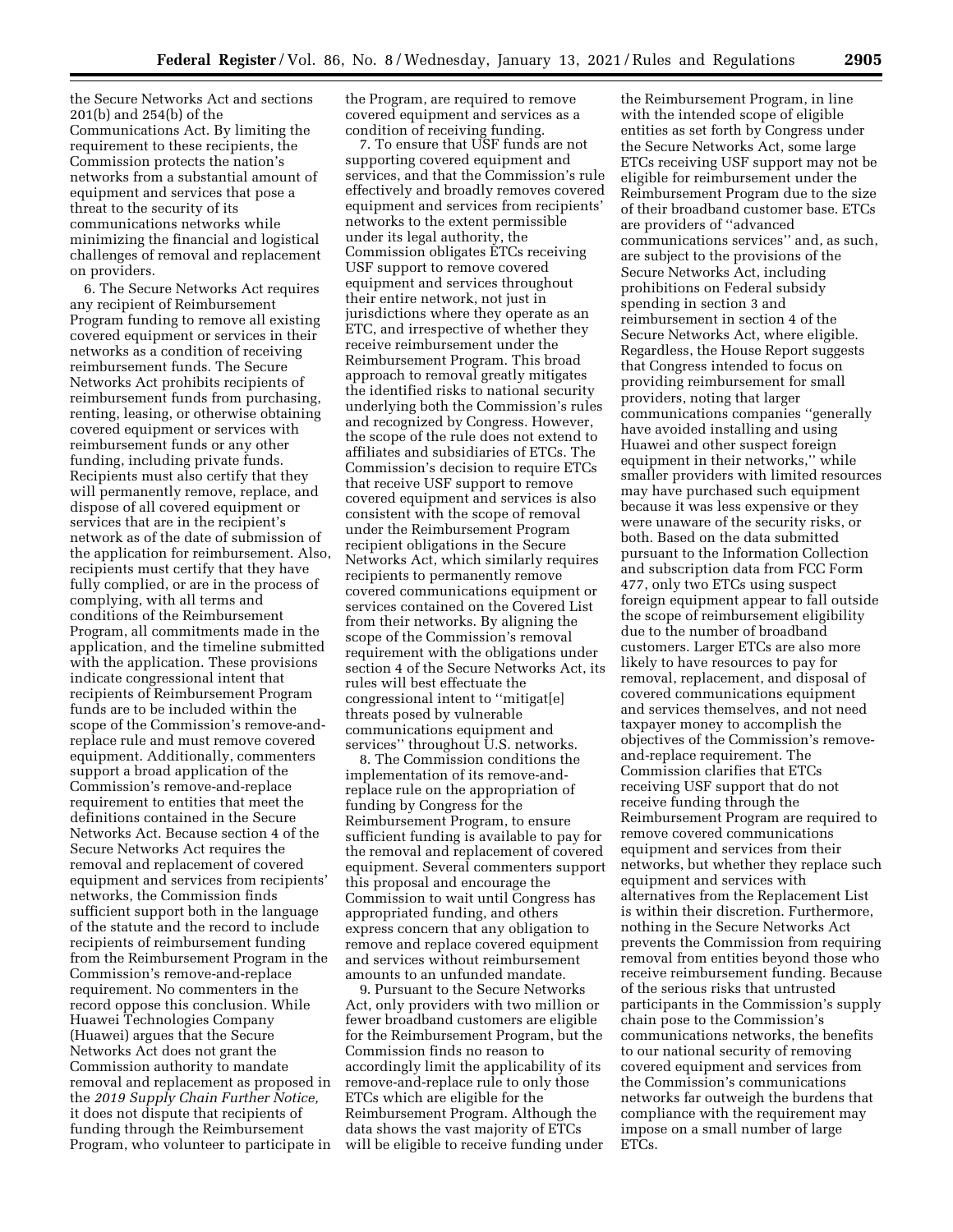10. The Commission further clarifies that, consistent with the requirements for participation in the Reimbursement Program under the Secure Networks Act, it requires all ETCs receiving USF support to dispose of the removed covered equipment and services rather than resell, donate, or trade them. Similar to other applications of the rule, such as the certification requirement, this requirement synchronizes the disposal requirements for ETC recipients of USF support with those applicable to other reimbursement recipients and minimizes any burdens that may result from the administration of disparate regimes. Furthermore, allowing ETCs that receive USF support to resell covered equipment and services removed from their networks undermines the effectiveness of the rule and fails to effectively eliminate those products that pose national security risks from the Commission's communications networks and supply chain.

11. The application of the Commission's remove-and-replace requirement to both ETCs receiving USF support and recipients of reimbursement under the Reimbursement Program appropriately considers the benefits to our national security of a broader approach against the burdens to remove and replace covered communications equipment and services from networks. The Commission recognizes that the presence of products in communications networks that pose risks to our national security is not limited to ETCs and believe that the application of its remove-and-replace requirement to recipients of reimbursement funding in addition to ETCs receiving USF support encompasses a wide range of entities whose networks may contain covered equipment or services. Furthermore, while some commenters support an expansive application of the removeand-replace rule to require all entities to replace covered equipment or services, rather than just the recipients described in this document, the Commission finds that the slightly more limited scope of its rule not only covers entities with flawed equipment and services, it also best captures the broadest application while staying within the bounds of the Commission's legal authority. Some commenters representing non-ETC USF recipients such as schools, libraries, and rural healthcare providers favor expanding the remove-and-replace requirement to non-ETC USF recipients because of the cyberthreats such recipients face when compromised

equipment and services remain in their networks. While the Commission recognizes that the continued existence of such untrusted products in its communications networks and supply chains does introduce risks, it must, as USTelecom posits, consider the ''large administrative burdens'' that inclusion of non-ETC USF recipients would impose against the proportionate impact on national security. The Commission finds that limiting the requirement to recipients of the Reimbursement Program and ETC recipients of USF support, rather than all USF recipients, reduces the administrative burdens of removing and replacing covered equipment and services on non-ETC USF recipients while reducing national security threats to its communications supply chain. Eligible non-ETC USF recipients may voluntarily participate in the Reimbursement Program, which would subject them to the remove-andreplace requirement but also allow them to receive reimbursement for removal, replacement, and disposal of covered equipment and services; otherwise, non-ETC USF recipients are under no obligation to remove or replace covered equipment or services from their networks. The Commission draws this important distinction to avoid imposing an unfunded mandate on non-ETC USF recipients were the Commission to require the removal and replacement of covered equipment when such recipients are not eligible to participate in the Reimbursement Program. Nevertheless, because the record indicates very little covered equipment outside the USF programs requiring an ETC designation, the Commission will closely monitor future developments, including through the information collection adopted pursuant to section 5 of the Secure Networks Act, to determine whether addressing non-ETC USF recipients is necessary and appropriate. This information collection applies to all providers of advanced communications service, unlike the Commission's previous information collection adopted in the *2019 Supply Chain Information Collection Order,* 85 FR 230, January 3, 2020, which applied only to ETCs, thus providing a more expanded and comprehensive awareness of covered communications equipment and services in networks.

12. *Legal Authority.* A variety of separate and independent statutory provisions provide the Commission with the appropriate authority and ability to impose a remove-and-replace requirement. Section 4 of the Secure Networks Act expressly requires recipients of Reimbursement Program

funding to ''permanently remove[ ]'' and replace ''all covered communications equipment or services'' in their networks as a condition of receiving reimbursement funds. The Secure Networks Act requires applicants to certify that they will permanently remove, replace, and dispose of covered equipment or services in the recipient's network as of the date of submission of the application for reimbursement and further requires recipients to submit a final certification to the Commission that they have permanently removed, replaced, and disposed of, or are in the process of doing so, all covered communications equipment or services from their networks. Relatedly, the Secure Networks Act prohibits recipients of reimbursement funds from purchasing, renting, leasing, or otherwise obtaining covered equipment or services with reimbursement funds or any other funding, including private funds, indicating congressional intent to have covered equipment and services eliminated from recipients' networks as a condition of receiving funding.

13. The requirement adopted is similarly consistent with the John S. McCain National Defense Authorization Act for Fiscal Year 2019 (2019 NDAA), which directs the Commission to ''prioritize funding and technical support to assist affected . . . entities to transition from covered communications equipment [as defined by the statute], and to ensure that communications service to users and customers is sustained.'' While one commenter indicated that the Commission could rely on the 2019 NDAA to obligate removal and replacement of covered equipment and services, it finds that the provisions of the Secure Networks Act, discussed in this document, builds upon the goals of the 2019 NDAA and provides the Commission with express authority to require removal and replacement. As the Commission finds they have sufficient authority under sections 201(b) and 254 of the Communications Act and various provisions of the Secure Networks Act, it needs not consider whether the Communications Assistance and Law Enforcement Act or sections 316 or 214 of the Communications Act provide a legal basis for regulation.

14. In addition, the Communications Act provides legal authority for the application of the Commission's rule to ETCs that receive USF support. As the U.S. Court of Appeals for the Tenth Circuit has held, section 254(e) is reasonably interpreted as allowing the Commission ''to specify what a USF recipient may or must do with the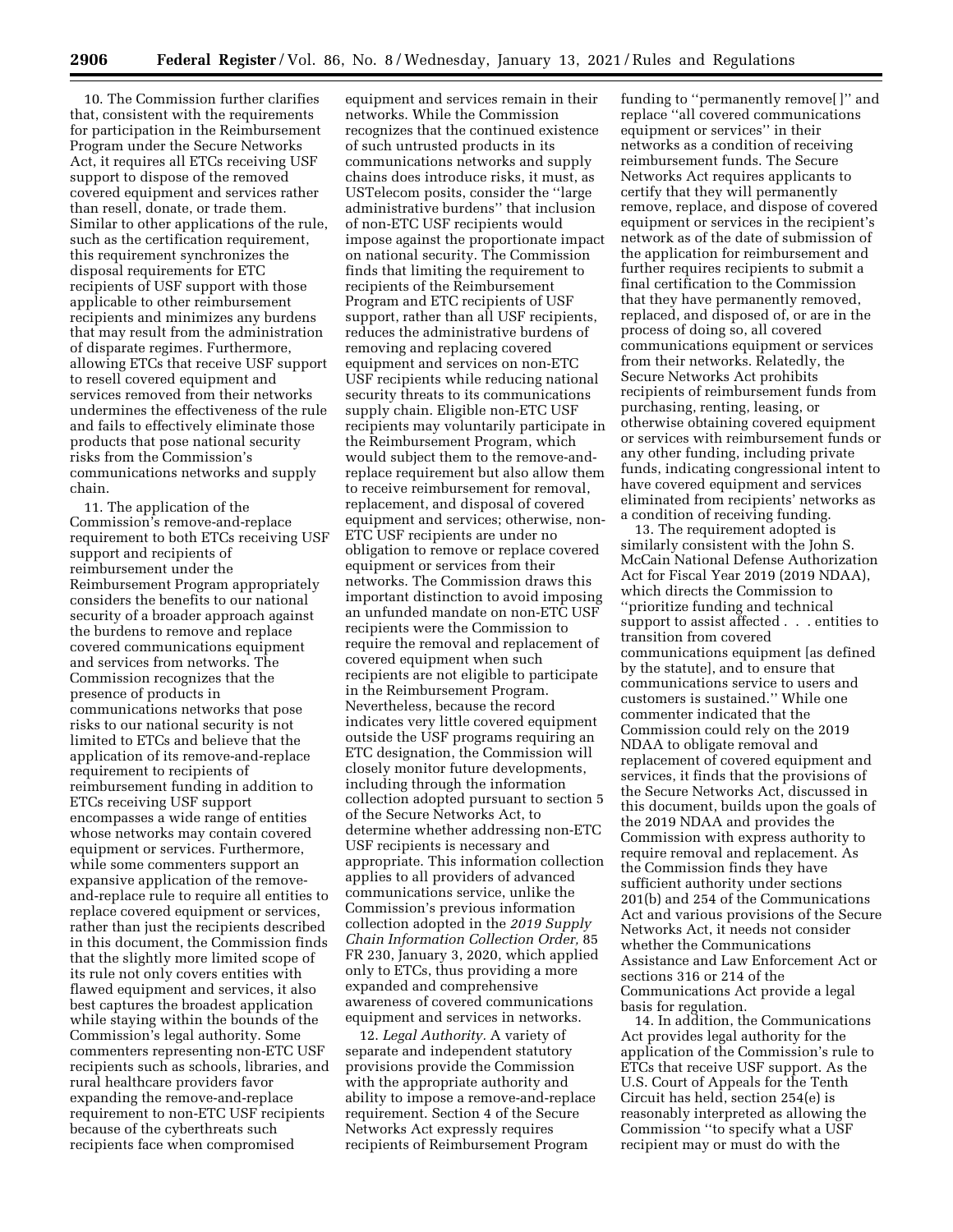funds,'' consistent with the policy principles outlined in section 254(b). Section 254(b) requires the Commission to base its universal service policies on the principles of providing ''[q]uality services . . . at just, reasonable, and affordable rates,'' as well as promoting ''[a]ccess to advanced telecommunications and information services . . . in all regions of the Nation.'' Section 201(b) authorizes the Commission to ''prescribe such rules as may be necessary in the public interest to carry out the provisions of the [Communications] Act.'' By requiring ETCs that receive USF support to remove covered equipment and services, the Commission further advances the provision of quality services nationwide, and ensure the safety, reliability, and security of the nation's communications networks, which is necessary in the public interest in fulfillment of the purpose of the Communications Act.

15. The record also supports the Commission's determination that the Communications Act provides the Commission broad legal authority to require removal of covered equipment and services by ETCs that receive USF support. Telecommunications Industry Association states that the Commission is ''properly acting within its assigned responsibilities by promulgating rules that place conditions and restrictions on use of USF support.'' WTA and NCTA both note that the Commission has clear and well-established authority to impose public interest conditions on the use of USF. Furthermore, the provisions of the Communications Act tied to the Commission's administration of universal service programs provide well-established authority for imposing remove-and-replace requirements on ETCs receiving universal service funds.

16. The Commission rejects arguments that it lacks the authority to mandate removal and replacement of covered equipment and services. Huawei asserts that neither the Secure Networks Act nor any other statute provides the requisite authority to impose a remove-and-replace requirement. According to Huawei, nothing in the Secure Networks Act requires removal and replacement, nor does the Reimbursement Program, which is voluntary, mandate removal. The Commission disagrees. The Secure Networks Act conditions receipt of reimbursement funds on removal and disposal of all covered equipment from the recipient's network; put differently, section 4 obligates recipients of reimbursement funds to certify to the removal of all covered equipment and services from their network, then

provides a means by which to replace such equipment and services through reimbursement. While providers' participation in the Reimbursement Program is not mandatory, the Secure Networks Act requires the Commission to mandate removal of covered equipment and services by any provider who does choose to participate.

17. The Commission also rejects International Technology and Trade Associates, Inc. (ITTA) and Huawei's arguments that the Communications Act does not provide the Commission legal authority to adopt its remove-andreplace rule. ITTA argues that the proposed requirement is beyond the Commission's authority under section 254 of the Communications Act. Huawei argues that the section 254(b) principles upon which the Commission must ''base policies for the preservation and advancement of universal service'' do not include the promotion of national security or equipment regulation applied to a subset of USF recipients. Conditioning the receipt of USF support on removal of covered equipment and services, however, ensures against the substantial security risks associated with such equipment and services and thereby promotes access to ''quality'' advanced telecommunications and information services. Moreover, while Huawei contends that section 201(b) alone does not empower the Commission to enact rules in the absence of other authority under the Communications Act, it finds that the combination of these Communications Act provisions grants the Commission the authority to adopt a remove-andreplace requirement for ETCs receiving USF support.

18. The Commission limits the scope of the remove-and-replace requirement to equipment and services on the Covered List. This approach aligns with the scope of equipment and services that Congress intended to restrict under the statute, as both the section 3 prohibition and the section 4 reimbursement eligibility apply to equipment and services added to the Covered List. The Commission's rules on publication of the Covered List also incorporate notice for updates to the covered equipment or services listed, and entities will therefore have notice with regard to the scope of equipment or services they are subsequently required to remove and replace. The Commission finds that using the Covered List better aligns compliance with removal and replacement obligations to the administration of the Reimbursement Program and creates a bright-line determination for ETCs receiving USF support and

reimbursement recipients to easily identify equipment and services to remove and replace from their networks. Furthermore, the Commission ties administration of the remove-andreplace requirement to the administration of the Reimbursement Program; therefore, it finds it will not be overly burdensome for entities, including smaller carriers, to identify, remove, replace, and discard covered equipment and services from their networks.

19. Consistent with the provisions of the 2019 NDAA and Secure Networks Act, this rule represents a reasoned modification of the Commission's proposal in the *2019 Supply Chain Further Notice.* There, the Commission proposed to require the removal of all equipment and services from covered companies. To synchronize the requirement the Commission adopts with the scope of covered equipment and services under the Secure Networks Act, however, the Commission slightly modifies its rule from its original proposal. The Commission concludes upon review of the record in this proceeding and after considering the Secure Networks Act that its proposal risks being too broad and excessively burdensome. The Commission's slightly modified and more narrowly tailored rule instead supports a risk-based assessment of problematic equipment and services within a network, consistent with the approach taken in section 889 of the 2019 NDAA and ultimately incorporated into section 2 of the Secure Networks Act, rather than the proposed blanket prohibition to all equipment and services produced by a manufacturer. The Covered List is limited to such equipment and services that the federal government, including the U.S. intelligence community, has identified as national security threats and that are placed at the most vulnerable spots in the Commission's communications infrastructure. Equipment and services on the Covered List are also limited to certain operational functions such as routing or redirecting user data traffic, causing an advanced communications service provider's network to be remotely disrupted, or otherwise posing an unacceptable risk to United States national security. Secure Networks Act sections  $2(b)(2)(A)$ –(C). As such, concerns raised in the record regarding inclusion of Lifeline end-user equipment are moot because they are outside the scope of the Secure Networks Act. Therefore, the Commission believes limiting the remove-and-replace requirement to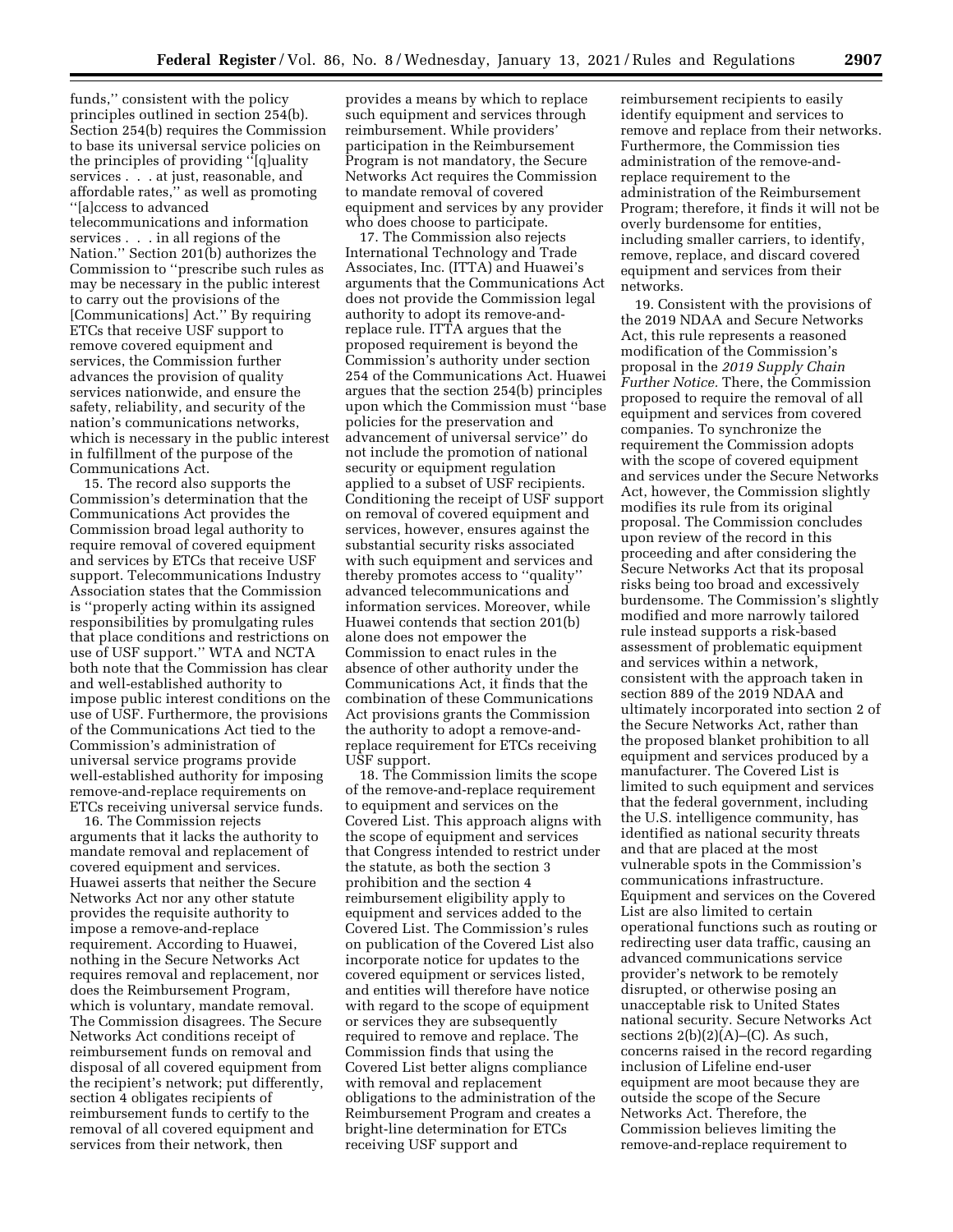equipment and services on the Covered List advances its goals of protecting its communications networks and supply chains from those products that pose a risk to our national security while minimizing the financial, administrative, and logistical efforts entities may face in compliance. The Commission clarifies that, while there is nothing in § 54.9 of the Commission's rules that restricts the use of private funds to purchase, obtain, maintain, improve, modify, or otherwise support any equipment or services produced or provided by any company posing a national security threat to the integrity of communications networks or the communications supply chain, nor is there anything in § 54.10 of the Commission's rules that restricts the use of private funds to purchase, rent, lease, or otherwise obtain any covered communications equipment or service, or maintain any covered communications equipment or service previously purchased, rented, leased, or otherwise obtained, as identified and published on the Covered List, compliance with the remove-andreplace mandate requires ETCs receiving USF support and recipients of Reimbursement Program funding to remove all covered equipment and services from their network operations and to certify compliance. To the extent there are equipment or services not on the Covered List but fall within the scope of § 54.9, entities may continue to use private funds to purchase, obtain, maintain, improve, modify, or otherwise support such equipment or services.

20. USTelecom posits that the Commission's proposal to implement section 3 of the Secure Networks Act ''stands to create a significant gap in the scope of equipment that could be subject to replacement funding'' vis-a` vis the scope of covered equipment under the two prohibitions. According to USTelecom, the Commission should either reconsider the scope of § 54.9 of the Commission's rules to match the definition of ''covered communications equipment or service'' required by the Secure Networks Act, or it should clarify that equipment subject to § 54.9 is also eligible for funded removal and reimbursement under the Reimbursement Program; otherwise, USTelecom argues, failure to do either creates a *de facto* unfunded mandate.

21. The Commission disagrees with USTelecom that the interplay of § 54.9 and Reimbursement Program eligibility amounts to an unfunded mandate. First, section 3 of the Secure Networks Act does not, in itself, require the removal and replacement of covered equipment or services; it merely prohibits

prospective use of certain Federal subsidies to purchase, rent, lease, or otherwise obtain any covered communications equipment or service, or maintain any covered communications equipment or service previously purchased, rented, leased, or otherwise obtained on the Covered List. Second, the requirement to remove and replace, like the prohibition under § 54.10 and the equipment and services eligible for reimbursement under the Reimbursement Program, only applies to the products and services contained on the Covered List. To the extent there is equipment or service that is prohibited under § 54.9 but is not on the Covered List, it is not subject to the remove-and-replace requirement, and thus that rule does not constitute an unfunded mandate. The Commission does, however, acknowledge that the creation of two prohibitions will establish different parameters for designation of covered equipment or services.

22. The Commission disagrees with arguments raised by commenters that mandating removal and replacement is impermissibly retroactive or amounts to a regulatory taking. The Commission addresses these two concerns raised in the record in turn.

23. Pursuant to the Administrative Procedure Act (APA), in the absence of express statutory authority to promulgate retroactive rules, the Commission may only adopt legislative rules that apply prospectively. The Commission notes that the Secure Networks Act requires it to publish a list of any covered communications equipment or service produced by an entity that poses an unacceptable risk to national security or the security and safety of United States persons and to establish a reimbursement program for removal of such equipment purchased, rented, leased, or otherwise obtained before August 14, 2018. The Secure Networks Act requires the Commission to publish the list of covered communications equipment or services to its website and to complete a rulemaking to implement the reimbursement program by March 12, 2021. To the extent the rules adopted in this document serve to implement the rulemaking requirement of the Secure Networks Act, this APA limitation is inapplicable. A rule may be found to be impermissible as primarily retroactive ''if it impairs rights a party possessed when he acted, increases a party's liability for past conduct, or imposes new duties with respect to transactions already completed.'' Additionally, a rule may be impermissible for secondary retroactivity, in which rules affect the

future legal consequence of past or ongoing actions. Where a rule has secondary retroactive effect, it is permissible unless such effect is unreasonable. And the Takings Clause of the Fifth Amendment prohibits the government from taking ''private property . . . for public use, without just compensation.'' Notably, and relevant to any takings arguments, Commission and judicial precedent have established that carriers have no vested property interest in USF support.

24. *Retroactivity Claims.* Huawei argues that the Commission's proposal to mandate replacement of covered equipment and services would impose primary retroactivity and therefore be invalid under the APA and, further, would impose secondary retroactivity by adversely and unreasonably altering future legal consequences of past actions. According to Huawei, requiring removal of equipment and services installed before the adoption of § 54.9 of the Commission's rules would ''constitute a sanction on Huawei's past conduct'' and restrict its ability to supply equipment and services to telecommunications carriers. LATAM argues that a remove-and-replace requirement raises concerns about the retroactive impact of regulatory actions on private investment. PRTC states that the requirement raises the same prospective application concerns that the Commission found would not be impacted in the *2019 Supply Chain Order,* 85 FR 230, January 3, 2020, when adopting § 54.9 of the Commission's rules, thus contradicting the Commission's arguments in that *Order*  that the rule would only be applied prospectively and not require carriers to remove or stop using existing equipment or services.

25. The Commission disagrees with commenters that the remove-andreplace requirement constitutes impermissible primary retroactivity. Huawei claims that the rule attaches a ''new disability'' or ''new burdens'' to past conduct. In support of its argument, Huawei cites *National Mining Association,* where the D.C. Circuit found that a Department of Interior rule was invalid because it imposed a ''new disability,'' namely permit ineligibility, based upon ''pre-rule violations by mine operators over whom permit operators acquired control before the rule's effective date.'' It also cites *Rock of Ages Corp.,* where the Second Circuit found a new regulation from the Department of Labor to be impermissibly retroactive because it required on-going inspections at blasting sites beginning a year before the effective date of the regulation that imposed the inspection requirement,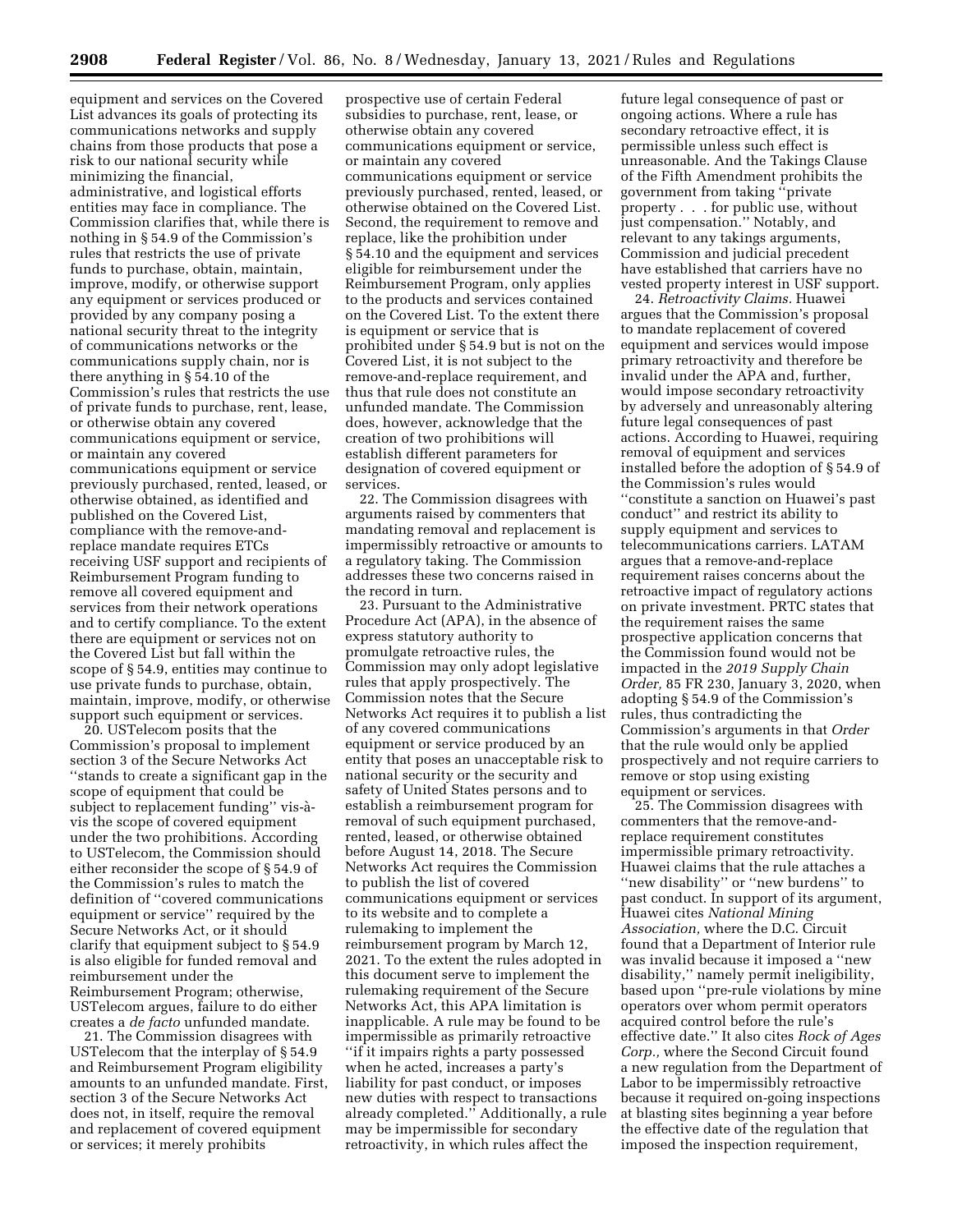thus impermissibly imposing new duties on already completed transactions. Huawei also cites *AMC Entertainment, Inc.,* where the Ninth Circuit invalidated an agency's interpretation of a rule which would have required retrofitting movie theaters before the agency announced its interpretation. The Commission finds that Huawei's interpretation of these cases is incorrect as applied to the requirement at hand. The standard for primary retroactivity assesses whether a rule has changed the past legal consequences of past actions. Unlike the factual circumstances in the cases cited by Huawei, the remove-and-replace requirement does not attach a ''new disability'' before the rule goes into effect. Carriers will not be penalized for having covered equipment or services in their networks before the removal and replacement rule is effective, nor do they have to take action prior to the rule taking effect; therefore, the rule has no primary retroactive effect. Thus, while it ''changes the legal landscape,'' it has not ''rendered past actions illegal or otherwise sanctionable,'' even as to the carriers themselves—much less those from whom the carriers purchase equipment not governed by such rules, such as Huawei. As to Huawei, the new rules have no application at all. They apply only to carriers, requiring them to replace Huawei equipment only if and after reimbursement to the carriers for doing so becomes available. While collateral effects on its contracts with such carriers would not be cognizable as primary retroactivity under *NCTA,* in any event Huawei makes no claim that the Commission's action could result in any carrier claims against Huawei, much less any damages in support of any such claims notwithstanding the reimbursement program.

26. While the effect of the removal and replacement rule may alter the future legal consequence to certain carriers of having certain equipment or services in a network by making what was once permissible equipment and services to operate now impermissible to retain going forward, ''[i]t is often the case that a business will undertake a certain course of conduct based on the current law, and will then find its expectations frustrated when the law changes.'' Such action ''has never been thought to constitute retroactive lawmaking, and indeed most economic regulation would be unworkable if all laws disrupting prior expectations were deemed suspect.

27. The Commission similarly finds Huawei's arguments regarding secondary retroactivity unpersuasive. Huawei argues that to compel

equipment replacement would impose unreasonable secondary retroactivity on carriers and suppliers ''because such a requirement would adversely and unreasonably alter the future legal consequences of past actions'' and render covered equipment ''essentially useless.'' However, ''secondary activity—which occurs if an agency's rule affects a regulated entity's investment made in reliance on the regulatory status quo before the rule's promulgation—will be upheld if it is reasonable.'' First, the Commission disagrees with Huawei that this rule constitutes secondary retroactivity. The remove-and-replace requirement imposes a future obligation, albeit on existing property, by mandating removal, *as well as* replacement, of covered equipment and services; replacement can only occur once removal—a future action—occurs. As such, this requirement imposes a legal consequence on an action to occur at a future date, *i.e.,* should a reimbursement recipient or an ETC receiving USF support retain covered equipment or services in its networks past the certification requirement deadline for the rule. And the Commission, in creating the Reimbursement Program, has sought to mitigate any harm that the future effect of the rule may incur.

28. Second, even assuming *arguendo*  that the removal-and-replacement requirement amounts to secondary retroactivity, it is reasonable and therefore permissible. The threat that the presence of covered equipment and services in the Commission's communications networks poses to our national security necessitates the prompt removal and replacement of such equipment, thereby supporting that this requirement is not arbitrary and capricious. Courts have held that the Commission ''is entitled to reconsider and revise its views as to the public interest and the means needed to protect that interest, though it must give a sufficient explanation of that change.'' The rule the Commission adopts facilitates the transition away from such identified equipment and services that threaten our nation's security to ensure entities are able to offer secure, reliable, and quality service over their networks. To that end, the Commission's rule is no different than other regulatory requirements which require regulated entities to upgrade their networks for the improved provision of services. For example, the Commission may require a common carrier subject to section 214 of the Communications Act to ''provide itself with adequate facilities for the expeditious and efficient performance of its service'' which, for some carriers, could require an upgrade of their equipment. Similarly, the remove-andreplace rule requires recipients of reimbursement funding and ETCs receiving USF support—which are, in fact, common carriers—to effectively upgrade their networks by removing compromised products and services and thus improve the provision of quality services at just, reasonable, and affordable rates, in accordance with section 254 of the Communications Act.

29. Third, providers may choose alternatives to removal and replacement of covered equipment and services to avoid compliance or avoid any perceived impact on private investment. Participation in the Reimbursement Program is voluntary; providers are under no obligation to accept reimbursement funding and the conditions associated with such support. Designation as an ETC, and the opportunity therefore to participate in USF programs, or acceptance of USF funds through those programs, is likewise voluntary, and providers that are currently designated as ETCs or that accept universal service funding may decline to participate in USF programs. To allow providers so inclined a reasonable opportunity to relinquish their ETC status or secure alternative funding to USF support, ETCs choosing this option must do so within one year after WCB issues a Public Notice announcing the acceptance of applications filed during the initial filing window to participate in the Reimbursement Program. A state commission, or the Commission in the case of a common carrier providing telephone exchange service and exchange access that is not subject to the jurisdiction of a state commission, shall permit an ETC to relinquish its designation as such in any area served by more than one ETC. This time period is consistent with the amount of time that carriers participating in the Reimbursement Program and for ETCs receiving USF support that retain their designation or continue to accept universal service funding have to comply with the remove-and-replace requirement. Finally, the Commission reiterates that the applicability of this rule is within the bounds of its legal authority and, as such, only extends to recipients of reimbursement funds and ETCs receiving USF support; beyond this, the rule imposes no restriction on Huawei's ability to supply equipment and services to telecommunications carriers and other providers who are not subject to this requirement. ETCs that choose to forego their ETC designation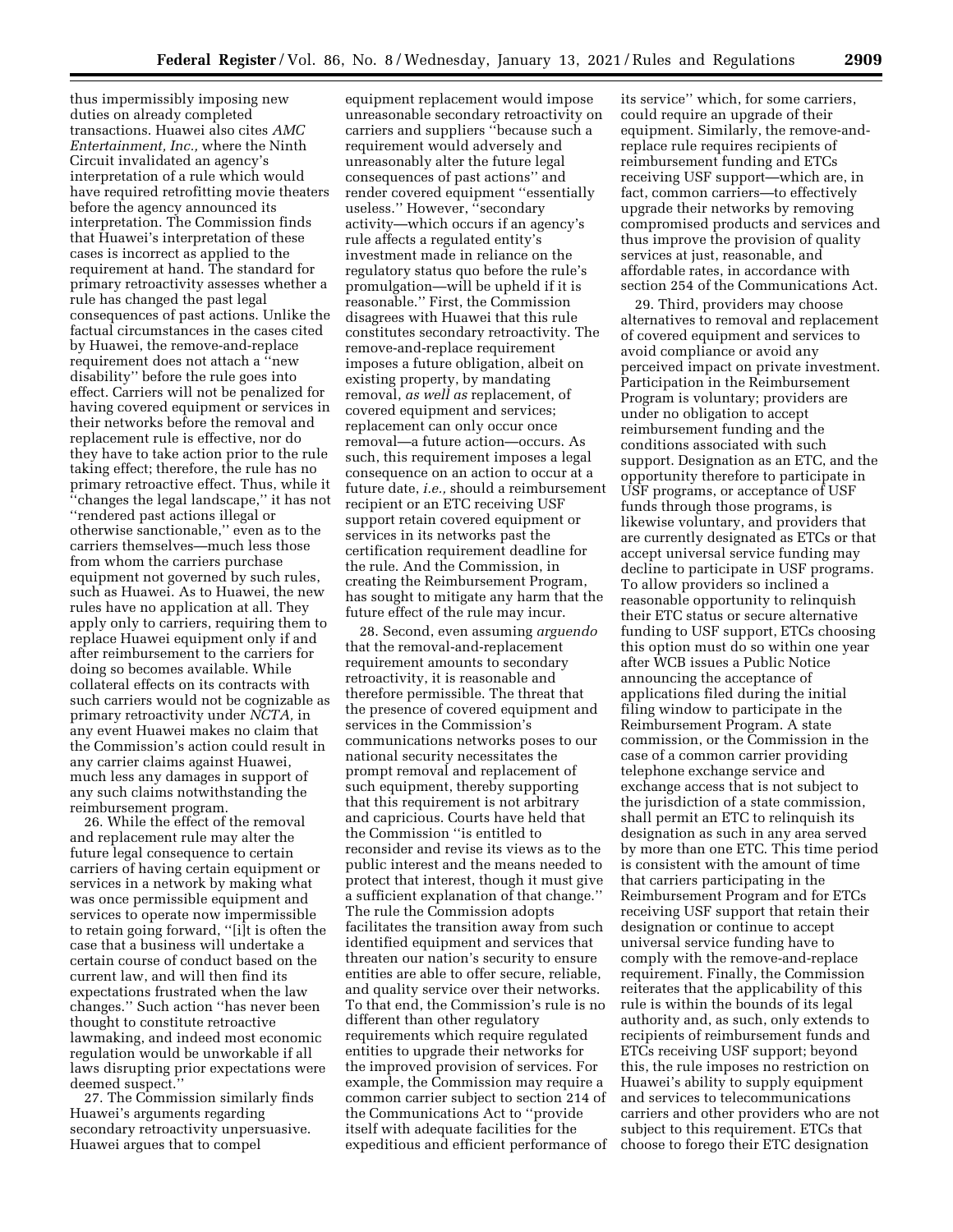or disclaim USF support may avoid any impact that this rule may have on future legal consequences of past actions. While the rule no doubt may frustrate a business that undertook a course of conduct based on current law, only to have its expectations frustrated, when the law changes, ''this has never been thought to constitute retroactive lawmaking.''

30. Furthermore, the Commission disagrees with PRTC's assertion that the rule it adopts raises the same concerns regarding prospective application that the Commission addressed when adopting § 54.9 in the *2019 Supply Chain Order.* In that *Order,* the Commissions found that because the rule restricting use of USF support was prospective in effect, it therefore did ''not prohibit the use of existing services or equipment already deployed or in use.'' That finding is not contradicted here. The prohibition contained in § 54.9 of the Commission's rules prospectively limits the use of future USF support, whereas the requirement to remove and replace obligates recipients of reimbursement funding and ETCs receiving USF support to take action to remove covered equipment and services from their networks. Not only do the regulations impose different obligations, but, as stated in this document, the future receipt of USF support is not mandatory. Therefore, under both rules, affected entities may decline to accept USF support and avoid compliance with either rule.

31. *Unconstitutional Taking.* LATAM argues that the Commission's removeand-replace requirement raises regulatory takings concerns. PRTC contends that this requirement raises the same regulatory takings arguments that the Commission addressed in the *2019 Supply Chain Order.* Huawei also argues that mandating removal and replacement would violate the Takings Clause and due process ''because carriers have vested property interests in already-purchased equipment, and mandating its removal would deny all economically beneficial or productive use or all economically viable use of the equipment.''

32. The Commission finds the arguments from LATAM, PRTC, and Huawei unpersuasive. As explained in the *2019 Supply Chain Order,* universal service support recipients do not have a property interest in maintaining particular levels of support notwithstanding changes in the program rules. Nor is the Commission persuaded that the effects on carriers' existing equipment represents a regulatory taking under the *Penn Central*  framework. In assessing whether such a

taking has occurred, courts consider: (1) The economic impact of the regulation on the regulated party; (2) the extent to which the regulation interferes with the regulated party's reasonable investmentbacked expectations; and (3) the ''character'' of the government action. First, the economic impact on carriers is minimal, especially for reimbursement recipients who are eligible to receive reimbursement for reasonable costs incurred to remove, replace, and dispose of covered equipment through the Reimbursement Program. For those ETCs receiving USF support that do not receive reimbursement funding, the impact to replace covered equipment and services should not be severe because larger entities, who would otherwise be ineligible for reimbursement, are less likely to have covered equipment or services in their networks and otherwise have more opportunity to bear the cost of any such replacement due to their size. Second, the rule should not upend reasonable investment-backed expectations, as providers have been aware of the designation of certain products and manufacturers as covered equipment or services since the passage of the 2019 NDAA in 2018. And over the last decade, Congress and the Executive Branch have repeatedly stressed the importance of identifying and eliminating potential security vulnerabilities in communications networks and their supply chains. Third and finally, the requirement does not amount to a physical invasion of the property, especially when there is recourse for entities to relinquish their ETC designation or forego receiving future USF support in order to avoid any consequence of the rule upon physical property.

33. As an alternative basis for the Commission's conclusion, it is not persuaded that the regulatory takings precedent represents the appropriate manner of analyzing its action here. In particular, the restriction applies only as a condition on a provider's continued participation in the federal universal service program, including receipt of compensation from the federal universal service support mechanisms. However, recipients of Reimbursement Program funding are prohibited from using funding, including private funds to purchase, rent, lease, or otherwise obtain any covered communications equipment or service. Even assuming *arguendo* that the restriction resulted in some effect on providers' property interest in their existing equipment, there is a sufficient nexus and proportionality between the restriction

and the providers' participation in the USF programs. The restriction on use of universal service support for equipment and services that pose an ongoing security risk has a clear nexus to the Commission's legitimate concerns, as explained in the *2019 Supply Chain Order.* By targeting the providers' actions only insofar as they would be using federal universal service support in a manner that perpetuates a security risk, the restriction is appropriately proportional to address that harm.

34. Separately, the Commission observes that these arguments only focus on the removal of the equipment and disregard the support provided for the replacement of the equipment and the availability of ''just compensation'' through reimbursement appropriations. Eligibility for providers of advanced communications service to participate in the Reimbursement Program is expansive, and the vast majority of affected entities required to remove and replace covered equipment and services under the Commission's rule by virtue of their continued receipt of universal service support will be eligible to receive reimbursement. Where recipients of reimbursement funding do have a property interest in the covered equipment the Commission requires them to remove, the Reimbursement Program offers just compensation.

35. In the *2019 Supply Chain Further Notice,* the Commission proposed making the remove-and-replace requirement contingent on the creation of a reimbursement program that would help ''mitigate the impact on affected entities, and in particular small, rural entities.'' Commenters supported this approach. Accordingly, the Commission will proceed as proposed and make compliance with the removal obligation that will coincide with the implementation of the Reimbursement Program, which the Commission separately establishes in the following. Specifically, the Commission will require ETC recipients of USF support to certify that they have complied with its new rule requiring the removal of equipment and services on the Covered List. The first certification will be required one year after WCB issues a Public Notice announcing the acceptance of applications filed during the initial filing window to participate in the Reimbursement Program. Once the one-year period has expired, ETCs receiving USF support will then need to certify going forward that they are not using equipment or services identified on the Covered List before receiving USF support each funding year. Participants in the Reimbursement Program will not need to certify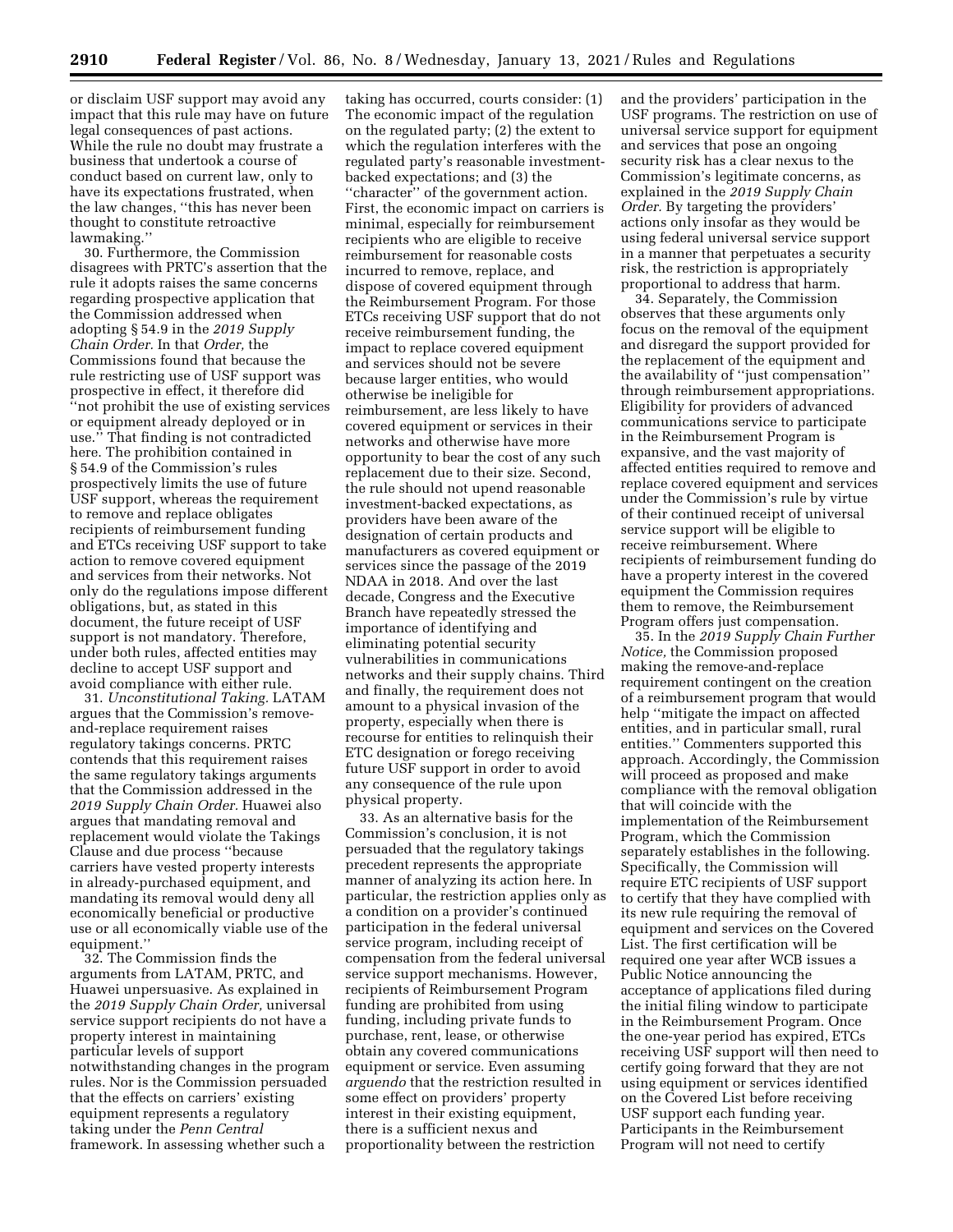compliance with the remove-andreplace rule until after the expiration of their removal, replacement, and disposal term.

36. The Commission finds that adopting a uniform certification requirement and transition period will promote equitable compliance deadlines for all entities subject to the removeand-replace requirement, regardless of their participation in the Reimbursement Program. Additionally, as the threat to our national security is immediate, it better advances the Commission's goals to require entities to remove and replace covered equipment and services consistent with the transition periods for reimbursement in the Reimbursement Program, rather than permitting them to wait until such products are at end-of-life or replaced in the ordinary course of business.

37. The Secure Networks Act's requirements apply to ''communications equipment or service'' and to providers of ''advanced communications service.'' Although the Secure Networks Act defines ''communications equipment or service'' as ''any equipment or service that is essential to the provision of advanced communications service,'' it does not define which factors make equipment or service ''essential.'' Similarly, the Secure Networks Act defines ''advanced communications service'' as the ''advanced telecommunications capability'' described in section 706 of the Telecommunications Act of 1996, which encompasses ''high-speed, switched, broadband telecommunications capability that enables users to originate and receive high-quality voice, data, graphics, and video telecommunications using any technology,'' but does not define how the Commission should determine what constitutes ''high-speed, switched, broadband telecommunications capability.'' In the *2020 Supply Chain Second Further Notice,* the Commission sought comment on how to interpret these two terms employed throughout the Secure Networks Act.

38. *Interpretations of*  ''*communications equipment or service*''*.* Consistent with the Commission's proposal in the *2020 Supply Chain Second Further Notice,* it interprets ''communications equipment and service'' as defined in section 9(4) to include all equipment or services used in fixed and mobile broadband networks, provided they include or use electronic components. Included in the definition of ''communications services'' is software and firmware used in broadband networks. This interpretation is consistent with

Commission precedent regarding software's potential security risk. Also included in this definition is any optical switching equipment or services that include or use electronic components. The Commission believes that all equipment or services that include or use electronic components can be reasonably considered essential to broadband networks, and it further believes that the Commission's definition will provide a bright-line rule that will ease regulatory compliance and administrability. The Commission's proposed definition received support from several commenters in the record, who agreed that it provides regulatory certainty and as one commenter explained, ''would make it universally clear for compliance purposes.'' RWA also supports the definition because it ''provides the FCC with the flexibility it needs as technology evolves so that regulations do not lag behind technological developments.''

39. The Commission rejects arguments that it should interpret ''communications equipment or service'' more broadly or narrowly. Although the Commission agrees with CCA that it ''needs not adopt a cramped interpretation in order to implement the [Reimbursement] Program,'' the definition is appropriately tailored because it provides clear and simple guidance to regulated parties while still covering any equipment and service that could potentially pose a threat to national security. The Commission's decision to include in the definition of communications equipment or services any equipment or service that includes or uses electronic components does not alter or modify the statutory language, but instead interprets it in a way so as to ''most accurately reflect[ ] the broad participant pool Congress intended for the program.''

40. Alternatively, CTIA's argument that the Commission's definition is ''unduly broad'' conflates its interpretation of ''communications equipment or service'' with the separate inquiry in section 2(b)(2) of the Secure Networks Act. Section 2(b)(2) provides that, relying solely on determinations made by a list of enumerated sources, the Commission shall publish on the Covered List communications equipment or service that meet specific criteria. CTIA would read out the difference between ''communications equipment or service'' in section 9(4) of the Secure Networks Act and section 2(b)(2), which limits the Covered List, to communications equipment and services that possess certain capabilities. CTIA proposes to ''narrow the scope of the 'communications

equipment or service' '' because ''not all equipment subcomponents are essential,'' and asks the Commission to ''develop a risk-based analysis relevant to the core layer, distribution layer, and access layer.'' The Commission disagrees because the Secure Networks Act already provides a definition for the subset of communications equipment and services that have been subjected to the section 2(b)(2) review. Section 9(5) defines ''covered communications equipment or service'' as ''any communications equipment or service that is on the [Covered List] . . . ,'' and, thus, subject to the section 2(b)(2) criteria. These factors, which determine which pieces of equipment or service should be considered ''covered communications equipment and services,'' and thus must be published on the Covered List, do not apply to the definition of ''communications equipment and services.''

41. *Definition of* ''*advanced communications service.*'' Consistent with the Commission's proposal in the *2020 Supply Chain Second Further Notice,* it interprets ''advanced communications service'' for the purposes of the Secure Networks Act to include services with any connection of at least 200 kbps in either direction. No commenter opposed this definition. This interpretation had unanimous support in the record and is consistent with the Commission's historic interpretation of section 706 of the Telecommunications Act. The Commission acknowledges that it has encouraged providers of advanced communications service to offer broadband service at greater speeds and adjusted over time its definition of advanced telecommunications capability in its annual Broadband Deployment Reports. However, the Commission's interpretation in this proceeding covers a broader array of equipment and services, consistent with congressional intent to identify and remove insecure equipment and, therefore, it believes establishing a standard that captures this broader number of providers is appropriate. Using the standard will maximize program participation to include providers with older, legacy technology.

42. The Commission agrees with Dell that its interpretation ''would ensure that insecure equipment is not left in our nation's interconnected broadband networks.'' The 200 kbps threshold is a familiar benchmark to current providers of advanced communications services, as it matches the definition of ''broadband services'' the Commission uses to determine which facilities-based broadband providers must file the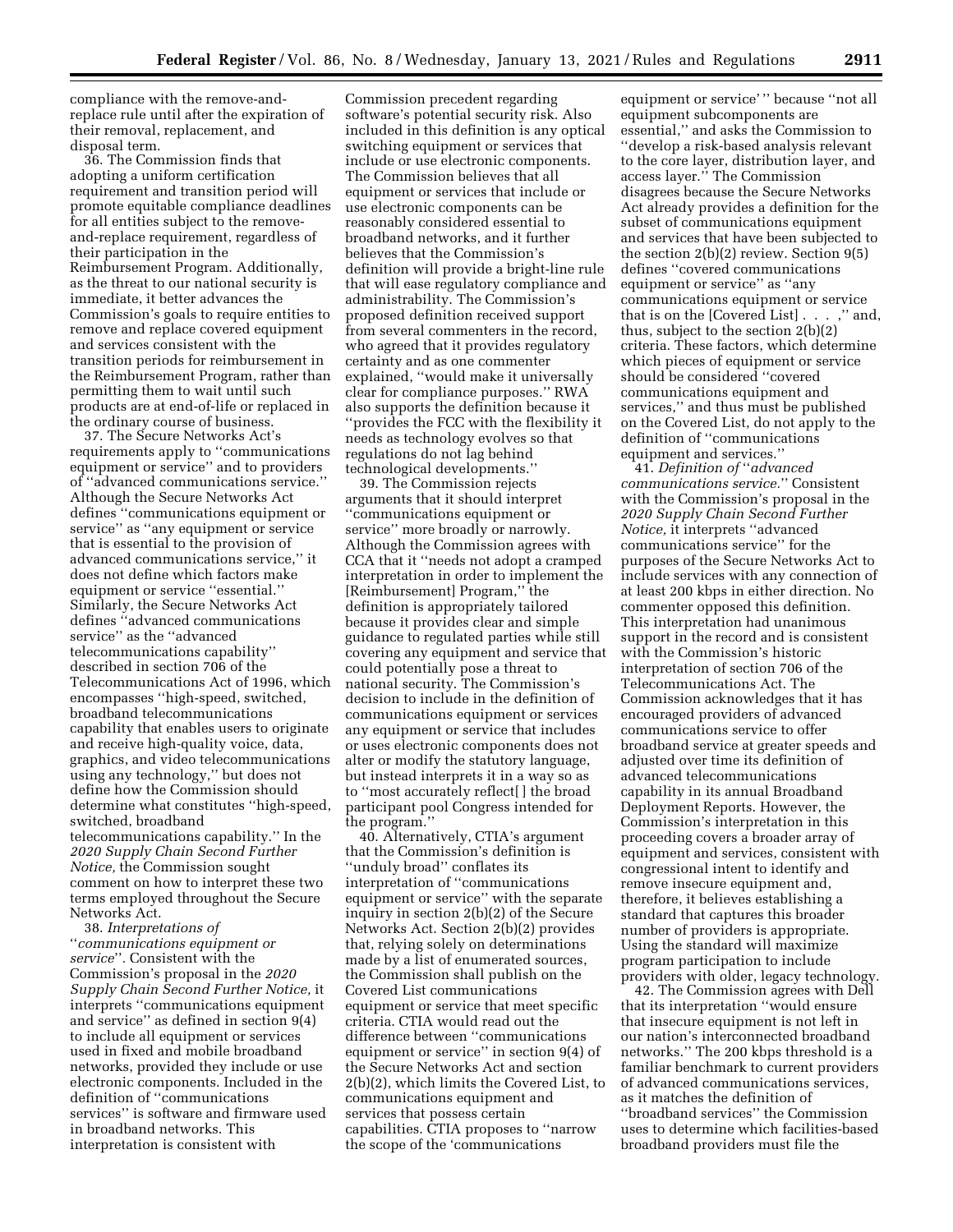Commission's FCC Form 477 and which helps determine the availability of advanced communications services throughout the country. The Commission does not modify the definition of ''advanced communications service'' for any other purposes other than interpreting the Secure Networks Act. Using this standard will also allow the Commission to leverage available information on FCC Form 477 filers to verify applicant eligibility.

43. Section 2(a) of the Secure Networks Act directs the Commission to publish, no later than March 12, 2021, a list of covered communications equipment and services (Covered List). The Covered List, which will be publicly available, will serve as a reference for interested parties to indicate the communications equipment and services that certain providers must remove from their networks, as well as the equipment and services to which the section 3(a) prohibition applies, the communications equipment and services eligible for reimbursement pursuant to section 4, and the equipment and services that form the basis for the reporting requirements in section 5.

44. Consistent with the clear direction in the Secure Networks Act and the Commission's proposal in the *2020 Supply Chain Second Further Notice,*  the Commission will publish on its website the Covered List of communications equipment or services determined to pose an unacceptable risk to the national security of the United States or the security and safety of United States persons. Section 2(c) of the Secure Networks Act states that the ''Commission shall place'' on the Covered List ''any communications equipment or service that poses an unacceptable risk to the national security of the United States or the security and safety of United States persons based solely on one or more of the following determinations,'' and then lists four sources for such determinations:

• ''A specific determination made by any executive branch interagency body with appropriate national security expertise, including the Federal Acquisition Security Council'';

• ''A specific determination made by the Department of Commerce pursuant to Executive Order No. 13873 . . . relating to securing the information and communications technology and services supply chain'';

• ''The communications equipment or service being covered telecommunications equipment or

services, as defined in section 889(f)(3)'' of the 2019 NDAA; or

• ''A specific determination made by an appropriate national security agency.'' The Act defines ''appropriate national security agency'' to include the Department of Homeland Security, the Department of Defense, the Office of the Director of National Intelligence, the National Security Agency, and the Federal Bureau of Investigation.

45. *Requirement to accept determinations.* Consistent with the *2020 Supply Chain Second Further Notice,* the Commission interprets Congress's use of the words ''shall place'' to mean it has no discretion to disregard determinations from these enumerated sources. Huawei agrees, and stated in its comments that ''the Secure Networks Act's use of the term 'shall' provides the Commission no discretion'' when evaluating determinations for inclusion on the Covered List. The record supports the Commission's interpretation. For example, USTelecom contends that ''once one of the federal agencies, either enumerated or implied, make a granular determination about 'covered equipment', the Commission is bound to accept it.'' Similarly, NCTA explains that ''[the] Secure Networks Act did not grant the Commission plenary authority to regulate the communications network supply chain based upon its own assessment of national security risks posed by covered equipment and services.'' Thus, where there is a determination from one of these sources, the Commission must take action to publish or update the Covered List to incorporate communications equipment or services covered by that determination. While it is difficult for the Commission to calculate the national security benefits derived from removing covered communications equipment and services, the Secure Networks Act requires the Commission to rely on the judgment and expertise of those enumerated sources tasked with making this assessment.

46. *No deviation from enumerated sources.* Consistent with the Commission's proposal in the *2020 Supply Chain Second Further Notice*  and the record, it interprets Congress' use of the word ''solely'' in section 2(c) to mean the Commission can accept determinations only from these four categories of sources. ''In taking action under subsection (b)(1), the Commission shall place on the list any communications equipment or service that poses an unacceptable risk to the national security of the United States or the security and safety of United States persons based *solely* on one or more of

the following determinations . . . .'' This interpretation is shared by multiple commenters, including USTelecom, NCTA, NTCA, CTIA, and Huawei.

47. *Determinations from any executive branch interagency body with appropriate national security expertise.*  The Secure Networks Act directs the Commission to rely on ''a specific determination made by any executive branch interagency body with appropriate national security expertise, including the Federal Acquisition Security Council'' to accept determinations. The Commission includes in this definition two crossgovernment groups: Team Telecom and the Committee on Foreign Investment in the United States (CFIUS), as these executive branch interagency bodies routinely provide expert advice to the Commission on national security-related questions. The members of Team Telecom are the Secretary of Defense, the Attorney General, the Secretary of Homeland Security, and the head of any other executive department or agency, or any Assistant to the President, as the President determines appropriate. The Executive Order establishing Team Telecom explained that Team Telecom was created to ''assist the FCC in its public interest review of national security and law enforcement concerns that may be raised by foreign participation in the United States telecommunications services sector.'' The Executive Order creating CFIUS authorized it to conduct inquiries ''with respect to the potential national security risk posed by a transaction.''

48. The Commission has no discretion to ignore determinations from CFIUS and Team Telecom because they are plainly ''executive branch interagency bodies with appropriate national security expertise.'' For example, Team Telecom and the economic agencies (Department of Commerce, U.S. Trade Representative, and Department of State), recently recommended in 2018 that the Commission deny China Mobile USA's section 214 application, finding that allowing China Mobile USA to ''offer telecommunications services as a common carrier between the United States and international countries . . . would pose substantial and unacceptable national security and law enforcement risks'' because China Mobile USA is ''subject to exploitation, influence, and control by the Chinese Government.'' The Commission assessed this recommendation as part of its public interest analysis of the pending application and concluded that ''significant national security and law enforcement harms would arise from granting China Mobile USA an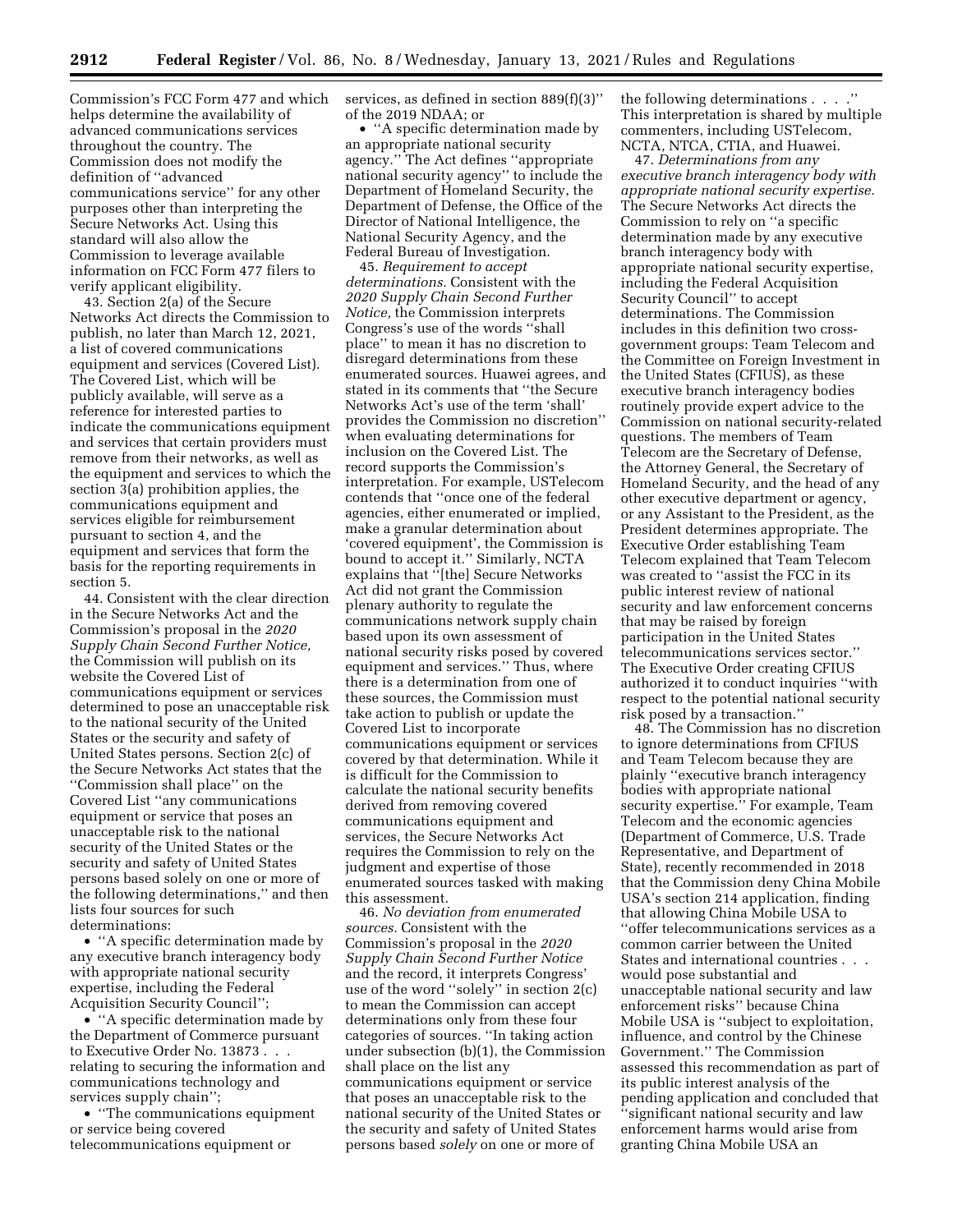international section 214 authorization'' and decided determined that a ''grant of the application would result in substantial and serious national security and law enforcement risks.'' And the Commission recently adopted rules streamlining the process by which it ''coordinates with [Team Telecom] for assessment of any national security, law enforcement, foreign policy, or trade policy issues regarding certain applications filed with the Commission.''

49. The Commission therefore disagrees with CTIA and NTCA that findings from Team Telecom or CFIUS ''are not structured to make determinations of general supply chain risk,'' because regardless of their structure, the Commission must incorporate any determinations they make into the Covered List. Huawei argues that relying on Team Telecom and CFIUS is unnecessary ''given the involvement of the agencies that comprise CFIUS and Team Telecom in other relevant bodies identified in the Secure Networks Act.'' But that argument fails to recognize that section 2(c)(1) of the Secure Networks Act specifically includes executive branch interagency bodies with appropriate national security expertise. The Commission also disagrees with CTIA's claim that determinations made by the [Federal Acquisition Security Council] should not ''result in automatic listing of items on the Covered List'' because the ''FASC does not operate in a public fashion.'' The Secure Networks Act specifically lists the Council as an executive branch interagency body with national security expertise, and the Commission has no authority to disregard Congress's clear direction. Moreover, any additions the Commission makes to the Covered List will be made public.

50. *Determinations from the Department of Commerce.* The Secure Networks Act directs the Commission to rely on determinations made by the Department of Commerce. Executive Order No. 13873 grants the Secretary of Commerce the authority to prohibit any transaction of any information and communications technology or service where the Secretary, in consultation with other relevant agency heads, determines that the transaction: (i) Involves property in which foreign country or national has an interest; (ii) includes information and communications technology or services designed, developed, manufactured, or supplied by persons owned by, controlled by, or subject to the jurisdiction or direction of a foreign adversary; and (iii) poses certain undue

risks to the critical infrastructure or the digital economy in the United States or certain unacceptable risks to U.S. national security or U.S. persons. In November 2019, the Department of Commerce commenced a rulemaking to implement Executive Order No. 13873. The proposed rule would authorize the Secretary to make a preliminary determination to prohibit or mitigate certain transactions, subject to a notice period before the Secretary issues a final determination.

51. Pursuant to this statutory requirement, the Commission will incorporate any final determinations from the Department of Commerce and add them to the Covered List once they are published in the **Federal Register**. Although CTIA contends that ''Commerce's implementation of the 2019 Supply Chain E.O. is replete with concerns about breadth and unpredictability,'' the Secure Networks Act does not permit the Commission the discretion to alter or ignore Department of Commerce determinations. Furthermore, administrative and judicial remedies are available should there be any disagreement with the Department of Commerce's implementation of its authority under the Secure Networks Act to make determinations, and those have no bearing here. The Commission will, therefore, comply with its statutory obligation to incorporate determinations from the Department of Commerce's proceeding into the Covered List.

52. *Determinations from the 2019 NDAA.* The third enumerated source for determinations is found in section 889(f)(3) of the 2019 NDAA. Each subpart of section 889(f)(3) contains determinations. Section 889(f)(3) of the 2019 NDAA defines ''covered telecommunications equipment or services'' to include ''(A) telecommunications equipment produced or provided by Huawei or ZTE Corporation (ZTE); (B) for the purpose of public safety, security of government facilities, physical security surveillance of critical infrastructure, and other national security purposes, video surveillance and telecommunications equipment produced by Hytera Communications Corporation (Hytera), Hangzhou Hikvision Digital Technology Company (Hikvision), or Dahua Technology Company (Dahua); [and] (C) telecommunications or video surveillance services provided by such entities or using such equipment.'' Additionally, section 889(f)(3)(D) provides that covered telecommunications equipment or services includes

''[t]elecommunications or video surveillance equipment or services produced or provided by an entity that the Department of Defense, in consultation with the Director of National Intelligence or the Director of the Federal Bureau of Investigation, reasonably believes to be an entity owned or controlled by, or otherwise connected to, the governments of [the People's Republic of China].''

53. As the Commission explained in the *2020 Supply Chain Second Further Notice,* the 2019 NDAA establishes four sources of determinations. The first is telecommunications equipment produced or provided by Huawei or ZTE capable of the functions outlined in sections 2(b)(2)(A)–(C) of the Secure Networks Act. The Commission ''shall place'' on the Covered List ''any communications equipment or service'' ''if, based exclusively on the determinations'' under section 2(c), such equipment or service poses an unacceptable risk to the national security of the United States and the security and safety of United States persons'' and is ''capable'' of ''(A) routing or redirecting user data traffic or permitting visibility into any user data or packets that such equipment or service transmits or otherwise handles; (B) causing the network of a provider of advanced communications service to be disrupted remotely; or (C) otherwise posing an unacceptable risk to the national security of the United States or the security and safety of United States persons.'' The Commission disagrees with NCTA and Huawei, which argue that the Commission must limit the scope of its designation because section 889(a)(2)(b) of the 2019 NDAA limits the restriction on the procurement of ''covered telecommunications equipment or services'' to equipment and services that can ''route or redirect user data traffic or permit visibility into any user data or packets that such equipment transmits or otherwise handles.'' This restriction to only certain types of equipment and services, however, applies only to section 889(a)(1) and does not extend to the definition section in section 889(f)(3). Nor does the restriction in section 889(b)(3)(B), which limits the scope of the prohibition on federal agency spending to equipment capable of routing or permitting network visibility, support NCTA or Huawei's argument. That restriction specifically applies only to subsection (b), not section 889(f). Congress explicitly limited the scope of its procurement restrictions to Huawei and ZTE equipment in subsections (a) and (b) of the 2019 NDAA to equipment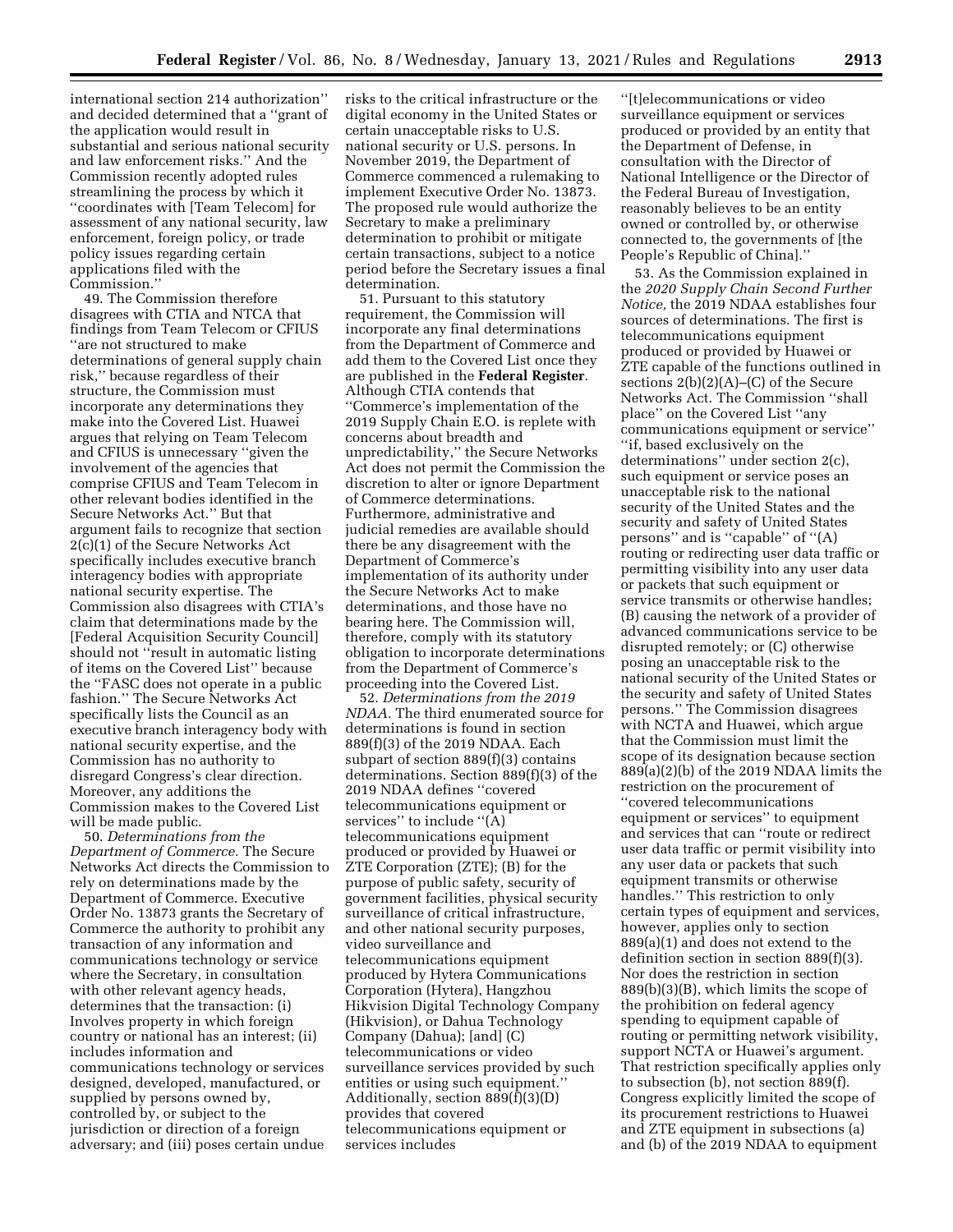capable of routing or permitting network visibility, but did not include such a limitation in paragraph 889(f)(3), which governs the determination the Commission must incorporate onto the Covered List. To limit the NDAA determination to equipment capable of routing or permitting network visibility would both ignore the plain text of the NDAA and read section 2(b)(2)(C) out of the Secure Networks Act, which lists the capabilities of communications equipment or service that warrant inclusion on the Covered List. The Commission will thus place on the Covered List the determination found in section  $889(f)(3)(A)$ , that is, ''telecommunications equipment produced or provided by Huawei or ZTE'' capable of the functions outlined in sections  $2(b)(2)(A)$ ,  $(B)$ , or  $(C)$  of the Secure Networks Act.

54. The second determination the Commission will incorporate from the 2019 NDAA is video surveillance and telecommunications equipment produced by Hytera, Hikvision, and Dahua capable of the functions outlined in section 2(b)(2)(A)–(C) of the Secure Networks Act. Consistent with the Commission's proposal from the *2020 Supply Chain Second Further Notice,* it will incorporate onto the Covered List such equipment from Hytera, Hikvision, and Dahua, ''to the extent it is used for public safety or security,'' capable of the functions outlined in sections  $2(b)(2)(A)$ ,  $(B)$ , or  $(C)$  of the Secure Networks Act.

55. The third determination the Commission incorporates from the 2019 NDAA is ''[o]ther telecommunications or video surveillance services produced or provided by Huawei, ZTE, Hytera, Hikvision, and Dahua or using such equipment'' that are capable of the functions outlined in section 2(b)(2)(A)– (C) of the Secure Networks Act. Finally, the Commission will also include on the Covered List ''telecommunications or video surveillance equipment'' that the Department of Defense ''reasonably believes to be an entity owned or controlled by, or otherwise connected to, the government of'' China, but it is unaware of any such determination by the Department of Defense at this time.

56. *Determinations from appropriate national security agencies.* Consistent with the Commission's proposal in the *2020 Supply Chain Second Further Notice,* because it is required to incorporate a specific determination made by an appropriate national security agency, the Commission will include in the definition of ''an appropriate national security agency'' any sub-agencies of the enumerated agencies provided in section 9(2) of the Secure Networks Act. The only party that commented on this subject, USTelecom, agrees that ''sub-agencies of enumerated 'appropriate national security agenc[ies]' should qualify [to make determinations under section  $2(c)$ ]."

57. *Form of determinations.* The Secure Networks Act grants the Commission no discretion to disregard determinations from any of these four enumerated sources. Although the Commission recognizes that each source may follow a different procedure to arrive at the conclusion that equipment or services, or classes of equipment or services, pose an unacceptable security risk, it nevertheless must incorporate their decisions into the Covered List. Accordingly, the Commission rejects CTIA's argument that the transparency of the originating source should control what kind of deference it gives to a national security determination, and Huawei's argument that an determination should only be incorporated if it identifies ''particular pieces or categories of equipment.'' Congress granted the Commission no authority to dictate to other agencies how to arrive at their determinations, and granted it no discretion to disregard or modify these determinations.

58. Consistent with the Commission's proposal from the *2020 Supply Chain Second Further Notice* and the text of the Secure Networks Act, it will publish, update, or modify the Covered List without providing notice or opportunity to comment. Section 2(a) of the Secure Networks Act states the Commission ''shall publish on its website [the Covered List]'' and section 2(d) states the Commission ''shall periodically update the [Covered List.]''. As the Commission stated in the *2020 Supply Chain Second Further Notice,* it reads this language ''to be mandatory precluding us from altering the list beyond the specific updates (all tied to changes in section 2(c) determinations) required by its terms.'' Because the Commission is statutorily obligated to update the Covered List in light of new or modified determinations, it needs not provide notice *before* updating the Covered List to reflect new or modified determinations. Accordingly, when one of the enumerated sources makes a new or modified determination, the Commission will update the Covered List without first providing notice or seeking comment on these changes. To provide clear guidance for affected providers, however, the Public Safety and Homeland Security Bureau (PSHSB) will issue a Public Notice each time the Covered List is updated. The Secure Networks Act's section 3(a)(1)

prohibition and section 5 reporting requirement will then apply to the communications equipment and services added to the Covered List 60 days after publication of the updated Covered List.

59. Because this notice process is based on the clear language of the Secure Networks Act, the Commission disagrees with commenters who argue this process to update the Covered List fails to provide proper notice for affected parties. Section 2(a) of the Secure Networks Act tasks the agency with publishing the Covered List no later than March 13, 2021. In taking action to publish this list, Congress clearly directs the agency to rely ''solely'' on the determinations from external sources. The Act then requires the Commission to enforce the provisions of the Act, including section 3(a)'s prohibition that applies to items on the Covered List 60 days after their inclusion. The text of the Secure Networks Act indicates Congress intended for an expedited regulatory process by establishing procedures ''so clearly different from those required by the APA that is must have intended to displace them.''

60. The Commission also disagrees with commenters who advocate for a notice period in addition to the one already provided by the Secure Networks Act to ''ensure that the Commission has an accurate factual basis upon which to make the technical determination required by the Act.'' For example, Huawei argues the notice period is crucial to ''ensure that appropriate due process protections are provided and that companies have the opportunity to respond to allegations and provide information relevant to the analyses required by the Secure Networks Act before the Commission places any equipment or services on the Covered List.'' Huawei contends that notice and comment ''from relevant stakeholders regarding the technical capabilities of equipment is a critical step for the Commission to conduct the analyses section 2(b)(2)(A) and (B) require.'' But under the Secure Networks Act, the Commission merely accepts the determination from the enumerated source and then add to the Covered List all communications equipment or service from that determination that is capable of the functions outlined in section 2(b)(2)(A)– (C). The Commission does not conduct its own analysis of the national security threat the equipment or services identified by these enumerated sources pose to the communications supply chain; the Secure Network Act requires the Commission to be deferential to the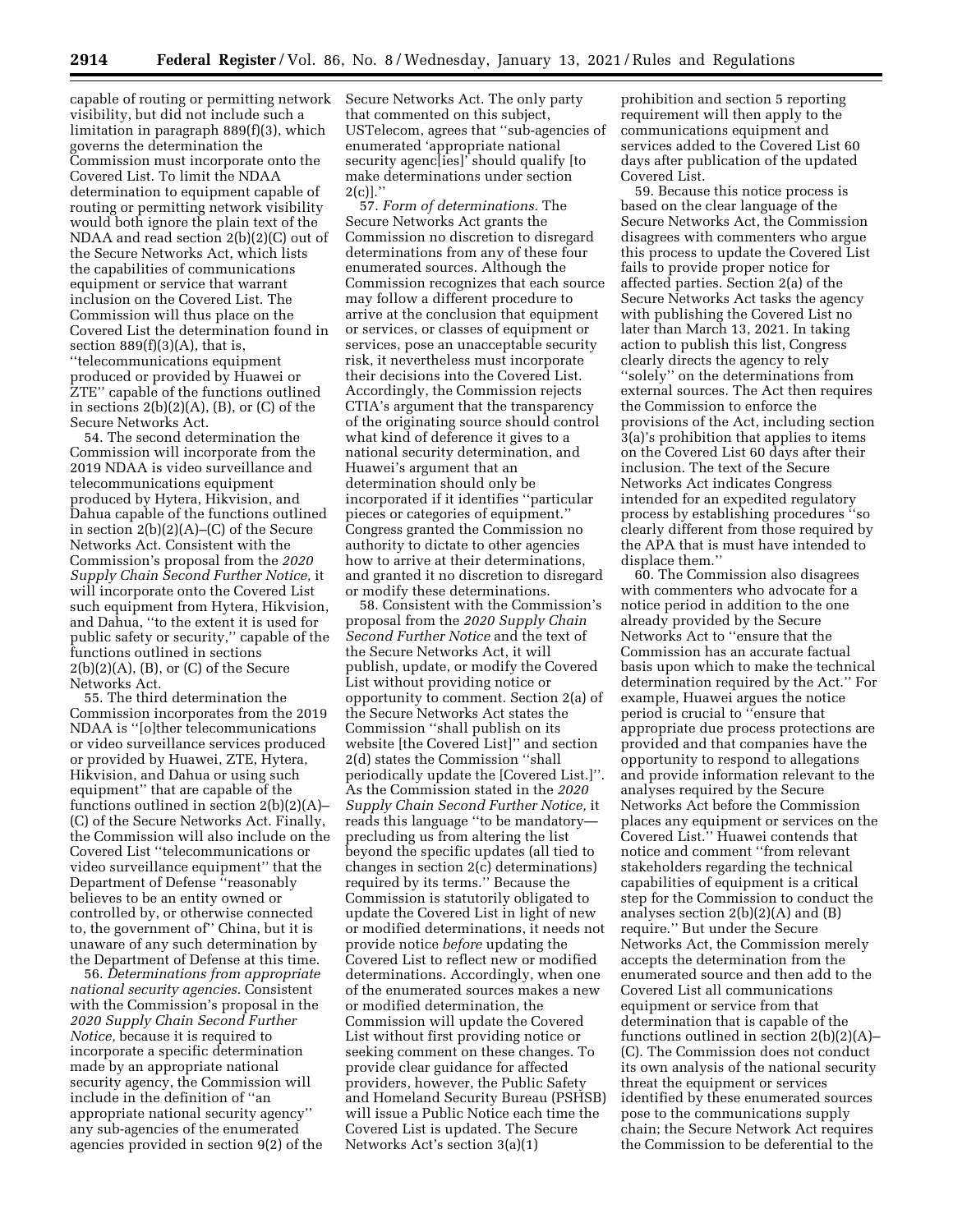source agency providing the determination. In addition, there is no need to solicit public comment when the Commission performs no technical analysis prior to including equipment or services on the Covered List.

61. To the extent necessary, the Commission also finds good cause to deviate from the standard rulemaking or formal adjudication process when publishing or updating the Covered List in response to determinations. As the Commission tentatively found in the *2020 Supply Chain Second Further Notice,* ''the Commission's placement of the equipment or service on the Covered List . . . is a non-discretionary, ministerial act.'' Because the Secure Networks Act provides the Commission no discretion when incorporating determinations onto the Covered List, its action is not subject to the notice and comment provisions of the APA. While the Commission expects that the source of the determination will either provide some opportunity for notice and comment prior to making the determination or have a justifiable reason, such as valid national security concerns, for deviating from this process, regardless of the process provided by the source of the determination, the Commission has no discretion to deviate from its role to publish and update the Covered List. When an enumerated source makes a determination that communications equipment or services pose an unacceptable risk to the national security of the United States or the security and safety of United States persons, the Commission will include it on the Covered List without seeking comment.

62. When the Commission publishes or updates the Covered List, it will do so in response to a new or modified determination from an agency specifically enumerated by the Secure Networks Act. The Commission itself changes or creates no new rule when doing so. Whether the determination originated from a process where the opportunity for notice and comment was present is irrelevant to the ministerial function the Commission performs by updating the Covered List. The Commission accordingly rejects NTCA's suggestion that it should use its designation process under § 54.9 of the Commission's rules in the Secure Networks Act designation process, as that view is untethered from the statutory requirements. The Commission therefore rejects arguments to the contrary, as inconsistent with and undermining the statutory process.

63. Moreover, inclusion on the Covered List does not mean providers

are immediately prohibited from using the communications equipment—the Act's prohibition applies 60 days after the equipment or services are included on the Covered List. Similarly, such communications equipment or service must be reported pursuant to the reporting requirement in section 5 of the Secure Networks Act 60 days after the communications equipment or service has been placed on the Covered List. When updated, the PSHSB will issue a public notice indicating that the Covered List has been updated. Providers, manufacturers, and other interested parties will then have 60 days' notice before the prohibition and reporting requirement take effect and may in that time period seek whatever relief they believe is appropriate.

64. The Commission also disagrees with commenters who believe it should implement a notice period to allow time for industry to provide feedback to the Commission regarding potential effects of adding communications equipment and services to the Covered List. For example, NCTA believes the Commission should implement a ''notice and interim transition period prior to placement of new equipment or services on the list.'' Under this program, the Commission would allow industry to ''apprise the Commission of any potential impacts of its proposed updates or seek clarification regarding models of equipment or components that would be covered by the update.'' Dell argues that the Commission should seek ''confidential industry advice from trusted domestic technology companies

. . .'' in order to ''establish the level of specificity that is required to determine the threat posed by equipment or service[s].'' Because the prohibition on the use of federal subsidies will not take effect until 60 days after the equipment or service's inclusion on the Covered List, the Act already provides a time period for industry to review and take appropriate action. Moreover, any interim period proposal ignores the plain language of the Secure Networks Act. If a designated government agency determines that communications equipment or services pose a threat to national security of the safety and security of United States persons, the Commission has no discretion and must add this equipment or service to the Covered List. The Commission rejects Huawei's arguments to the contrary, as they assume a degree of discretion it simply lacks under the statute.

65. Section 2(b) of the Secure Networks Act states that the Commission ''shall place'' on the Covered List ''any communications equipment or service'' that (1) ''is

produced or provided by any entity'' ''if, based exclusively on the determinations'' from section 2(c), ''such equipment or service poses an unacceptable risk to the national security of the United States and the security and safety of United States persons'' and (2) is ''capable'' of ''(A) routing or redirecting user data traffic or permitting visibility into any user data or packets that such equipment or service transmits or otherwise handles; (B) causing the network or a provider of advanced communications service to be disrupted remotely; or (C) otherwise posing an unacceptable risk to the national security of the United States or the security and safety of United States persons.'' The Commission anticipates that some determinations will list specific communications equipment or services that ''pose[ ] an unacceptable risk to the national security of the United States and the security and safety of United States persons'' and others will list general categories or classes of equipment that pose such a risk. In the case of the former, the Commission will incorporate these national security determinations onto the Covered List automatically. With the latter, the Commission will incorporate these determinations onto the Covered List to the extent the class or category of equipment or service identified is ''capable'' of the 2(b)(2)(A)–(C) criteria.

66. *Specific determinations based on the section 2(b)(2)(C) criteria.* If a determination indicates that a specific piece of equipment or service poses an unacceptable risk to the national security of the United States and the security and safety of United States persons, the Commission will automatically include this determination on the Covered List. The Commission takes this approach because of the plain language in section 2(b)(2)(C) which lists, among other equipment or service capabilities mandating inclusion on the Covered List, whether the equipment or service poses an unacceptable risk to the national security of the United States or the security and safety of United States persons. If an enumerated source has already performed this analysis as part of its determination, the only action the Commission needs to take is to incorporate this determination onto the Covered List. The Commission notes that USTelecom agrees with this simple process because, when a national security determination makes a ''granular determination about 'covered equipment' the Commission is bound to accept it.'' The Commission's role is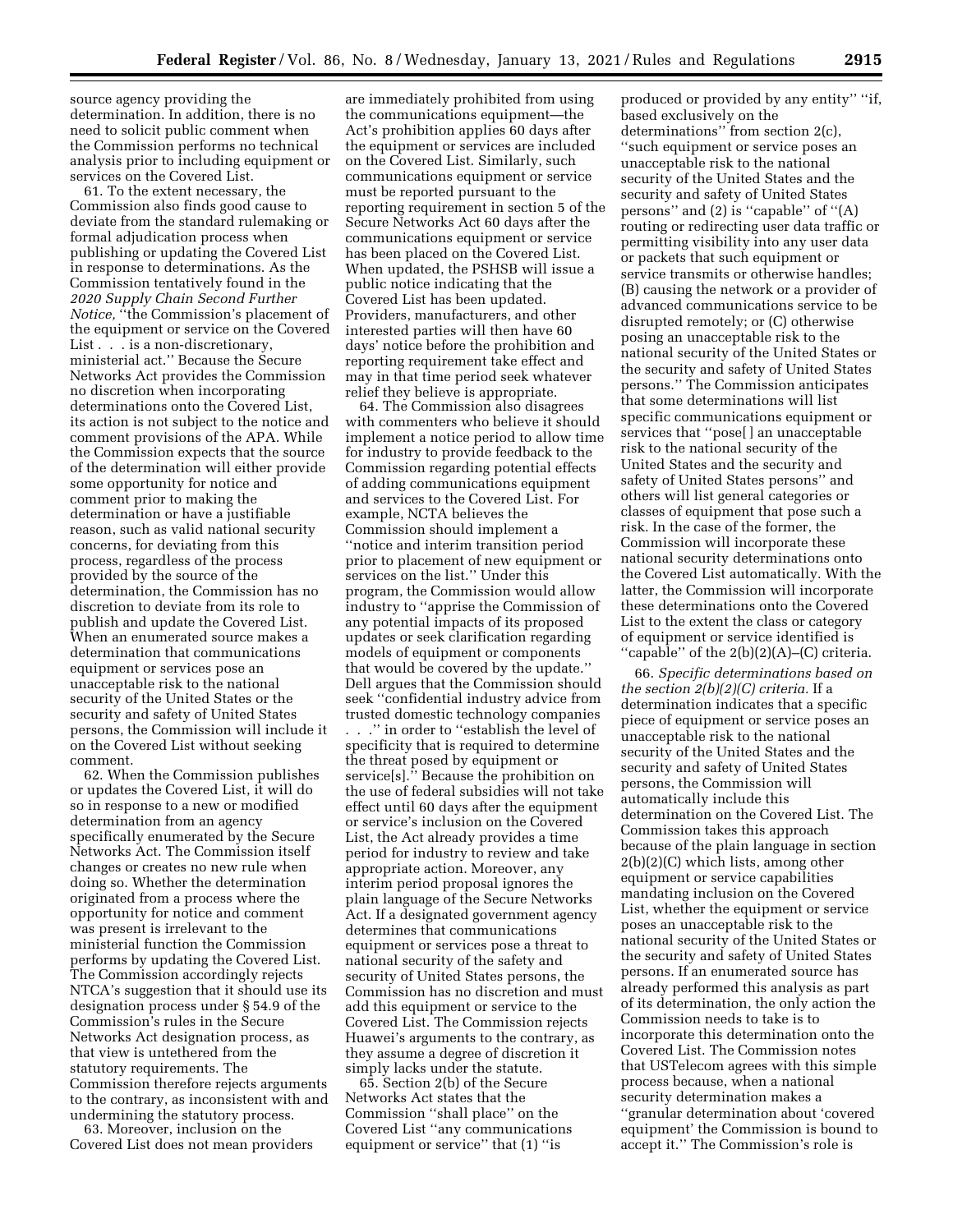limited to serving as ''the custodian of such determinations.''

67. The Commission rejects Huawei's arguments that section 2(b)(2)(C) should be interpreted more narrowly. Huawei argues the canon of surplusage dictates that, should the Commission automatically include equipment or services that have been explicitly deemed a national security threat by an enumerated source, it would read out of the statute the technical analysis found in sections  $2(c)(2)(A)$  and  $(B)$ . But it is Huawei's reading that gives no meaning to section 2(b)(2)(C), which requires inclusion on the list of any communications equipment or services subject to a national security determination if it ''otherwise posing an unacceptable risk to the national security of the United States or the security and safety of United States persons.'' Huawei then claims a different canon, ejusdem generis, requires the Commission to use section 2(b)(2)(C) only to modify equipment subject to sections 2(b)(2)(A) and (B), but that would again would essentially read section 2(b)(2)(C) out of the statute. These arguments center around Huawei's contention that, by incorporating onto the Covered List specific determinations of particular pieces of equipment or services, the Commission is disregarding sections 2(b)(2)(A) and (B) because it would neglect to conduct a required analysis of the capabilities of equipment and service it includes on the Covered List. Those sections play an important role in determining which specific pieces of equipment or services belong on the Covered List when the Commission receives a more general determination. But when a determination covers a specific piece of equipment or service and the agency has indicated that such equipment or service poses a national security risk, the Commission is obligated to include it on the Covered List, particularly because one of the three capabilities that warrant inclusion on the list is whether the equipment or service is capable of ''otherwise posing an unacceptable risk to the national security of the United States or the security and safety of United States persons.'' The Commission therefore rejects Huawei's argument that it claims the Secure Networks Act gives the Commission a ''broad, roving license'' to make national security decisions. Section 2(b)(2)(C) provides that ability to other agencies or Congress. The Commission's actions in this scenario are non-discretionary and ministerial. If the determination is specified to a particular piece of communications

equipment or service, the Commission has no discretion to exclude that determination from the Covered List.

68. *Determinations identifying broader classes or categories of equipment or services.* In the *2020 Supply Chain Second Further Notice,*  the Commission sought comment on how best to incorporate determinations that are made at ''different levels of granularity.'' Because the Commission will rely on determinations from other government agencies and sources, not every determination will be conveyed with the same level of specificity. When the Commission identifies a broader determination from a section 2(c) source that a class or category of communications equipment or service poses an unacceptable national security risk, the Commission will publish it on the Covered List to the extent the equipment or service identified is capable of the section  $2(b)(2)(A)$ – $(C)$ criteria. The Commission believes this procedure is best viewed through the lens of the determination the Commission received from section 889(f)(3)(A) of the 2019 NDAA. Congress provided the Commission with the determination that all ''telecommunications equipment produced or provided by Huawei or ZTE C (or any subsidiary or affiliate of such entities)'' poses a threat. This broader determination refers a class of equipment or service telecommunications equipment produced or provided by Huawei or ZTE—but did not specify which specific pieces of communications equipment or services to add to the Covered List. In this case, and likewise when the Commission receives similarly broad determinations in the future, it will include on the Covered List ''telecommunications equipment produced by Huawei or ZTE that is capable of (A) routing or redirecting user data traffic or permitting visibility into any user data or packets that such equipment or service transmits or otherwise handles, (B) causing the networks of a provider of advanced communications service to be disrupted remotely, or (C) otherwise posing an unacceptable risk to the national security of the United States or the security and safety of United States persons.''

69. This method for incorporating broader classes of equipment and services into the Covered List relies on the expertise and determinations of enumerated sources, and is supported by CTIA and USTelecom, which argue for a ''whole-of-government approach, led by DHS and supported by Commerce.'' By adopting this approach and continuing to be deferential to the enumerated sources making the determination, the Commission will ''continue to work closely with Executive Branch entities with expertise and responsibilities concerning telecommunications security, including supply chain security.''

70. The Commission disagrees with commenters who argue that more general determinations should not trigger inclusion on the Covered List. Huawei commented that ''the specified agencies must identify *particular* pieces or categories of equipment that, in their view, 'pose[ ] an unacceptable risk.'' Huawei believes that because the Secure Networks Act does not define ''specific,'' the Commission must use the ordinary meaning of the word, which is understood as ''constituting or falling into a specifiable category, restricted to a particular individual, situation, relation, or effect; free from ambiguity.'' Thus, Huawei asserts that the references to ''specific determinations'' in section 2(c) mean that only determinations as to individual types of equipment or services trigger the Commission's obligations to include such equipment or services on the Covered List. Huawei argues that ''[g]eneral guidance or mere expressions of concern regarding particular manufacturers or types of equipment does not constitute a 'specific determination' upon which the Commission can rely.'' The Commission disagrees. The Commission interprets the Secure Networks Act to require ''specific determinations'' to have a level of specificity sufficient to allow the Commission to incorporate the determination onto the Covered List. Should the Commission identify a determination, for example, that failed to indicate the source or type of communications equipment or service that the originating source found potentially insecure, it would be unable to incorporate this generic determination onto the Covered List. If, however, the originating source identifies a class or category of communications equipment or service, even at a broad level, such a determination provides the Commission enough information to include it on the Covered List. Furthermore, with more general determinations, the Commission does not place on the Covered List, for example, ''all Huawei equipment or services.'' Instead, the Commission limits inclusion on the Covered List to a specifiable category of Huawei equipment or services capable of the functions outlined in  $2(b)(2)(A)$ –(B) or that otherwise poses an unacceptable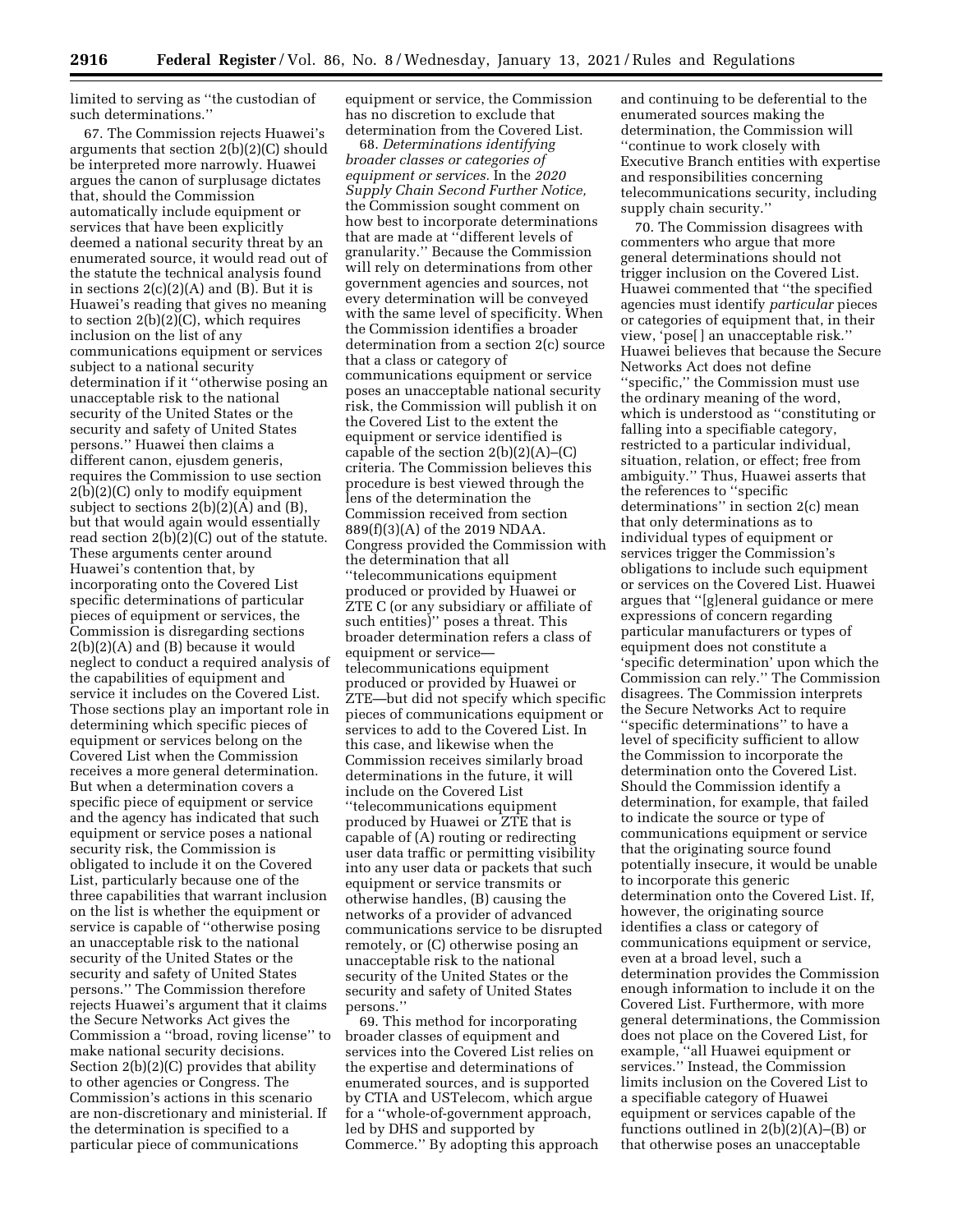risk to the national security of the United States or the security and safety of United States persons. When the Commission identifies a determination, the Covered List will include the determination, subject to the 2(b)(2)(A)– (C) criteria.

71. The Secure Networks Act does not require the Commission to conduct a technical analysis of the communications equipment or service prior to including it on the Covered List. Section 2(b) merely states that, upon receipt of a determination from an enumerated source, the Commission ''shall place'' on the Covered List only the communications equipment and service from that determination that is capable of the functions outlined in section  $2(b)(2)(A)$ –(C). That is precisely what the Commission will do. Accordingly, the Commission rejects the arguments of commenters that contend it should conduct various technical analyses. The Covered List, as NTCA requests, will serve as a ''single source for covered [ ] equipment and service.'' To the extent NTCA argues for additional specificity, it is not required by the text of the Secure Networks Act.

72. *Definition of* ''*capable*'' *for incorporation on the Covered List.*  Section 2(b) requires the Commission to place on the Covered List communications equipment or service if, among other requirements, it is ''capable'' of the functions or impacts set forth in section  $2(b)(2)(A)$ –(C). Consistent with the Commission's proposal in the *2020 Supply Chain Second Further Notice,* it interprets ''capable'' for the purposes of fulfilling section  $2(b)(2)(A)$ –(C), to include equipment or service that can possibly perform these functions, even if the subject equipment or service is not ordinarily used to perform the functions in section  $2(b)(2)(A)$ –(C). The Commission takes this approach because it is unwilling to risk the deployment of unsecure equipment or services that would occur if it defined ''capable'' too narrowly. The term ''capable'' as presented in the Secure Networks Act is ambiguous and the Commission interprets it in light of the goals of the statute.

73. Although the Commission disagrees with Huawei that its decision to define ''capable'' broadly is ''misguided,'' it agrees that a piece of equipment or service's capabilities ''refers to the *present* functionality of equipment or a service'' as that is the ordinary interpretation of that word. The Commission's interpretation of ''capable'' tracks the word's definition in the Merriam-Webster Dictionary— ''having traits conducive to or features

permitting something.'' In patent law, where ''a claim [ ] recites capability and not actual operation, an accused device 'need only be capable of operating' in the described mode.'' ''The meaning of 'capable of' is explained as . . . 'the ability to perform.'' For the purposes of including communications equipment and services on the Covered List, the Commission defines ''capable'' to include the current possible uses of equipment or service. The Commission's approach does not extend this definition to the functionalities of communications equipment or services should they be modified in the future. The Commission's broad definition of ''capable'' in this context alone does not, as Huawei suggests, unreasonably extend the definition to equipment or services ''*potentially* having such attributes after modification.'' The Commission merely declines to narrow the scope of communications equipment or service's capability to the equipment or service's marketed use. To do otherwise would allow potentially insecure equipment or service to remain in communications networks.

74. *Clarifying inclusion on the Covered List.* The Commission also sought comment in the *2020 Supply Chain Second Further Notice* on a process to allow interested parties to clarify whether a specific piece of communications equipment or a specific service is included on the Covered List. Some commenters argue that the Commission should consider mechanisms to provide transparency on which specific pieces of communications equipment and service are included on the Covered List. As with any Commission proceeding, providers of advanced communications service and other interested parties may seek a declaratory ruling to ''terminat[e] a controversy'' or ''remov[e] uncertainty.'' To the extent a party is uncertain whether a specific piece of equipment is subject to a determination under section 2(c) of the Secure Networks Act, the party may seek a declaratory ruling. That said, the Commission lacks discretion to modify a determination under section 2(c), and it is skeptical that any equipment that an enumerated source has determined ''poses an unacceptable risk to the national security of the United States or the security and safety of United States persons'' would not also, at a minimum, 'pos[e] an unacceptable risk to the national security of the United States or the security and safety of United States persons.''

75. Once the Commission publishes the Covered List, PSHSB will issue a public notice indicating that the

Covered List has been revised and that the section 3(a) prohibition and section 5(a) reporting requirement will take effect for communications equipment and service on the Covered List 60 days later. Pursuant to the Secure Networks Act, the Commission ''shall periodically update the [Covered List] to reflect changes in the determinations described [in section 2(c)].'' If one of the sources for determinations changes or modifies a determination, the Commission will update the Covered List accordingly. The Commission notes, however, that it has no discretion to reverse or modify determinations from other sources as the statute requires the Commission to accept and incorporate the determinations as provided. Should interested parties seek to reverse or modify the scope of one of these determinations, the party should petition the source of the determination.

76. Section 2(d) of the Secure Networks Act concerns how the Covered List should be updated to reflect new or revised determinations of covered communications equipment or services. Congress directed the Commission to ''periodically update the [Covered List] to reflect changes in the determinations described [in section 2(c)].'' In addition, the Commission ''shall monitor the making or reversing of the determinations'' from the enumerated sources in order to ''place additional communications equipment or services on the [Covered List] or to remove communications equipment and services from such list.'' If any of these determinations are reversed, the Commission ''shall remove such equipment or service from the list . . . unless the equipment or service's inclusion on the Covered List is based on a determination received from another enumerated source. Section 4(f) of the Secure Networks Act, discussed *infra,* provides options for when communications equipment or services are removed from the Covered List following an update or revocation of any determination. Secure Networks Act § 4(f). Finally, the Commission must notify the public for every twelve-month period during which the Commission does not update the Covered List. The Commission must indicate that ''no updates were necessary during such period to protect national security or to address changes in the determinations . . . .''

77. *No updates to Covered List unless Commission receives new or modified determination.* In the *2020 Supply Chain Second Further Notice,* the Commission sought comment on ''the process to update and publish the Covered List and solicit ideas and best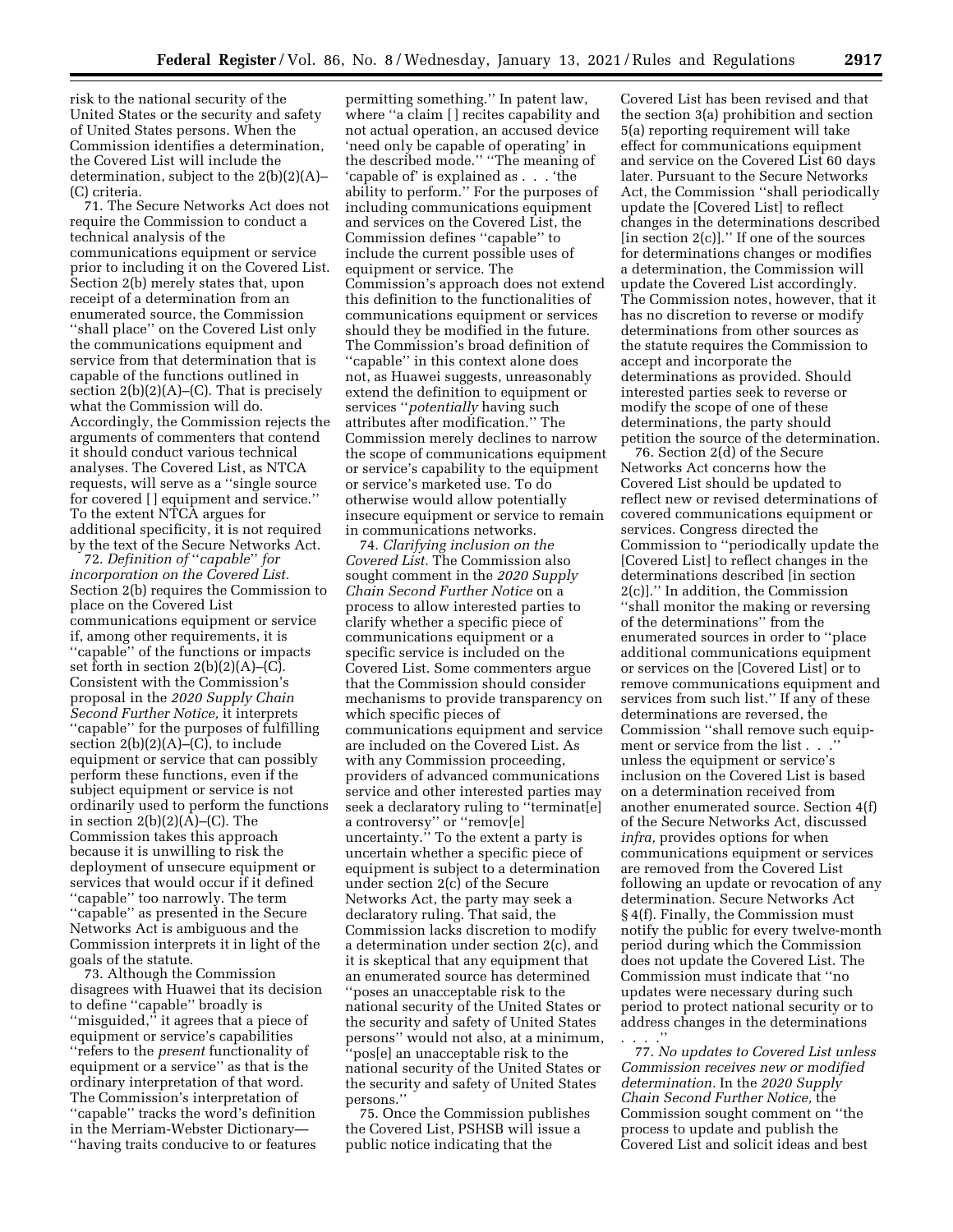practices for ways to maintain the Covered List and keep it current and readily available.'' The Commission interpreted the Secure Networks Act to not give its discretion to make any updates to the Covered List outside of determinations made by the sources enumerated in section 2(c). The Commission noted that the text of section 2(d) ''does not appear to give it discretion not to update the Covered List based on changes in determinations, and hence it would be unclear what purpose a notice period would serve.''

78. The Commission believes the best interpretation of the Secure Networks Act is that it does not grant its authority to update the Covered List outside of these national security determinations, and thus, the Commission will make no changes or modifications to the Covered List unless it identifies a new or modified determination of covered communications equipment or services from any of the sources identified in section 2(c) of the Act. If one of the sources issues a new or modified determination, the Commission will update the Covered List to reflect this change. Once the Commission updates the Covered List, the PSHSB, in conjunction with WCB, will issue a Public Notice declaring that the Covered List has been updated to reflect a new or modified determination. This approach is consistent with NCTA's desire for the Commission to ''provide clear and prominent notice of decisions to remove vendors of equipment items from the Covered List.'' If the Commission identifies no updates or modifications in any twelve-month period, PSHSB shall issue a Public Notice indicating that ''no updates were necessary during such period to protect national security or to address changes in the determinations . . . .''

79. Section 3 of the Secure Networks Act prohibits funding from Federal programs made available to subsidize capital expenditures necessary for the provision of advanced communications service from being used to purchase, rent, lease, or otherwise obtain any covered communications equipment or service, or maintain any covered equipment or service previously purchased, rented, leased, or otherwise obtained. Currently, § 54.9 of the Commission's rules imposes a similar prohibition on the spending of USF support, yet broadly applies to equipment and services produced or provided by entities designated as posing a national security threat to the integrity of communications networks or the communications supply chain. In the *2020 Supply Chain Declaratory* 

*Ruling and Second Further Notice,* 85 FR 47211, August 4, 2020 and 85 FR 48134, August 10, 2020, the Commission found that § 54.9 substantially implements the prohibition under section 3 of the Secure Networks Act, but it nonetheless proposed a new rule, independent of § 54.9, to align the Commission's rules with the scope of the prohibition found in the Secure Networks Act. The Commission sought comment on that proposal and an effective period of 60 days after communications equipment or services are placed on the Covered List. The Commission also sought comment on the impact of the proposed rule on multiyear contracts or contracts with voluntary extensions between USF recipients and companies producing or providing communications equipment or services posing a supply chain security risk, if any such contracts exist.

80. Consistent with the Commission's proposal in the *2020 Supply Chain Second Further Notice,* it adopts a rule to enact section 3 of the Secure Networks Act by prohibiting the use of Federal subsidies made available through a program administered by the Commission and that provides funds to be used for the capital expenditures necessary for the provision of advanced communications service to purchase, rent, lease, or otherwise obtain any communications equipment or service, or maintain any covered communications equipment or service previously purchased, rented, leased, or otherwise obtained, and identified and published on the Covered List.

81. The new rule the Commission adopts, codified at § 54.10, prohibits the use of a Federal subsidy made available through a program administered by the Commission that provides funds for the capital expenditures necessary for the provision of advanced communications service to purchase, rent, lease, or otherwise obtain any covered communications equipment or service identified and published on the Covered List, or maintain any such covered communications equipment or service previously purchased, rented, leased, or otherwise obtained. The Commission has interpreted section 3 of the Secure Networks Act as intending to apply to all universal service programs but not other Federal subsidy programs to the extent those programs may tangentially or indirectly involve expenditures related to the provision of advanced communications service. The Commission acknowledges that there will be two processes to designate equipment or services as prohibited from federal funding—one for the designation of an entity as posing a

national security threat to the integrity of communications networks or the communications supply chain, and one for the designation of specific equipment and services through the Covered List process outlined in section 2 of the Secure Networks Act. Certain equipment or services may be subject to either or both the prohibition under § 54.9 of the Commission's rules and the new § 54.10 prohibition enacting section 3 of the Secure Networks Act. Parties subject to these requirements are responsible for complying with both prohibitions, as applicable, and in accordance with any applicable effective dates. The Commission finds that the prohibitions in §§ 54.9 and 54.10 of the Commission's rules are consistent with, and fully implement, section 3(a) of the Secure Networks Act. In the *2020 Supply Chain Declaratory Ruling,* the Commission found that it satisfied the requirement to implement the section 3(a) prohibition within 180 days of enactment of the Secure Networks Act through its action in the *2019 Supply Chain Order;* therefore, the Commission's action has no bearing on section 3(b)'s implementation deadline. The new prohibition encompasses covered equipment and services found on or added to the Covered List, while the existing prohibition in § 54.9 applies to a somewhat overlapping group of products or services from companies designated as posing a threat to national security. As the Commission stated in the *2020 Supply Chain Second Further Notice,* the addition of § 54.10 will grant the Commission two different designation processes, ''one for the designation of an entity, as currently provided by [§ 54.9 of] the Commission's rules, and another, more targeted process, for the designation of specific communications equipment and services per section 2 of the Secure Networks Act.'' The new prohibition further applies to any funding programs administered by the Commission made available to subsidize capital expenditures for the provision of advanced communications service, including any future USF programs, whereas § 54.9 is limited to USF support. RWA recommends that the Commission apply the prohibition to both ''USF programs that fund capital expenditures and to USF programs that fund operational expenditures'' to encompass the broadest range of risky or compromised equipment. The Commission clarifies that, through both prohibitions under §§ 54.9 and 54.10 of the Commission's rules, the rules apply, respectively, to both USF funds and to Federal subsidies administered by the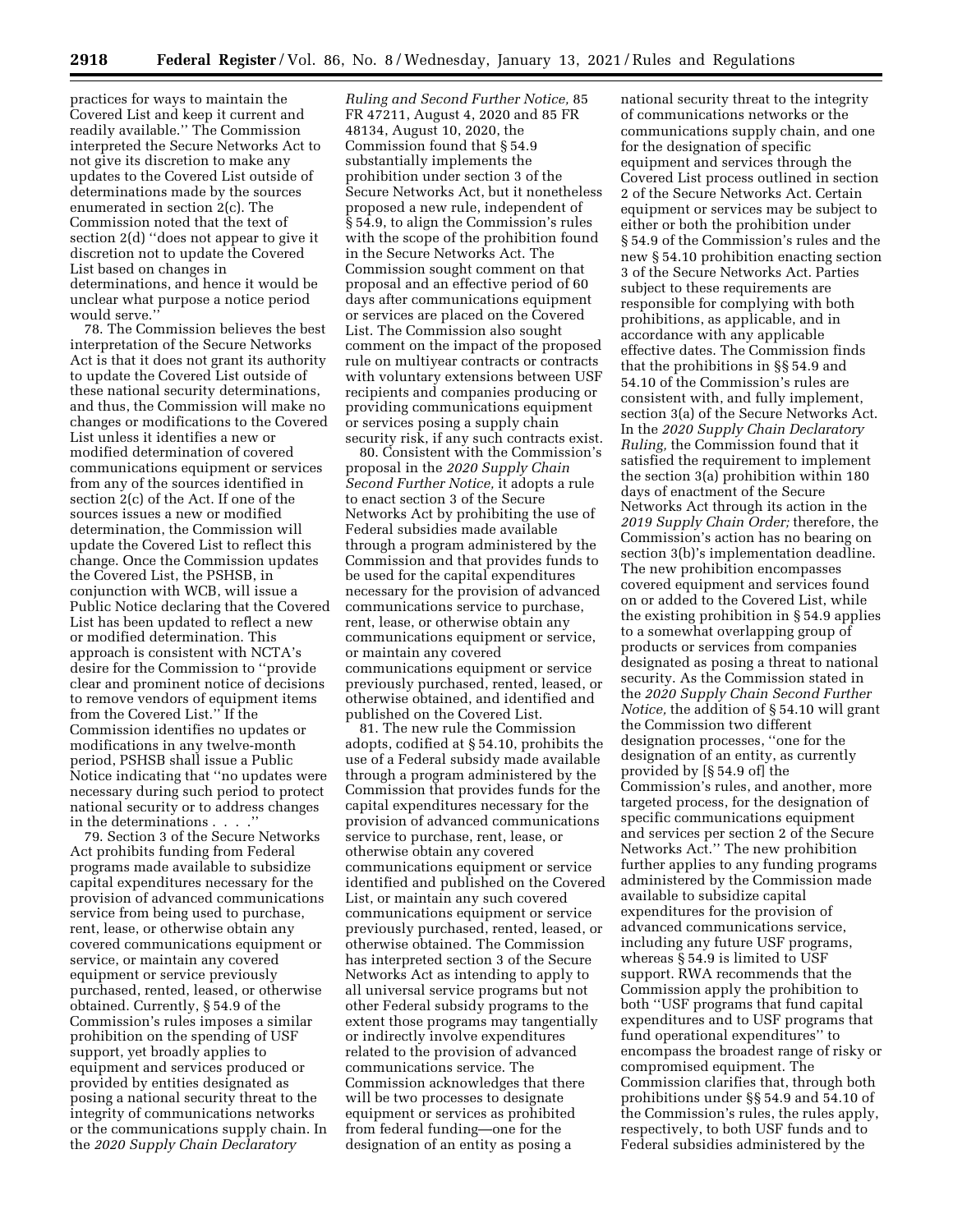Commission that provide funds for capital expenditures used for the provision of advanced communications services, which it has interpreted to mean universal service programs. Both prohibitions apply to all universal service funding from all current USF programs. The Commission believes that this approach will comprehensively encapsulate the universe of products and services that pose a risk to our nation's communications systems and prohibit spending of public funds consistent with congressional intent.

82. The two rules are intended to complement each other, and compliance should not impose additional burdens on providers of advanced communications service. CTIA raises concerns about the overlap of the two prohibitions, specifically that parties subject to both requirements are responsible for compliance with both prohibitions, and urges the Commission to ''promote consistency, pursue transparency, and work with agencies that have expertise on supply chain and national security.'' Although there is some overlap between the two prohibitions, the Commission believes that the rules are straightforward and transparent in their applicability to entities, funding, and equipment or services such that providers are able to comply. For example, the equipment and services designated under each rule will be published in accordance with the respective requirements (*i.e.,* the Commission's website for § 54.9, or the Covered List for § 54.10) such that entities can identify which equipment or services are subject to each prohibition.

83. CTIA urges the Commission to limit the new prohibition to subsidies under the USF programs, rather than expanding to include ''other programs administered by the Commission that primarily support the provision of advanced communications services'' and requests that the rule explicitly state the limitation to USF. The Commission finds additional limitation would be misplaced given its previously stated interpretation of the statute and its applicability. Furthermore, the Commission is compelled by the clear and direct language of the statute to make the language of § 54.10 potentially broader than USF programs. Section 3 of the Secure Networks Act applies only to Federal subsidies administered by the Commission used for capital expenditures necessary for the provision of advanced communications services which, as stated in the *2020 Supply Chain Declaratory Ruling,* the Commission interprets to encompass universal service programs. Consistent

with the *2020 Supply Chain Declaratory Ruling,* the Commission reiterates that the prohibition does not apply to the Interstate Telecommunications Relay Service (TRS) Fund, as the TRS Fund does not subsidize capital expenditures necessary for the provision of advanced communications services. However, to the extent Congress creates additional programs in the future that provide a Federal subsidy administered by the Commission that provides funds to be used for capital expenditures necessary for the provision of advanced communications services, they would appear to fall under the prohibition in section 3 of the Secure Networks Act, and it would expect that § 54.10 would apply to those programs as well.

84. Consistent with the Commission's decision not to grandfather existing contracts under § 54.9 in the *2019 Supply Chain Order,* the Commission also declines to grandfather existing contracts for equipment or services on the Covered List under § 54.10 of the Commission's rules. Exempting or excluding covered equipment or services purchased under existing multiyear contracts would negate the purpose behind the Commission's rule in contravention of the clear and direct language in section 3 of the Secure Networks Act. Dell ''urge[s] the Commission to prioritize risk factors before contractual obligations,'' and the Commission believes its decision advances that directive. Furthermore, although NCTA supports grandfathering existing equipment acquired pursuant to multiyear contracts except in instances where the authorized Federal body making the risk determination cites compelling evidence of an ongoing threat to national security, the Commission finds that, given the process by which the referring agencies or entities make such determinations that trigger inclusion of equipment and services on the Covered List, it finds that there is compelling evidence that equipment and services on the Covered List do pose such a threat, and grandfathering is not warranted.

85. NCTA urges the Commission to avoid an ''unfair retroactive effect'' by grandfathering existing equipment acquired pursuant to multiyear contracts in certain circumstances. The Commission disagrees with NCTA's assessment of the rule's effect. Section 3 of the Secure Networks Act does not, in itself, require a future action that generates a retroactive effect; it merely prohibits prospective use of certain Federal subsidies to purchase, rent, lease, or otherwise obtain any covered communications equipment or service, or maintain any covered

communications equipment or service previously purchased, rented, leased, or otherwise obtained on the Covered List. As such, there can be no primary retroactivity in restricting the use of future Federal subsidies for covered equipment or services provided pursuant to existing contracts. Furthermore, the Commission relies on the presumption that, in passing the Secure Networks Act, Congress intended to apply section 3 to existing contracts absent manifest injustice. The Commission determines that the record does not support a finding of manifest injustice. Therefore, absent such a showing, the Commission declines to adopt a grandfathering exception to § 54.10.

86. Some commenters favor grandfathering existing equipment contracts in order to promote predictability and minimize network disruptions, and propose alternatives to allow for grandfathering in certain situations. For instance, CTIA suggests that rather than attempting to define *ex ante* what kinds of arrangements qualify for grandfathering, the Commission should ''exercise its discretion and work with the regulated community to build in permissible grandfathering that is consistent with fair process and sensible regulatory practice.'' NCTA further asks that the Commission clarify that ''where a provider has already been selected to provide services that receive USF support, the support will not end 60 days after equipment or services are added to the Covered List.''

87. The Commission declines to adopt these alternative proposals. The Commission finds that the urgency of the threat that allowing covered equipment and services to remain in its communications networks poses to our national security outweighs the potential burdens associated with failure to grandfather or exempt certain contracts. Because such exemptions would create security loopholes to the effectiveness of the prohibition, the Commission rejects commenters' proposals to grandfather existing equipment contracts for covered equipment or services.

88. *Effective date.* The prohibition on the use of Federal subsidies under § 54.10 of the Commission's rules that the Commission adopts takes effect 60 days after any particular communications equipment or services are placed on the Covered List, consistent with the Secure Networks Act. Furthermore, adopting a 60-day period between placement on the Covered List and the effectiveness of the prohibition on funds appropriately balances the consideration of the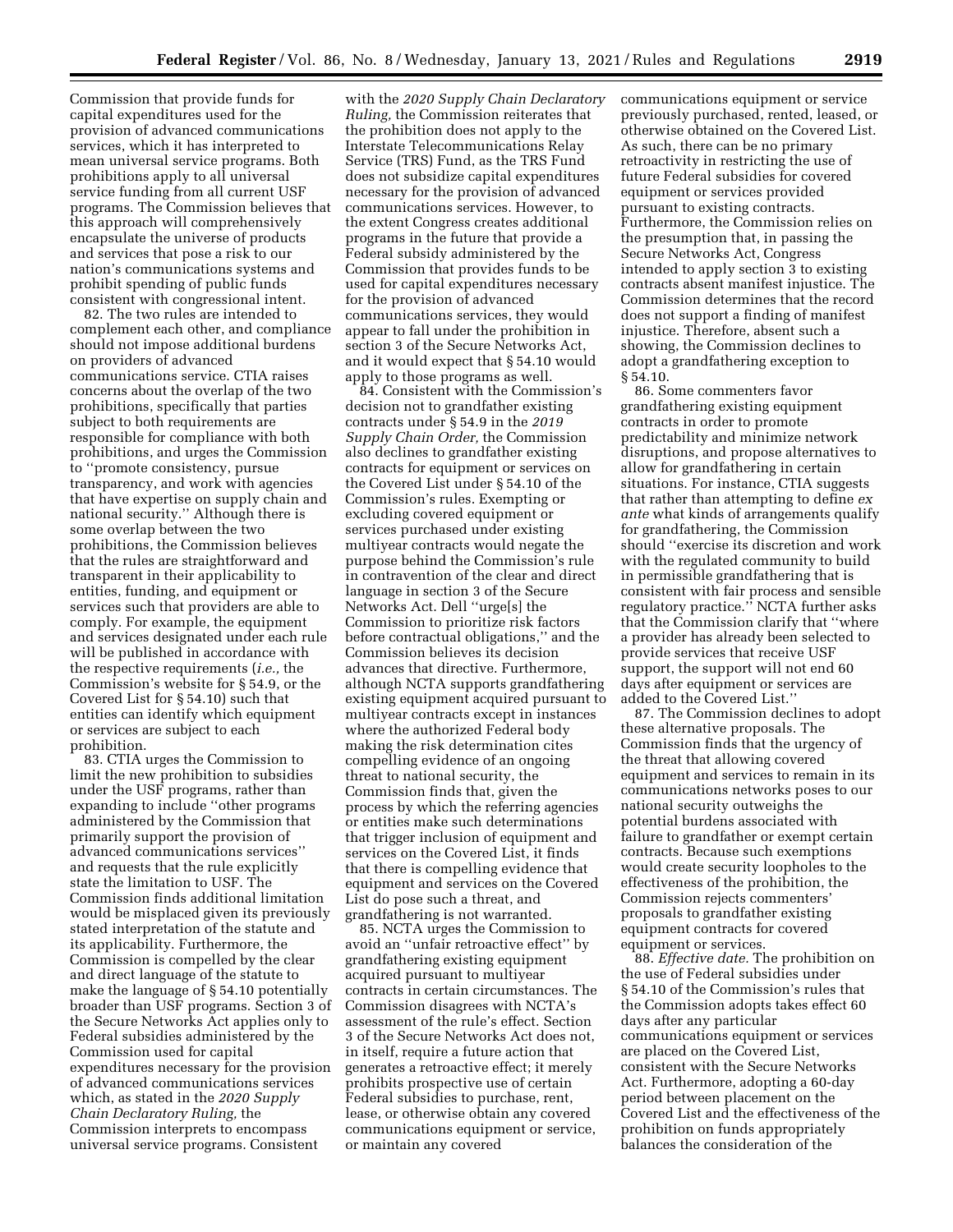compelling national security interests to promptly remove insecure equipment and services from the Commission's networks against the burdens on advanced communications service providers to identify covered equipment and services and make any adjustments to alternative funding to effectuate the prohibition. The Commission will require recipients of universal service support from each of the four USF programs to certify that they have complied with its new rule prohibiting the use of Federal subsidies for equipment and services on the Covered List.

89. Some commenters raise concerns about the 60-day period between when items are placed on the Covered List and when the prohibition under § 54.10 takes effect, and many propose alternatives. NTCA suggests that providers continue receiving USF support until federal funding is available to reimburse for the cost of replacement or the provider replaces the equipment in the normal course of business. CCA urges the Commission to be mindful of the strains the current public health crisis has placed on small and rural wireless carriers and advocates for a transition timeline that allows carriers to demonstrate progress through milestones. NCTA proposes the creation of a safe harbor ''for providers that are making a reasonable, good-faith effort to transition away from newlybanned equipment but cannot meet the 60-day removal timetable without significant disruptions to network operations or service delivery.''

90. The Commission disagrees with these commenters' assessments of the impact of the 60-day effective date of the § 54.10 prohibition and therefore declines to adopt their alternative proposals. First, setting the effective date of the prohibition at 60 days after covered equipment is placed on the Covered List is statutory, and the rule the Commission adopts codifies an effective date consistent with the statute. Second, the rule prohibits the use of Federal subsidies to purchase, rent, lease, or otherwise obtain covered communications equipment or service, or maintain covered communications equipment or service previously purchased, rented, leased, or otherwise obtained on the Covered List; it does not directly speak to a deadline to remove or replace that equipment. The Commission addresses issues regarding the transition periods for removal and replacement of covered equipment and services under the Reimbursement Program in this document. To the extent providers request a transition period to secure alternative funding, similar to the Commission's decision in the *2019 Supply Chain Order,* it finds that there is a compelling interest in protecting our national security, which necessitates prompt implementation of the prohibition. § 54.9 of the Commission's rules took effect immediately upon publication in the **Federal Register** because of the national security interests in moving expeditiously. The Commission is not granted the discretion to waive a statutory mandate; however, it believes 60 days is sufficient based on its experience with the effective date of § 54.9. Therefore, the Commission finds that 60 days is sufficient notice to prohibit spending of Federal subsidy funding on equipment and services added to the Covered List.

91. The Commission in the *2019 Supply Chain Further Notice* proposed a program to reimburse ETCs for reasonable transition costs associated with the removal and replacement of equipment and services produced or provided by entities posing a national security threat as designated by the process outlined in § 54.9 of the Commission's rules. Subsequently, the President signed into law the Secure Networks Act requiring the Commission to establish the Reimbursement Program. WCB then released a public notice seeking comment on the applicability of the Secure Networks Act on the Commission's proposed reimbursement mechanism.

92. The reimbursement program required by the Secure Networks Act largely mirrors the Commission's original proposal in purpose and process. Both are focused on reimbursing entities for the removal and replacement of equipment and services posing a national security risk. Both envision a reimbursement process focused on initial cost estimates and including procedures to protect against waste, fraud, and abuse. But there are also noticeable differences. For example, the Commission initially proposed limiting eligibility to ETCs, while the Secure Networks Act expands eligibility beyond ETCs to include all providers of advanced communications service with two million or fewer customers. The process for designating covered equipment and services also differs, which could change the scope of reimbursable expenses for the removal, replacement, and disposal of such equipment and services under the Commission's proposal versus the program required by Congress. The Commission concludes the Reimbursement Program effectively supersedes the Commission's original proposal, and it conforms it to the

requirements set forth in the Secure Networks Act.

93. The Commission now establishes, as directed by the Secure Networks Act, the Reimbursement Program to reimburse the costs reasonably incurred by providers of advanced communication services with two million or fewer customers to permanently remove, replace, and dispose of covered communications equipment and services from their networks. The Commission will allow eligible providers to obtain reimbursement to remove and replace older covered communications equipment with upgraded technology and will reimburse providers for certain transition expenses incurred prior to the creation of this program. The Commission requires program participants to submit estimated costs to receive funding allocations. Recipients can then obtain funding disbursements on a rolling basis upon a showing of actual expenses incurred.

94. If aggregate demand exceeds available funding, the Commission will prioritize funding for ETCs and expenses for transitioning core networks over non-ETCs and non-core network transition expenses. Program recipients will have one year from the initial funding disbursement to complete the permanent removal, replacement, and disposal of covered communications equipment. The Commission may grant a single, general six-month extension for all recipients and/or individual extensions of time if circumstances warrant. The Commission also adopts a number of measures as directed by the Secure Networks Act to combat waste, fraud, and abuse, including the filing of status updates, spending reports, and a final certification, requiring documentation retention, audits, reviews and field inspections, and seeking the repayment of disbursed funds for violations of the Secure Networks Act and the Reimbursement Program rules in addition to taking other possible enforcement actions.

95. *Eligible Providers.* As directed by section 4 of the Secure Networks Act, the Commission limits eligibility for the Reimbursement Program to providers of advanced communication service with two million or fewer customers. The Secure Networks Act identifies advanced communication service providers as providers of advanced telecommunications capability as defined in section 706 of the Telecommunications Act of 1996 (Telecommunications Act). Advanced telecommunications capability is defined in section 706 of the Telecommunications Act ''without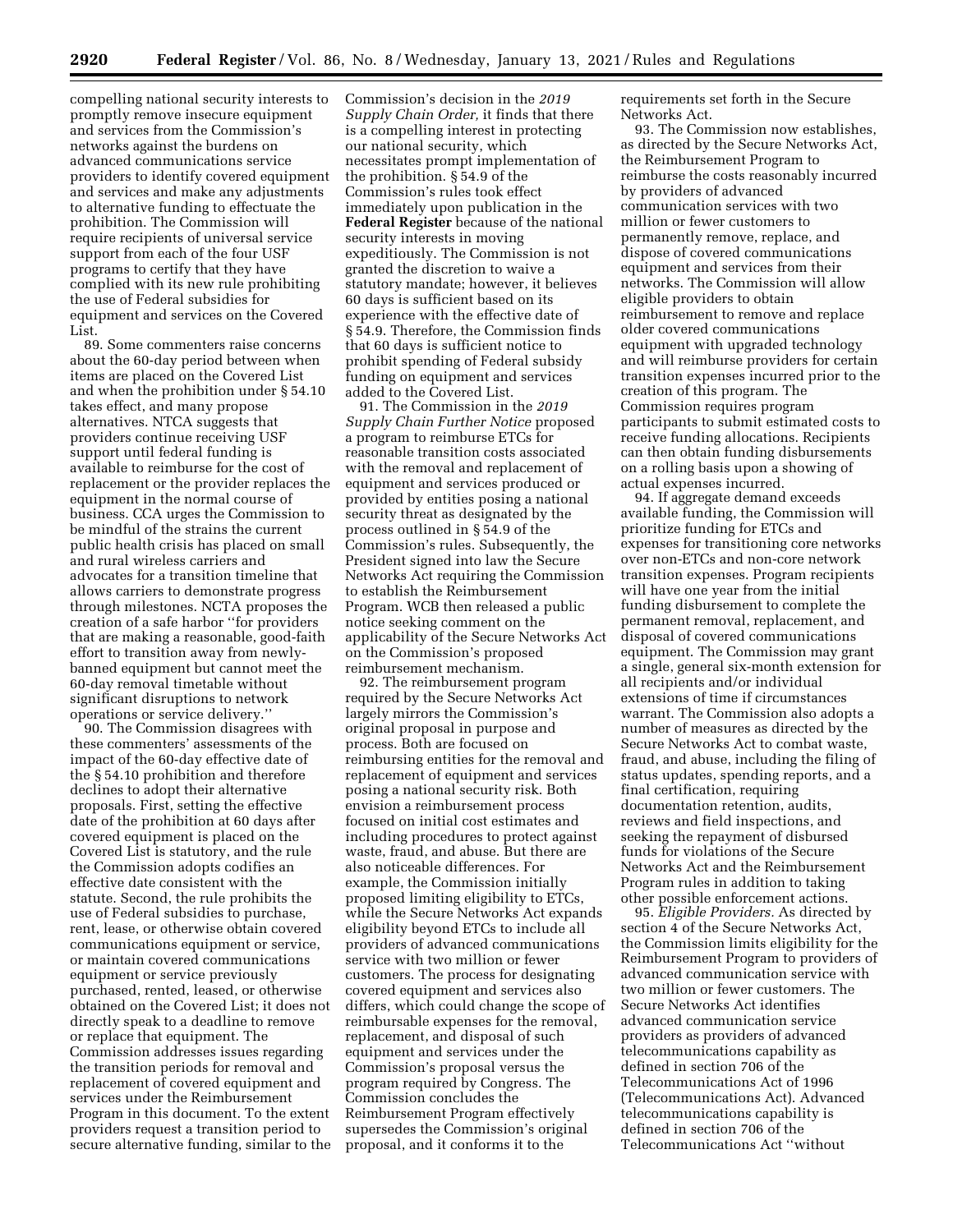regard to any transmission media or technology, as high-speed, switched, broadband telecommunications capability that enables users to originate and receive high-quality voice, data, graphics, and video telecommunications using any technology.'' As Blue Danube correctly notes, the advanced communications service term in the statute is ''straight forward.'' If Congress were to pass additional legislation defining eligibility for the reimbursement program, the Commission would modify its eligibility requirements.

96. The Commission has historically interpreted providers of advanced telecommunications capability, and thus providers of advanced communications services, to mean facilities-based providers, whether fixed or mobile, with a broadband connection to end users with at least 200 kbps in one direction. This standard is used by the Commission to identify providers required to report broadband deployment using the FCC Form 477. The few commenters addressing this issue generally support the use of this same speed threshold to determine providers of advanced communications service. Using this standard will maximize the pool of eligible applicants and help assist with the removal of insecure equipment that is older and slower than newer, more technologically up-to-date equipment from our Nation's interconnected networks.

97. Separately, for purposes of the Reimbursement Program, a school, library or health care provider, or consortium thereof, may also qualify as a provider of advanced communications service, and therefore be eligible to participate in the Reimbursement Program, if it provisions facilities-based broadband connections of at least 200 kbps in one direction to end users, which could include students, patrons, patients, or member institutions in the context of cooperative infrastructure sharing arrangements. This clarification addresses the concerns raised by Northern Michigan University as it seeks to remove and replace covered equipment from its LTE network that serves ''over 15,000 NMU students, K– 12 families, and community members.'' However, a school, library, or health care provider that merely purchases advanced telecommunications or information services and is not a facilities-based network provider of services is not considered a provider of advanced communications services for purposes of the Reimbursement Program. Accordingly, the Commission disagrees with RWA's suggestion to

interpret the statute to allow reimbursement eligibility for entities that only purchase but do not provide advanced communications services.

98. The Commission also takes this opportunity to clarify the demarcation point between eligible and non-eligible advanced communications service providers, *i.e.,* those with fewer than two million customers. The Secure Networks Act defines ''customers'' to mean ''with respect to a provider of advanced communications service—(A) the customers of such provider'' as well as the ''customers of any affiliate . . . of such provider.'' The statute references the definition of ''affiliate'' contained in section 3 of the Communications Act, which reads ''a person that (directly or indirectly) owns or controls, is owned or controlled by, or is under common ownership or control with, another person.'' The definition of affiliate further states ''[f]or purposes of this paragraph, the term 'own' means to own an equity interest (or the equivalent thereof) of more than 10 percent.''

99. The Commission reads the phrase ''customers of such provider'' and ''customers of any affiliate'' as having more than one possible interpretation. The language could refer only to those customers purchasing advanced communications service or could refer to any customer of the provider or affiliate regardless of the service or product purchased. The accompanying House Report states ''[s]ection 4 requires the FCC . . . to reimburse providers of advanced communications service with 2 million or fewer subscribers.'' This language suggests an intention to focus on the subscribers of the provider that purchase advanced communications service in determining eligibility. The House Report also states the Reimbursement Program is established ''to assist small communications providers with the costs of removing prohibited equipment and services from their networks.'' By limiting the meaning of ''customer'' to those purchasing advanced communications service, potentially a large company with a small number of advanced communications service customers could qualify for the Reimbursement Program. Given the overall intent of the program to assist with the removal of equipment and services posing a national security risk and the language in the House Report, the Commission chooses to interpret customer narrowly, which in turn will increase the pool of eligibility for the program. Accordingly, the Commission interprets ''customers of such provider'' and ''customers of any affiliate'' to mean those customers taking advanced communications

service from the provider and its affiliates. A provider seeking to participate in the Reimbursement Program must have two million or fewer customers, as of the date its application is filed. If the provider's number of customers increases above two million after its application is filed, they will not lose their eligibility to participate in the Reimbursement Program by virtue of the customer increase.

100. To identify customers of advanced communications service, providers must count those customers purchasing a service that includes a broadband connection with a speed of at least 200 kbps in one direction. The Secure Networks Act states an advanced communications service has the meaning given the term advanced telecommunications capability. The Commission has historically interpreted ''advanced telecommunications service'' to mean a service with a broadband connection of at least 200 kbps in one direction. Accordingly, the Commission directs providers to count customers of broadband service meeting or exceeding this speed threshold for purposes of program eligibility. A subscriber merely purchasing traditional plain old telephone service would therefore not count as a subscriber of advanced communications service.

101. Lastly, to be eligible, the Secure Networks Act requires providers filing applications to make specific certifications per section 4(d)(4). Applicants must certify that ''as of the date of the submission of the application, the applicant—(i) has developed a plan for—(I) the permanent removal and replacement of any covered communications equipment or service that are in the communications network of the applicant as of such date; and (II) the disposal of the equipment or services removed . . . and has developed a specific timeline . . . for the permanent removal, replacement, and disposal of the covered communications equipment or services identified . . . , which timeline shall be submitted to the Commission as part of the application.'' The applicant must also certify on the date of its application's approval that it ''will not purchase, rent, lease, or otherwise obtain covered communications equipment or services, using reimbursement funds or any other funds (including funds derived from private sources); and . . . will consult and consider the standards, guidelines, and best practices set forth in the cybersecurity framework developed by the National Institute of Standards and Technology . . . in developing and tailoring the risk management practices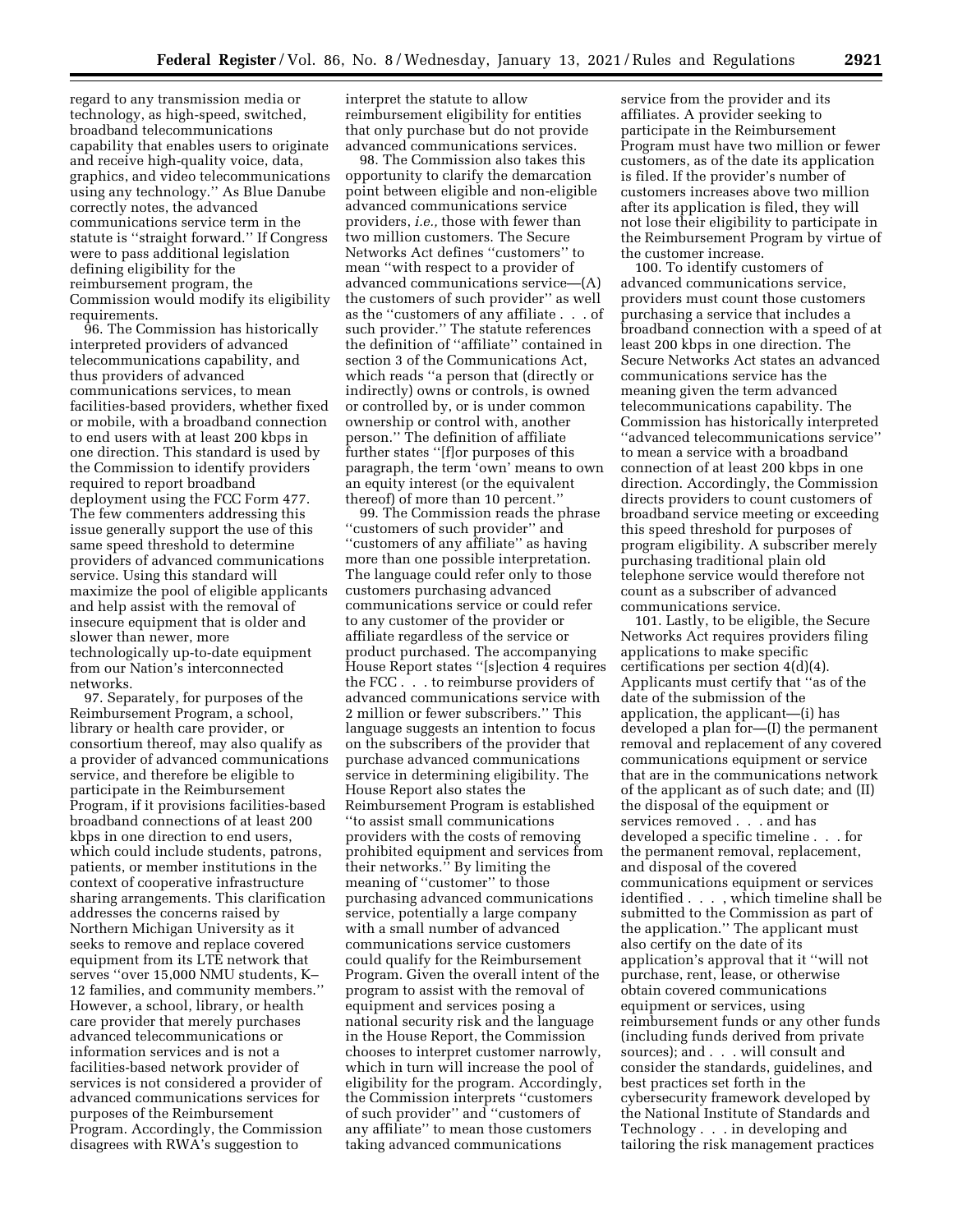of the applicant.'' The Commission directs WCB to incorporate these certifications as part of the application submission process to ensure applicants are eligible for the Reimbursement Program.

102. *Covered Communications Equipment or Services.* The Secure Networks Act allows eligible providers to seek reimbursement for expenses associated solely with the permanent removal, replacement, and disposal of ''covered communications equipment or services'' as designated per section 2(a) of the Secure Networks Act. Specifically, eligible providers may seek reimbursement funds to remove, replace, and dispose of ''covered communications equipment or services purchased, rented, leased or otherwise obtained'' before August 14, 2018 if on the initial list published by the Commission, or no later than 60 days after the Commission adds further equipment and services to the initial list. Recipients are prohibited from using reimbursement funds to remove, replace, or dispose of covered communications equipment or service purchased, rented, or leased or otherwise obtained after these statutory cutoff dates. The Commission has no discretion to deviate from the scope of covered communications equipment or services provided under the Secure Networks Act. Accordingly, to the extent the Commission's original proposal in the *2019 Supply Chain Further Notice* suggested limiting eligibility to a broader or narrower category of equipment and services, it now instead follows the requirements contained in the Secure Networks Act.

103. As proposed in the *2019 Supply Chain Further Notice,* the Reimbursement Program will reimburse costs reasonably incurred for the removal, replacement, and disposal of covered equipment and services in accordance with the Secure Networks Act. The Commission notes that the Reimbursement Program does not modify rules that govern how universal service funds may be used in the various universal service programs. ETCs will still be required to certify, for example, that federal high-cost support was used only for the provision, maintenance, and upgrading of facilities and services for which the support is intended. The reasonableness standard the Commission adopts is consistent with the standard applicable to the broadcast incentive auction reimbursement mechanism. This standard is also consistent with approach taken in the *Emerging Technologies* framework when assisting existing operators with relocation costs

in transitioning to new facilities. A standard of reasonableness will provide the Commission with a sensible approach for evaluating reimbursement costs to help combat waste, fraud and abuse through the exclusion of excessive and otherwise unreasonable costs from the Reimbursement Program.

104. The Secure Networks Act does not expressly establish a standard for evaluating costs for reimbursement. The statute simply requires the Commission to reimburse providers for the permanent removal, replacement, and disposal of covered communications equipment and services. The Commission therefore proposed to apply a standard of reasonableness when evaluating requests for reimbursement. One commenter, the Rural Wireless Broadband Coalition, urged the Commission to ''follow the principle'' of reimbursing any reasonable cost. Other commenters, while not engaging directly with the proposed reasonableness standard, implicitly supported this approach by commenting on the need for certainty in knowing upfront what expenses are reimbursable, advocating for the inclusion of various expenses as reasonable, and supporting use of the same standard as used in the broadcast incentive auction reimbursement mechanism.

105. The Commission sees no reason to deviate from using a standard of reasonableness, as proposed, for purposes of the Reimbursement Program. First, using a standard of reasonableness will help guide objective determinations of whether to include or deny costs for reimbursement and ensure that excessive, unreasonable costs do not jeopardize the available funding needed by all participating providers to transition away from networks posing a national security risk. Second, by using an existing standard, the Commission can leverage its prior experience with the broadcast incentive auction reimbursement mechanism standard and the *Emerging Technologies*  framework to benefit the Reimbursement Program. There already exists in the incentive auction context a Catalog of Expenses, identifying categories of expenses considered reasonable for purposes of reimbursement. The Commission can look to these efforts to assist its determinations and help identify the types of expenses considered reasonable during a transition process in implementing the Reimbursement Program. While the equipment and services replaced may differ, the same basic steps apply here, as in planning and implementing a network transition

while attempting to minimize disruptions for customers/users. Lastly, using the existing standard provides regulatory consistency between similarly situated program participants of both the broadcast incentive auction, other wireless proceedings involving the relocation of existing operators, and the instant Reimbursement Program. A fundamental precept of administrative law is to treat similarly situated entities in a similar manner.

106. The Commission will thus consider eligible for reimbursement costs reasonably incurred for the timely removal, replacement, and disposal of covered equipment and services obtained prior to the statutory cutoff dates. The Commission interpreted ''costs reasonably incurred'' in the broadcast incentive auction reimbursement mechanism context as requiring the reimbursement of ''costs that are reasonable to provide facilities comparable to those . . . reasonably replaced.'' The Commission has further interpreted ''[t]hese costs [to] include both 'hard' expenses, such as new equipment and tower rigging, and 'soft' expenses, including legal and engineering services.'' The Commission sees no reason to deviate from this model and will apply it to the instant Reimbursement Program. Although the Commission cannot forecast all types of reasonable expenses, it does provide guidance to help participants with their transition planning. The appropriate scope of ''costs reasonably incurred'' will necessarily be decided on a caseby-case basis, and the Commission delegates authority to WCB to make reimbursement determinations and to finalize a catalog to help participants estimate their reimbursable costs.

107. The Commission considers as reasonable replacement facilities comparable to the facilities in use by the provider prior to the removal, replacement, and disposal of covered communications equipment or service. The Commission recognizes, however, when replacing older technology that a certain level of technological upgrade is inevitable. Accordingly, the Commission will permit Reimbursement Program participants to obtain reimbursement for reasonable costs incurred for replacing older mobile wireless networks with fourth generation Long Term Evolution (4G LTE) equipment or service that are 5G ready.

108. The reimbursement program is intended ''to assist small communications providers with the costs of removing prohibited equipment and services from their networks and replacing prohibited equipment with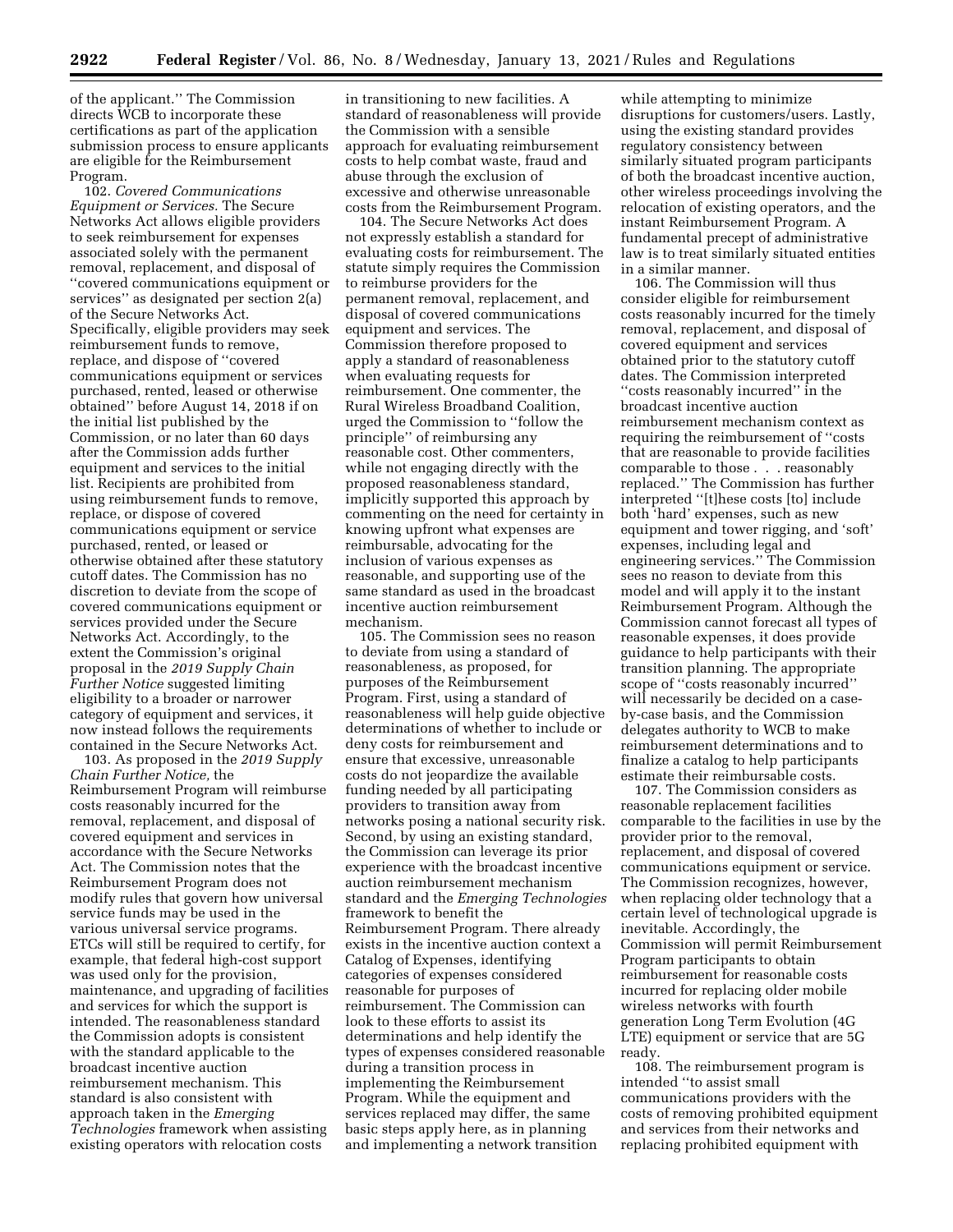more secure communications equipment and services.'' Language from the House Report demonstrates that Congress ''expects the Commission, when implementing regulations . . . to preclude network upgrades that go beyond the replacement of covered communications equipment or services from eligibility; however, [Congress] expects there to be a transition from 3G to 4G or even 5G-ready equipment in instances where equipment being replaced was initially deployed several years ago.''

109. The Commission sought comment in the *2019 Supply Chain Further Notice* on whether it should use the same ''comparability standard'' used in the broadcast incentive auction reimbursement mechanism. In the broadcast proceeding, the Commission said that reasonable reimbursement costs include ''costs that are reasonable to provide facilities comparable those that [an existing operator] had prior to the auction.'' The Commission further stated that it did ''not anticipate providing reimbursement for optional features beyond those already present'' but recognized when replacing older equipment that the new ''equipment necessarily may include improved functionality.'' The Commission uses a similar comparable facilities standard when relocating incumbent operators under the *Emerging Technologies*  framework. One commenter, the Rural Wireless Association, urged the Commission to ''closely mirror the structure used for the Broadcast Incentive Auction.'' Another commenter, Rise Broadband, said a comparability standard for replacement costs is essential. Otherwise, commenters generally favored allowing some level of technological upgrade, especially when replacing older technology that is unlikely to have a comparable replacement.

110. Consistent with approach taken on equipment upgrades for the broadcast incentive auction, the Commission expects, as a general matter, eligible providers to ''obtain the lowest-cost equipment that most closely replaces their existing equipment.'' That said, the Commission recognizes the replacement of older legacy technology will inevitably require the use of newer equipment and services that have additional capabilities. Accordingly, consistent with the intent of Congress, the Commission will allow, and indeed encourage, eligible providers replacing third generation and older equipment to obtain reimbursement for the cost of 4G LTE replacement equipment that is 5Gready.

111. The record indicates new equipment supporting older, secondand third generation wireless technology services is unavailable, and even acquiring such equipment and services on the secondary market is proving increasingly difficult and in some instances impossible. The reimbursement program is not limited to replacing covered equipment and services in wireless networks, but the Commission recognizes the initial focus is on the equipment and services provided by Huawei and ZTE, which is most often found with the provision of wireless services. Accordingly, while much of this discussion is focused on replacing wireless technology, the underlying rationale applies equally in the non-wireless context. And from a policy perspective, investing money on outdated and soon-to-be decommissioned equipment and service is of little benefit and an inefficient and wasteful use of Federal support. The Commission will therefore allow providers replacing older technology to obtain reimbursement for the cost of new replacement equipment that is 4G LTE compatible and is capable of subsequently being upgraded to provide 5G service. However, operators that elect ''to purchase optional equipment capability or make other upgrades'' beyond those reasonably needed to replace existing equipment must do so using their own funds, consistent with the approach the Commission took in the broadcast incentive auction proceeding and the recent C-Band auction proceeding.

112. By taking this approach on comparable facilities and technology upgrades, the Commission rejects alternative proposals for determining reimbursement amounts based on the value of the equipment being replaced. If, however, eligible providers are simply removing and disposing of covered equipment and service without replacement, *e.g.,* simply shutting down an older network, then the Commission would consider reimbursing the provider for the cost of the depreciated value of the decommissioned equipment. For example, NTCH and NTCA suggested that to avoid the ''impossibility'' of evaluating what constitute appropriate replacements, the Commission should simply reimburse the original cost of the covered equipment and services plus an additional 25%. This approach, however, may not result in providing sufficient reimbursement funding for providers if the cost of the replacement equipment exceeds the reimbursement support allocated to the recipient. In

addition, the Commission finds PRTC's proposal to reimburse both the presentday value of the replaced equipment and the cost of the replacement equipment unreasonable, giving the provider a windfall and an unfair competitive advantage over other providers.

113. The Commission next delegates to WCB the responsibility to develop and finalize a Catalog of Eligible Expenses and Estimated Costs (Catalog of Eligible Expenses) to inform the Reimbursement Program. The Secure Networks Act requires the Commission to ''develop a list of suggested replacements'' for covered equipment and services and for applicants to submit ''initial reimbursement cost estimate[s] at the time of application.'' The Commission is also required to ''take reasonable steps to mitigate the administrative burdens and costs associated with the application process, while taking into account the need to avoid waste, fraud, and abuse.'' In the broadcast incentive auction reimbursement mechanism, the use of a catalog to estimate relocation costs played a critical role in the successful processing of reimbursement applications. The Commission seeks to duplicate that success here by using a Catalog of Eligible Expenses as suggested in the record. The catalog will identify reimbursable costs with as much specificity as possible, provide guidance to entities seeking reimbursement, streamline the reimbursement process, and increase accountability. Listing in the catalog, however, is not a guarantee of reimbursement for any individual expense, and all claimed expenses are subject to review by the Commission staff to ensure each expense and request for reimbursement is reasonable.

114. The Catalog of Eligible Expenses will also help the Commission and applicants satisfy the Secure Networks Act's requirements not only by helping applicants with transition planning and estimating costs for application submissions, but also with identifying potential replacement equipment and services and expediting the Commission's reimbursement request review process. As CCA points out, the removal, replacement and disposal of covered equipment and services in a mobile wireless network is a complex, multi-step process that is likely to encompass a range of expenses, including: Drive testing to determine baseline coverage; evaluating spectrum and backhaul capabilities; ordering new equipment; installing new network core and RAN equipment; potentially leasing space on or building new towers and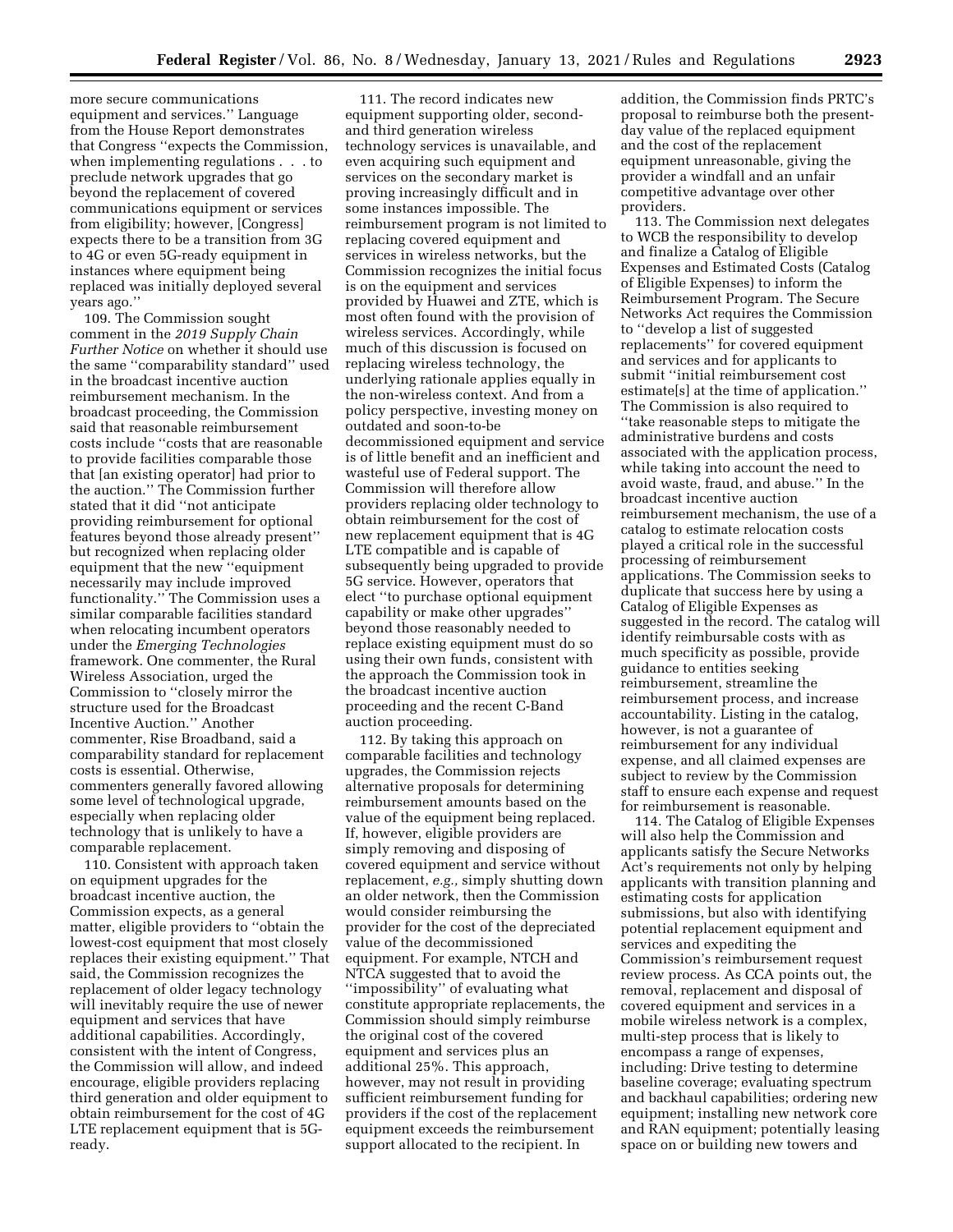obtaining any associated permits and approvals; testing and optimizing the network; and migrating traffic and decommissioning covered equipment and services. Because there will likely be a range of expenses that could vary among providers, the Catalog of Eligible Expenses will be used to provide helpful guidance regarding the kinds and amounts of expenses that will be reimbursed. Accordingly, the Catalog of Eligible Expenses will not be a definitive list of all reimbursable expenses but a means to facilitate the reimbursement process. Given the importance of the Catalog of Eligible Expenses to the Reimbursement Program, Commission staff have already begun work to develop it, and the Commission expects to release it as soon as possible.

115. The Commission next turns to the acceptable timing of costs incurred by providers to comply with the Commission's requirement. Some providers have already started the process to remove and replace problematic equipment from Huawei and ZTE from their networks. The Commission applauds these providers for proactively taking steps to increase the security of their networks notwithstanding the uncertainty of Federal government assistance. As such, the Commission will allow providers to obtain reimbursement for costs reasonably incurred prior to the creation and funding of the Reimbursement Program, for the removal, replacement, and disposal of covered equipment and services.

116. The Secure Networks Act expressly limits reimbursement support to the removal, replacement, and disposal of covered equipment and services obtained before certain dates. For covered equipment and services placed by the Commission on the initial Covered List required by section 2(a) of the Secure Networks Act, the cutoff date is August 14, 2018, which is the day after the 2019 NDAA was signed into law. For equipment and services subsequently added to the Covered List required by section 2(a), the provider must have obtained the equipment or service no later than 60 days after being placed on the Covered List to obtain reimbursement for costs associated with its removal, replacement, and disposal. The cutoff deadlines are explicit in the statute, and the Commission lacks discretion to use different cutoff dates for the purchase of covered communications equipment or service that is eligible for the reimbursement of removal, replacement, and disposal costs. Because of the statutory cutoff

date, the Commission lacks discretion to consider an alternative cutoff date.

117. The 2019 NDAA prohibits the head of an executive agency from obligating or expending ''loan or grant funds to procure or obtain, extend or renew a contract to procure or obtain, or enter into a contract (or extend or renew a contract) to procure or obtain'' telecommunications and video surveillance equipment produced by entities reasonably believed to be owned or controlled by a foreign country. The 2019 NDAA specifically identified Huawei and ZTE as producers of covered equipment, putting the general public on official notice that the Federal government considered the equipment and services produced by these entities to pose a potential national security risk.

118. Following the 2019 NDAA's enactment and as the instant rulemaking proceeding progressed, providers increasingly began planning and taking steps to proactively remove, replace, and dispose of covered equipment and services from their networks. Providers urged the Commission to reimburse costs associated with these efforts even if incurred prior to the creation of any reimbursement program. The Commission will not penalize these providers for taking decisive, proactive steps to secure their networks before the reimbursement program is created and funded. Indeed, in order to protect the nation's communications networks, the Commission encourages providers to remove and replace covered equipment and services before the Reimbursement Program begins. For any expenses incurred before the commencement of the Reimbursement Program providers may not be reimbursed for unreasonable expenses. The Commission will apply the same standard, *i.e.,* costs reasonably incurred, to determine whether an expense is eligible for reimbursement. Accordingly, for covered equipment and services placed on the initial list required by section 2(a) of the Secure Networks Act, the Commission will reimburse reasonable costs associated with the removal, replacement, and disposal of covered equipment that were incurred on or after April 17, 2018, the date the Commission adopted the *2018 Supply Chain Notice,* 83 FR 19196, May 2, 2018, commencing this proceeding. The adoption date of the *2018 Supply Chain Notice* was the first clear indication that the Commission was considering taking action to remove covered equipment from U.S. networks. Costs incurred before that date are ineligible for reimbursement. For equipment and services subsequently added to the initial list, the provider

must incur the costs of removal, replacement, and disposal on or after the date the equipment or services are placed on the list for the reasonably incurred cost to qualify for reimbursement.

119. The Commission recognizes the removal, replacement, and disposal of covered equipment may, in the case of mobile wireless networks, entail setting up parallel network core and RAN components and then migrating existing customers to the new network. The Commission expects providers will endeavor to mitigate service disruptions to effectuate a seamless transition for customers. Consistent with the Commission's proposal in the *2019 Supply Chain Further Notice,* to the extent providers experience a reduction in revenues as a result of a temporary loss in service, reduced coverage, or otherwise as a result of the transition, it will not reimburse providers for the lost revenues in the Reimbursement Program.

120. Allowing reimbursement for lost revenues would increase the costs of the Reimbursement Program substantially, and risk exhausting funding prematurely without reimbursing many eligible providers. The Commission is also concerned that evaluating the reasonableness of requests for reimbursement for lost revenues is challenging and speculative and may result in over-reimbursement. The Commission believes scarce program funding is better spent by assisting as many eligible providers as possible with the replacement costs directly related to the transition instead of trying to ensure providers are also reimbursed for lost revenues. Moreover, the Commission expects program participants will strive to minimize service disruptions for customers during the transition process to mitigate revenue loss. Accordingly, the Commission disagrees with Mark Twain Communications Company and deem lost revenues an unreasonable and ineligible expense for purposes of the reimbursement program.

121. The Secure Networks Act limits funding use to the removal, replacement, and disposal of covered communications equipment and services. Even with covered communications equipment and services, to use funds for the removal, replacement, and disposal, the Secure Networks Act requires the recipient to have obtained the equipment or service before a certain statutorily specified cutoff date. Specifically, for covered communications equipment or services published on the Commission's initial Covered List, the recipient must have obtained the equipment or service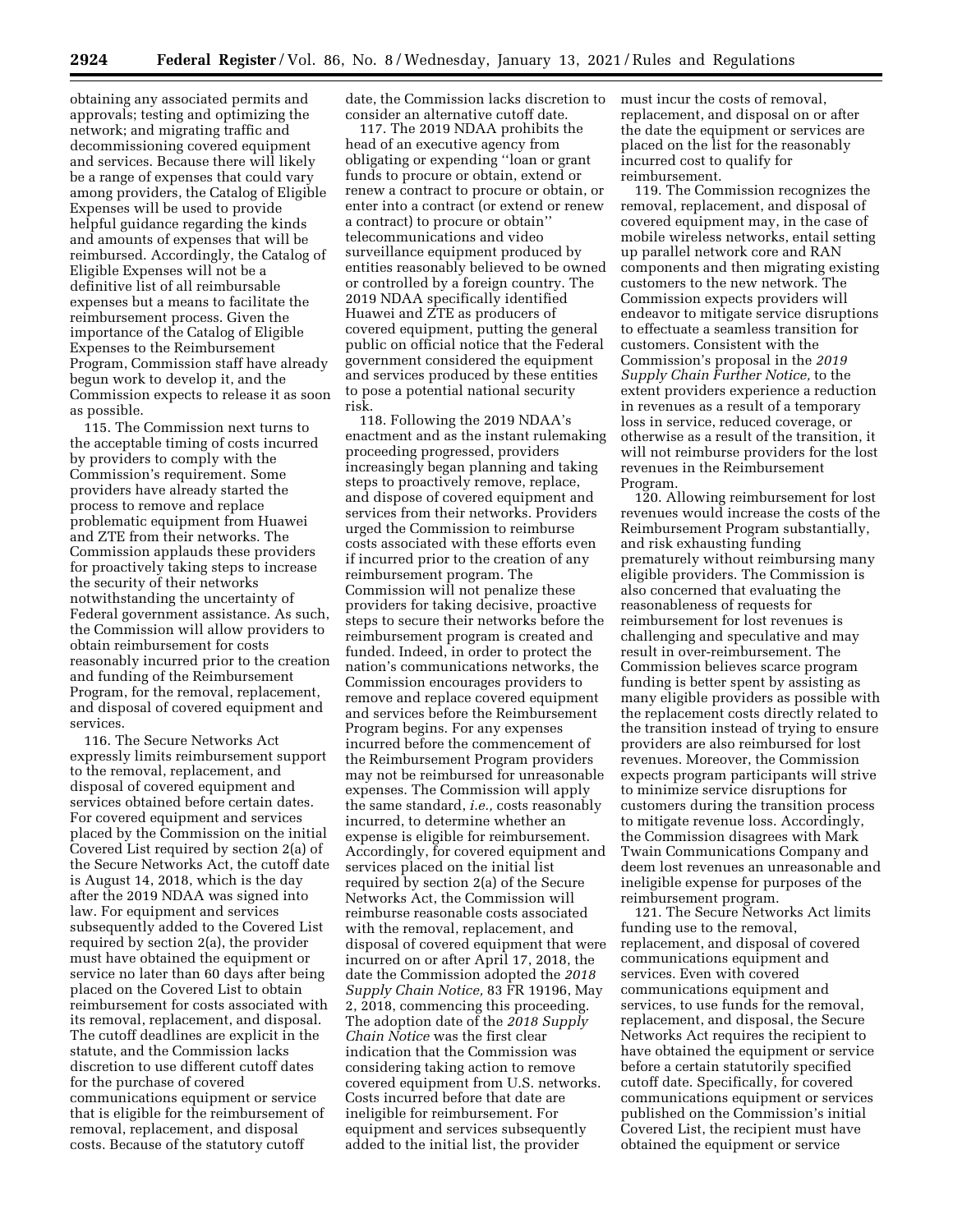before August 14, 2018. For communications equipment or service subsequently added to the Covered List, the recipient must have obtained the equipment or service no later than 60 days after being added to the Covered List. Separately, the Secure Networks Act prohibits recipients from using funds to ''purchase, rent, lease, or otherwise obtain any covered communications equipment or service.'' Recipients are also not allowed to use ''other funds (including funds derived from private sources)'' to ''purchase, rent, lease, or otherwise obtain any covered communications equipment or service.'' Requests for the reimbursement of expenses falling within the scope of these statutory prohibitions are considered unreasonable per se and thus ineligible.

122. Rural Wireless Broadband Coalition asks whether the statutory limit on funding use prohibits recipients from operating and maintaining covered communications equipment or service in their networks during the removal, replacement, and disposal process. The transition process will likely involve standing up a replacement network before migrating traffic to the replacement network and decommissioning the covered communications equipment or service in the old network. Recipients would thus need to continue operating and therefore maintain the old network containing covered communications equipment or service during the transition process to mitigate service disruptions for existing customers. According to the Rural Wireless Broadband Coalition, keeping the old network operational may involve replacing defective equipment that is covered, and because such equipment is typically proprietary, it would likely require, for purposes of interoperability, a replacement that is also supplied by the same supplier and covered.

123. The Commission reads the statute as clearly prohibiting the use of funds by recipients to obtain equipment or service that is on the Covered List even if such equipment is needed to maintain operations during a transition process. Notwithstanding this limitation, a provider possessing covered communications equipment spares obtained before becoming a Reimbursement Program recipient could use funds to install and maintain that covered communications equipment during the transition process. If, however, the recipient receives Universal Service support, then there may be other applicable rules that prohibit the use of funding to install and maintain covered communications

equipment or service. The provider, however, must remove and dispose of all covered communications equipment by the time of the final certification.

124. The Commission in the *2019 Supply Chain Further Notice* proposed a ''detailed reimbursement application process'' like the reimbursement mechanism used in the broadcast incentive auction proceeding ''to confirm that funding is being used only to replace covered equipment and services, rather than to deploy services to new areas or replace aging equipment or services that are not covered.'' Applicants would ''provide details of the covered equipment and services being replaced, the replacement equipment and services, and the estimated costs of replacement.'' To help guide applicants, the Commission sought comments on ''efficient ways'' to develop replacement cost estimates. The Commission separately sought comment on whether to ''prioritize payments for the replacement of certain equipment and services that are identified as posing the greatest risk to the security of networks, and what categories of equipment and services should that prioritization include.'' Comments were also sought on measures to prevent waste, fraud, and abuse, including applicant certifications, deadlines for completing removal and replacement, periodic compliance audits, investigations, and enforcement penalties.

125. The Secure Networks Act establishes specific requirements applicable to the application process for the reimbursement program. Specifically, ''[t]he Commission shall require an applicant to provide an initial reimbursement cost estimate at the time of application, with supporting materials substantiating the costs.'' The Commission is required to act on applications within 90 days after the date of submission. If there is an excessive number of applications, the Commission can extend this deadline by no more than 45 days. The Commission must also give applicants a 15-day period to cure a material deficiency in the application as determined by the Commission ''(including by lacking an adequate cost estimate or adequate supporting materials) . . . before denying the application.'' The statute states that ''[i]f such period would extend beyond the deadline . . . for approving or denying the application, such deadline shall be extended through the end of such period.'' The Secure Networks Act also includes provisions for the removal, replacement, and disposal term and extensions thereof, status updates, measures to avoid waste,

fraud, and abuse, and education efforts. The statute also addresses enforcement actions and additional penalties relevant to the reimbursement program. The Commission sought comment on the impact of section 7 in the *2020 Supply Chain Second Further Notic*e.

126. The Commission now adopts a reimbursement process like the one used in the broadcast incentive auction reimbursement mechanism that provides allocations to eligible providers based on their estimated costs. Program recipients can then obtain funding disbursements upon showing of actual expenses incurred. If aggregate demand exceeds available funding, the Commission will prioritize funding requests from ETCs subject to a remove and replace requirement before funding the requests of non-ETCs. Among non-ETCs, the Commission will further prioritize funding to those that voluntarily provided it with cost estimate data in response to the Supply Chain Security Information Collection over those that did not. Additionally, if the Commission is unable to fully fund either all ETCs or all non-ETCs, it will prioritize funding for transitioning core networks over funding non-core network expenses. Program recipients will have one year from the initial disbursement to complete the permanent removal, replacement, and disposal of covered communications equipment or services with the potential for a general and individual extensions of time.

127. The Commission's goals in developing a reimbursement process are threefold. First, the Commission strives to create a simple and straightforward process, providing certainty to participants while minimizing the costs associated with reimbursement and the administrative burden on both affected parties and the Commission. Second, the reimbursement mechanism should facilitate the prompt and efficient distribution of funds for the expeditious removal, replacement, and disposal of covered communications equipment and services posing a national security risk from the networks of participating providers. Third, the program should fairly cover the eligible costs reasonably incurred for reimbursement and include measures to prevent waste, fraud, and abuse. As the Secure Networks Act instructs the Commission, ''[i]n developing the application process

. . . , the Commission shall take reasonable steps to mitigate the administrative burden and costs associated with the application process, while taking into account the need to avoid waste, fraud, and abuse in the Program.''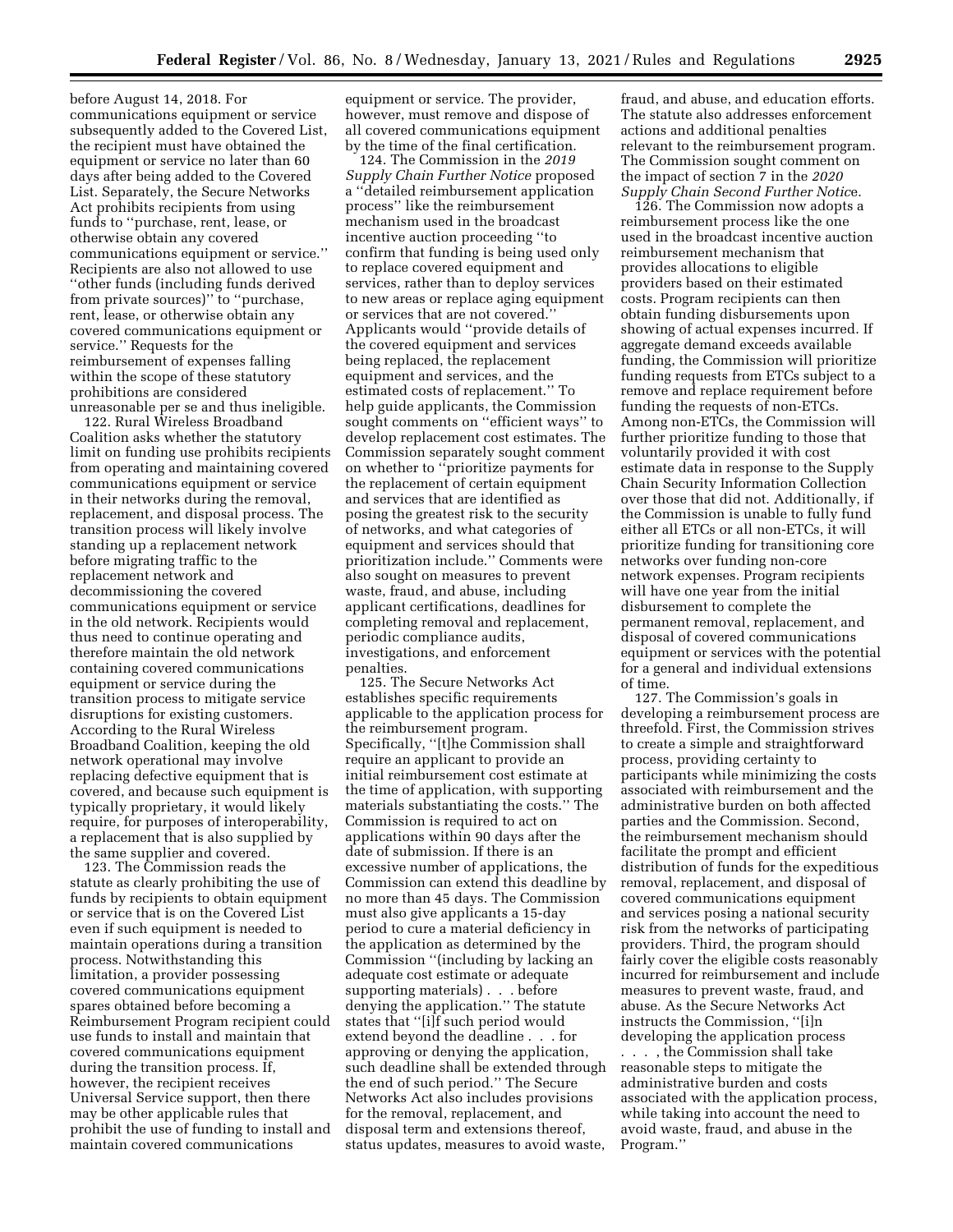128. The Reimbursement Program will allocate funds on the applicant's behalf to the U.S. Treasury for draw down by applicants on a rolling basis upon the showing of expenses actually incurred. This approach is consistent with the one used in the broadcast incentive auction reimbursement mechanism which has proven successful in the efficient and expeditious disbursement of funds for transitioning networks.

129. The Secure Networks Act states ''[n]othing in this section shall be construed to prohibit the Commission from making a reimbursement under the Program to a provider of advanced communications service before the provider incurs the cost of the permanent removal, replacement, and disposal of the covered communications equipment or service for which the application of the provider has been approved . . . .'' This language permits the Commission to make funding disbursements in advance of costs actually incurred but does not require any such advance payments. The Commission has concerns, however, about providing advanced funding because once disbursed, its ability to ensure the applicant spends the money as intended to avoid waste, fraud, and abuse is greatly diminished. If the Commission later finds the applicant has not used the money as intended and in compliance with the Secure Networks Act and the Commission's rules, then reclaiming the money from the applicant following advance disbursement can prove challenging. Accordingly, rather than disbursing large amounts upfront to program participants, the Commission will use an initial funding allocation process based on cost estimates, and then allow rolling disbursements based on showings of actual costs incurred. This approach provides recipients with the upfront knowledge of available funds for purposes of planning and engaging lenders and vendors. The Commission finds that this methodology best achieves Congress's goal of mitigating the administrative burden and costs of the program while taking steps to avoid waste, fraud, and abuse. By adopting a rolling reimbursement process, the Commission declines to provide funding upfront before costs are actually incurred as suggested by the Secure Networks Coalition. The Commission expects the reimbursement process, as shown in the broadcast incentive auction context, will sufficiently meet the financial needs of providers, including smaller providers, in a timely manner while ensuring appropriate

agency oversight over the disbursement and use of funds for their intended purpose. Some commenters urge the Commission to ''establish a payment schedule and clear milestones for payments so that carriers know when they will be able to obtain payments to facilitate a transition.'' They argue that given the scope and scale of expenses, waiting for reimbursement until the transition is complete is unworkable. As NetNumber states, ''the Commission should provide for milestone payments to ensure service providers receive sufficient funding at every stage of the network transition process.'' The Commission surmises the milestone process suggested is akin to draws on a construction loan whereby a lender releases a certain percentage of the total loan amount upon satisfaction of certain construction milestones, *e.g.,* obtaining the necessary permits, pouring the foundation, completing the close-in inspection, and so forth.

130. The Commission finds milestones would add an unnecessary level of complexity to the reimbursement mechanism. For such a system to work, the Commission would need to determine the appropriate deployment milestones, the percentage of funding to disburse at each stage, the documentation needed to demonstrate milestone completion, and some inspection verification process to ensure the milestones are indeed satisfied prior to disbursing funds. By instead having a rolling system of disbursements throughout the transition project based on the submission of documentation of eligible expenses incurred, the Commission successfully addresses any concerns some providers may have of delayed payments until the network transition is complete. Accordingly, the Commission declines to use a transition funding disbursement mechanism based on milestones. While the Commission declines to impose milestone-based disbursements, it delegates the task of determining the specific timing of disbursements to WCB as part of its implementation of the Reimbursement Program with the goal of efficiently and expeditiously disbursing funds to recipients.

131. Lastly, the Commission declines to provide ''bonuses'' for completing the removal, replacement, and removal process ahead of the applicable deadline as suggested by Blue Danube. The Secure Networks Act already provides an aggressive one-year deadline for completing the transition process. This provides ample incentives for Reimbursement Program recipients to act quickly to complete the process. Accordingly, the Commission finds

additional incentive payments unnecessary.

132. The Secure Networks Act directs the Commission to ''develop an application process'' that ''require[s] an applicant to provide an initial reimbursement cost estimate at the time of application, with supporting materials substantiating the costs.'' Consistent with the statute, to participate in the Reimbursement Program, eligible providers are required to submit initial estimates of the costs to be reasonably incurred for the removal, replacement, and disposal of covered communications equipment or services to participate in the reimbursement program. The Commission directs WCB to establish an initial 30-day filing window for the submission of cost estimates and to establish subsequent filing windows as necessary should support remain, or additional support become available to fund additional requests. Participants are also statutorily required to submit, in addition to cost estimates, ''supporting materials substantiating the costs,'' a ''specific timeline . . . for the permanent removal, replacement and disposal of the covered communications equipment or services,'' and the certifications required by section 4(d)(4) as to the development of a transition plan and the use of funds if approved and in developing and tailoring risk management practices.

133. The Commission has separately tasked WCB with developing and finalizing a Catalog of Eligible Expenses to identify reimbursable costs with as much specificity as possible to help entities in preparing initial cost estimates. Applicants can reference the final Catalog of Eligible Expenses, which will contain a list of many, but not necessarily all, of the relevant expenses in lieu of providing additional supporting documentation to justify the specific cost estimate. If an applicant believes the predetermined estimate does not fully account for its specific circumstances or a predetermined cost estimate is not provided in the Catalog of Eligible Expenses for the cost identified by the applicant, the applicant can provide its own individualized cost estimate. Applicants providing such individualized cost estimates will be required to submit supporting documentation and to certify the estimate is made in good faith.

134. Regardless of whether they are claiming predetermined cost estimates or their own individualized estimated costs, each applicant will be required to certify under penalty of perjury, inter alia, that: (1) It believes in good faith that it will reasonably incur all of the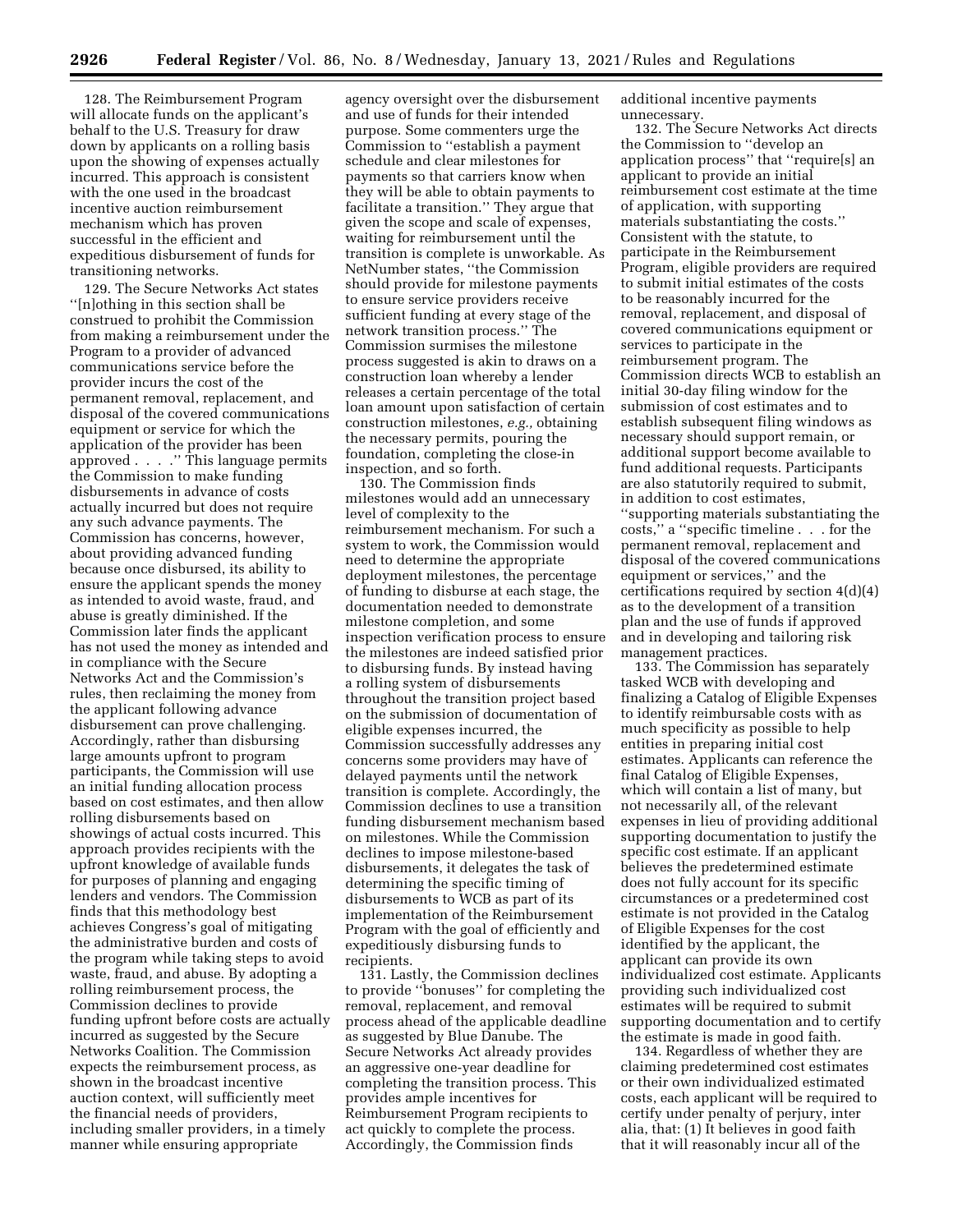estimated costs that it claims as eligible for reimbursement; (2) it will use all money received from the Reimbursement Program only for expenses it believes are eligible for reimbursement; (3) it will comply with all policies and procedures relating to allocations, draw downs, payments, obligations, and expenditures of money from the Reimbursement Program; (4) it will maintain for 10 years detailed records, including receipts, of all costs eligible for reimbursement actually incurred; and (5) it will file all required documentation for its expenses. Similar certifications were required by the Commission with the broadcast incentive auction reimbursement mechanism. In addition, a 10-year record retention requirement is consistent with the record keeping required for the broadcast incentive auction reimbursement program. The Commission will also require applicants to provide detailed information on the covered communications equipment or services they are removing, replacing, and disposing to assist the Commission in evaluating whether the estimated costs reported are reasonably incurred.

135. For entities that choose to provide their own cost estimate, *i.e.,*  either a cost estimate higher than the predetermined cost estimate or an individualized cost estimate for an expense for which the Commission does not provide a predetermined cost estimate, WCB will review the required justification for the estimate and may accept it or substitute a different amount for purposes of calculating the initial allocation. The Commission is statutorily authorized to require applicants to update initial cost estimates and/or submit additional supporting cost estimate materials. If the applicant has already incurred costs eligible for reimbursement, *e.g.,* the applicant already started transitioning its network prior to the acceptance of applications, then it should report its actual expenses with supporting documentation and indicate which costs are actual and not estimated in its submission. Doing so will allow WCB to factor in the actual costs when determining the funding allocation. WCB may ultimately determine, based on its reasonableness review, that an applicant should receive a different allocation from that claimed on the application.

136. After an applicant submits estimated cost forms, WCB will review them to determine completeness, the applicant's eligibility for reimbursement, and the reasonableness of the cost estimates provided, and will allocate funding accordingly for draw

down by applicants. The funding amount allocated represents the maximum amount eligible for draw down by an eligible provider unless a subsequent funding allocation is made. This approach is consistent with the suggestion of NetNumber to ''cap reimbursement for service providers at their estimated replacement costs for covered equipment and services in their networks.'' The funding amount allocated represents the maximum amount eligible for draw down by an eligible provider unless a subsequent funding allocation is made. This approach is consistent with the suggestion of NetNumber to ''cap reimbursement for service providers at their estimated replacement costs for covered equipment and services in their networks.

137. Per the Secure Networks Act, WCB must act on applications within 90 days of submission. For purposes of calculating the 90-day deadline, the Commission will consider the date of submission as the date on which the filing window closes for accepting reimbursement requests. This approach is consistent with the Commission's historical treatment of applications submitted during a filing window as all being filed on the last day of the filing window. A filing window also allows WCB to efficiently review and act on applications in batch and not in piecemeal fashion, and is necessary to manage demand for funding. If there is an excessive number of applications, WCB can extend this deadline by no more than 45 days. After the initial filing window closes, the Commission expects WCB to release a public notice announcing the applications accepted for filing and indicate whether an extension of time of up to 45 days to review applications is justified. Applicants are allowed a 15-day period to cure a material deficiency in the application as determined by WCB ''(including by lacking an adequate cost estimate or adequate supporting materials) . . . before denying the application.'' The statute states that ''[i]f such period would extend beyond the deadline . . . for approving or denying the application, such deadline shall be extended through the end of such period.'' WCB will notify applicants of material deficiencies via Public Notice. If the 15-day cure period, ''would extend beyond the deadline . . . for approving or denying the application, such deadline shall be extended through the end of such period.'' If WCB denies the application, the filer will be allowed to resubmit its application or submit a new filing at a later date. Resubmitted

applications previously denied or new applications from filers of previously denied applications will be subjected to a subsequent filing window if there is available funding. If the Commission were to process such filings as part of the applications submitted in the initial filing window, it would delay the award of funding allocations as the Commission must ensure aggregate demand does not exceed the available funds before issuing all allocations for requests filed in the initial filing window. Once WCB completes its review, it will issue an allocation from the Program to the provider, which will be available to the provider to draw down as expenses are incurred.

138. The Commission has requested Congress to appropriate \$2,000,000,000 to fund the Reimbursement Program. To date, Congress has not yet appropriated any funds. Even if the eventual appropriation is substantial, the potential exists for the costs reasonably incurred for the removal, replacement, and disposal of covered communications equipment or services to exceed the funding appropriated. ETCs with two million or fewer customers reported in the Commission's Supply Chain Security Information Collection that it would cost \$1.62 billion to remove and replace Huawei and ZTE equipment in their networks. And this figure does not account for other providers of advanced communications service that would be eligible to participate in the reimbursement program.

139. In the *2019 Supply Chain Further Notice,* the Commission sought comment on whether ''[t]o best target available funds,'' the Commission should ''prioritize[ ] payments for the replacement of certain equipment and services that are identified as posing the greatest risk to the security of networks, and what categories of equipment and services should that prioritization include.'' The Commission also sought comment on whether to ''cap the amount eligible for each individual funding request.'' In the subsequently enacted Secure Networks Act, Congress did not provide for, or expressly prohibit, any funding prioritization scheme. The statute does instruct the Commission to ''make reasonable efforts to ensure that reimbursement funds are distributed equitably among all applicants . . . according to the needs of the applicants, as identified by the applications of the applicant.'' The Commission is also required to notify Congress on the need for additional funding should anticipated demand exceed \$1 billion. WCB sought further comment on the impact of the Secure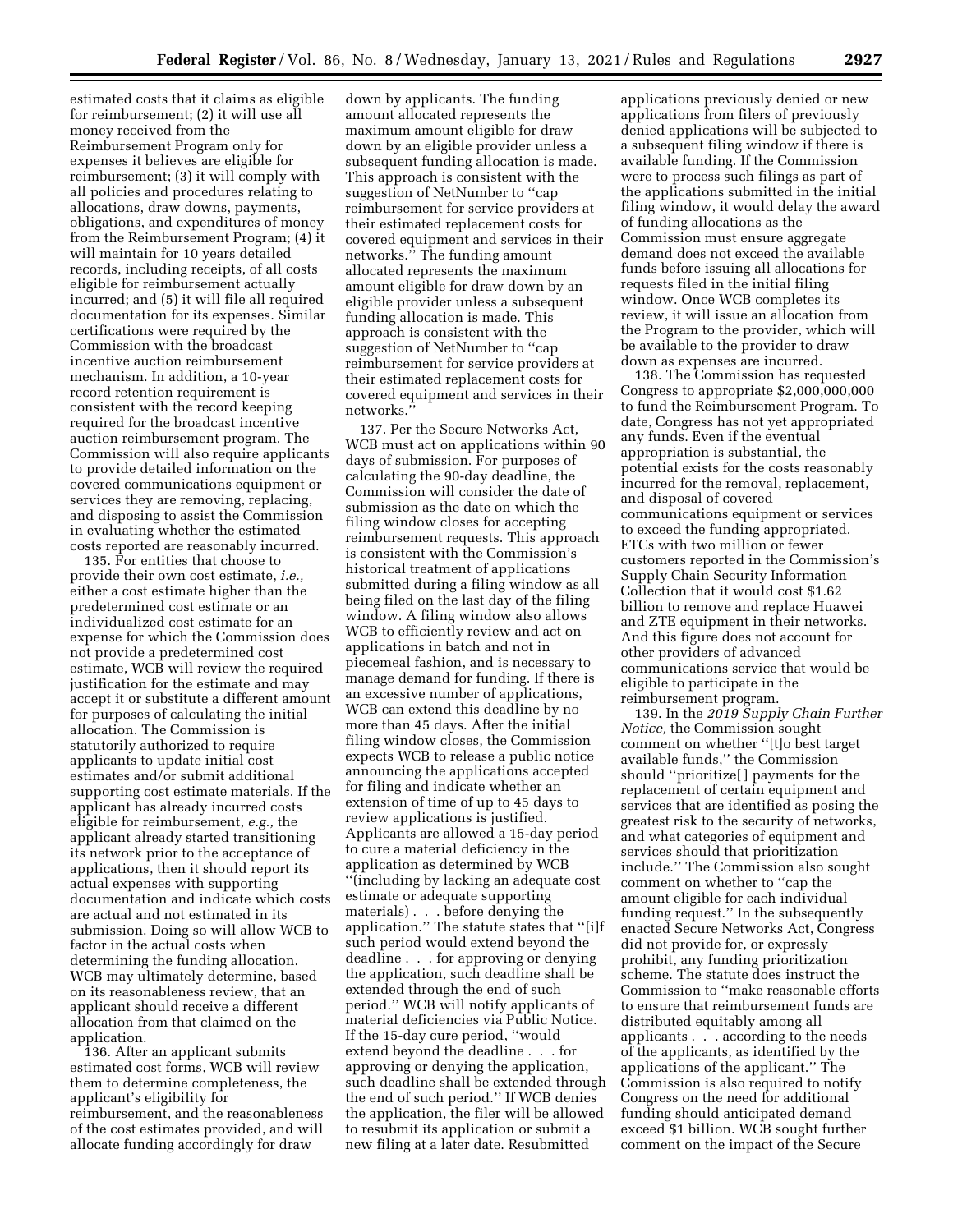Networks Act on the proposed reimbursement program in April 2020. Only three parties commented on this issue with WTA generally supporting the prioritization of ETCs receiving USF support over other providers, NetNumber suggesting the Commission use funding caps based on the type of service provider and the nature of the project, and RWA asking the Commission to prorate reimbursement where each recipient gets a set percentage of the appropriated funding.

140. The Commission decides to establish a prioritization paradigm in the event the estimated costs for replacement submitted by the providers during the initial or any subsequent filing window in the aggregate exceed the total amount of funding available as appropriated by Congress for reimbursement requests. The Commission finds prioritization preferable to the alternatives suggested by NetNumber and RWA. Capping fund amounts depending on the nature of the removal, replacement, and disposal project and service provider type presents added complexity to the allocation process and fails to ensure

demand will not exceed the total amount of available funding as the number of requests are unlimited. NetNumber suggests the Commission use funding caps but ensure ''fair compensation for the full deployment cost for replacement equipment.'' If there is no limit on the number of requests filed, then NetNumber's approach could lead to a funding deficit as the total demand, even when using a capped funding approach, could exceed the total amount of available funding. The Commission also finds that prorating support equally among all participants based on a set percentage of available funding, as the only means of allocating support, fails to account for the individual needs of the applicants and runs counter to the directive in the Secure Networks Act.

141. Under the prioritization scheme the Commission adopts, it will first allocate funding to eligible providers that are ETCs subject to a remove-andreplace requirement under the Commission's rules. If funding is insufficient to meet the total demand from this subcategory of eligible providers, then the Commission will

#### FUNDING PRIORITIZATION CATEGORIES

prioritize funding for transitioning the core networks of these eligible providers before allocating funds to non-core network related expenses, including reasonable costs incurred for removing, replacing, and disposing of a provider's radio access network. The Catalog of Eligible Expenses cost catalog will include additional detail as to what are considered core and non-core network related expenses. If after allocating support to ETCs for both core and noncore network expenses funding is still available, the Commission will then allocate funding to non-ETC eligible provider applicants, prioritizing those non-ETCs that provided cost estimate data in response to the Commission Supply Chain Security Information Collection over other non-ETCs. The Commission will further prioritize funding for core network transition costs over non-core network transition costs within each non-ETC category. If available funding is insufficient to satisfy all requests in a certain prioritization category, then the Commission will prorate the available funding equally across all requests falling in that category.

| Priority 1: Advanced communications service providers with 2 million or fewer customers that<br>are Eligible Telecommunications Carriers subject to section [54.11] (new removal and re-<br>placement requirement). | Priority 1a:* Costs reasonably incurred for<br>transitioning core network(s). |
|---------------------------------------------------------------------------------------------------------------------------------------------------------------------------------------------------------------------|-------------------------------------------------------------------------------|
|                                                                                                                                                                                                                     | Priority 1b: * Costs reasonably incurred for non-<br>core network transition. |
| Priority 2: Non-ETC providers of advanced communications service with 2 million or fewer cus-<br>tomers that participated in the Supply Chain Security Information Collection, OMB Control<br>No. 3060-1270.        | Priority 2a:* Costs reasonably incurred for<br>transitioning core network(s). |
|                                                                                                                                                                                                                     | Priority 2b: * Costs reasonably incurred for non-<br>core network transition. |
| Priority 3: Other non-ETC providers of advanced communications service with 2 million or<br>fewer customers.                                                                                                        | Priority 3a:* Costs reasonably incurred for<br>transitioning core network(s). |
|                                                                                                                                                                                                                     | Priority 3b: * Costs reasonably incurred for non-<br>core network transition. |

\* If available funding is insufficient to satisfy all requests in this prioritization subcategory, then prorate the funding available equally among all requests in subcategory.

142. In considering prioritization of funding, the Commission interprets the Secure Networks Act as requiring it to make reasonable efforts to treat all applicants on a just and fair basis while accounting for the applicants' individual circumstances. Accordingly, the Commission may find some applicants have a greater and more urgent need for funding than other applicants. The Commission thus does not interpret the statute as requiring equal funding or treatment but instead requiring it to make reasonable efforts to treat similarly situated applicants fairly.

143. While the presence of covered communications equipment or services threatens network security for all eligible providers equally, the Commission finds ETCs who are

receiving USF support stand in a different position vis-à-vis other providers. Congress and the Commission have undertaken significant efforts over the twenty-plus years to subsidize the costs of ETCs to provide service in high-cost, hard-toserve areas to facilitate universal access to essential telecommunications and broadband services to all Americans. And these efforts have borne fruit, resulting in the affordable availability of essential communications services for hard-to-reach Americans. ETCs in many instances represent the only provider of such services in the most rural areas of our country. Accordingly, the Commission finds the protection of ETC networks—networks which are funded through USF and serve on the front

lines of providing universal service from national security threats to be of the utmost importance. PTA–FL does not expressly advocate an alternative prioritization approach but notes, without citing any statistics, that some non-ETCs are also sole source providers. PTA–FL also states non-ETCs have a greater need for reimbursement support than ETCs because their covered equipment was acquired without using USF support. Notwithstanding these assertions, the Commission has made a substantial investment to help ETCs provide service in areas where the economics often do not support viable service offerings. Facing the possibility of service disruptions absent continued support due to the remove-and-replace prohibition the Commission adopts, it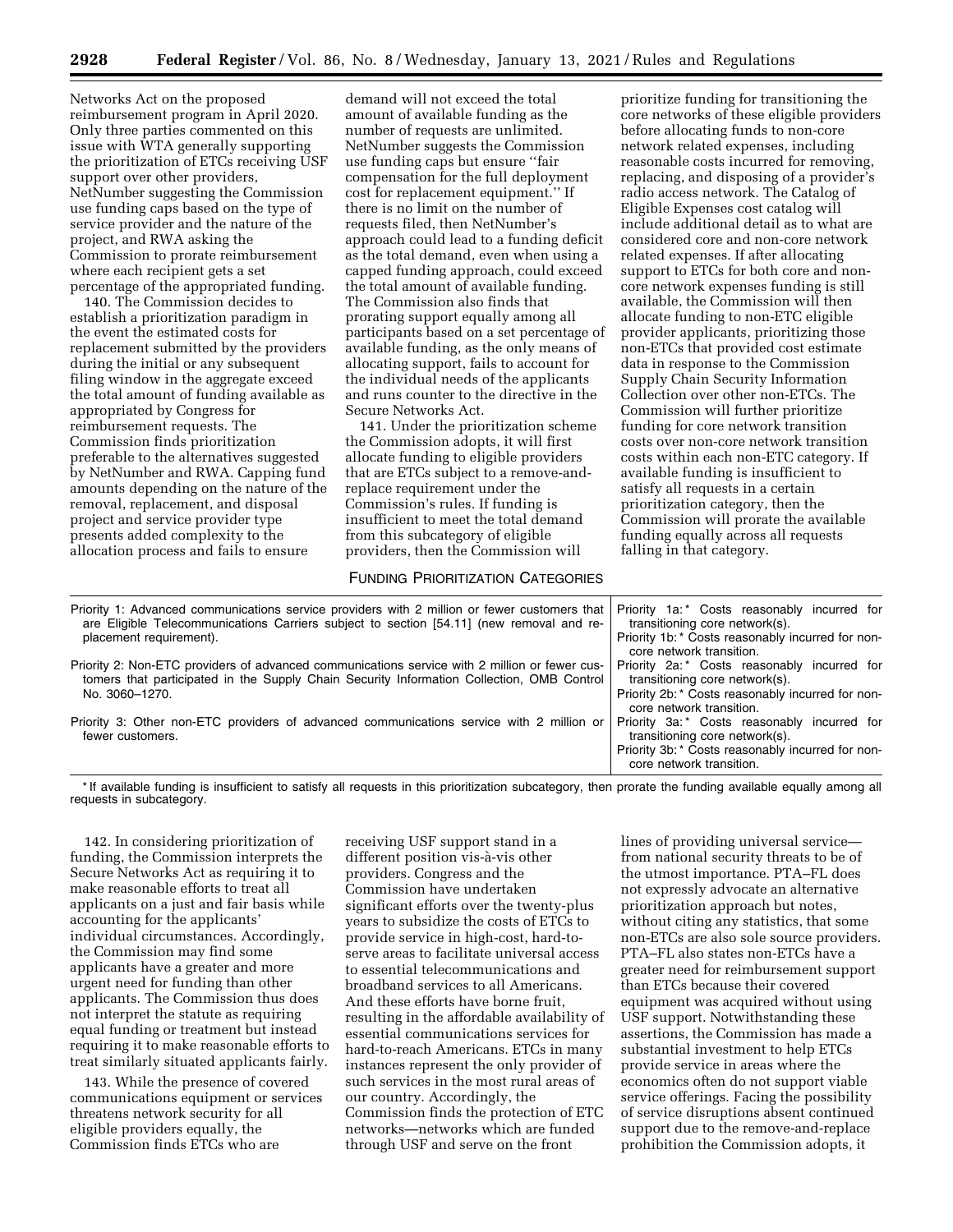finds, notwithstanding PTA–FL's recent filing, that ETCs stand in a different position than non-ETCs, justifying a prioritization in the allocation of reimbursement support. Perhaps most significantly, in this document the Commission requires ETCs receiving universal service support to remove covered equipment and services from their networks. Failure to comply will result in the loss of future universal service funding. ETCs, which often provide service in areas where providers are less likely to be able to recover their costs from subscribers, are more sensitive to the possibility that they could lose universal service funding. ETCs thus face greater consequences than non-ETC providers if the transition does not occur in a timely manner. The potential for enforcement liability or reduced universal service funding further distinguishes ETCs from the circumstances of other applicants. Based on these factors, the Commission finds there is a greater urgency to expeditiously accommodate the transition of ETC networks over other applicants. Accordingly, if initial funding is insufficient to satisfy reimbursement requests, the Commission will first prioritize funding to ETCs over non-ETC applicants. By adopting a prioritization scheme, the Commission declines to follow the suggestions of RWA to grant an equitable percentage of funding to all applicants "proportionate to need . if there is an insufficient amount of funds initially appropriated.'' The Commission will, however, pro rate funding within a prioritization subcategory if insufficient funds remain for all requests in the subcategory.

144. Among non-ETC applicants, the Commission will further prioritize funding, as recently suggested by RWA, to first allocate funding to those non-ETCs that voluntarily provided cost estimate data in response to the Supply Chain Security Information Collection over other non-ETC applicants. The estimated cost to remove and replace covered equipment as reported by the Supply Chain Security Information Collection participants with two million or fewer customers totaled \$1.62 billion with costs reported by all filers totaling \$1.84 billion. This number includes data reported not only by ETCs required to report but also non-ETCs that were encouraged to report on a voluntary basis. The Commission asked Congress to appropriate \$2 billion in funding for the Reimbursement Program, taking into account the cost data collected in the Supply Chain Security Information Collection. If Reimbursement Program

demand were to substantially exceed \$2 billion in appropriated funding due to the emergence of providers not participating in the Supply Chain Security Information Collection, then those non-ETCs that participated voluntarily in the collection could go without or with reduced funding simply because the costs of non-participating non-ETCs were not reported, and thus not considered. The Commission finds this result inequitable. Accordingly, the Commission will prioritize funding for participating non-ETCs over other non-ETCs.

145. If funding proves insufficient to meet the estimated reimbursement costs reasonably incurred for ETCs or non-ETCs, the Commission will further prioritize funding for expenses to transition the core networks of providers over non-core network expenses. To demarcate core network transition and non-core network transition expenses, applicant will need to report estimated costs for such activities separately in their submission.

146. Commenters indicate replacing the core network is the logical first step in a network transition and may have the greatest impact on eliminating a national security risk from the network. For example, CCA states ''[t]he core is where the routing functions and 'intelligence' resides in today's networks, so starting with the core is a natural step both in transitioning networks and prioritizing any national security risks." WTA also notes that ''limiting removal and replacement to core equipment could save the transition time and money as the equipment that is least likely to be a threat is on the edge of the network.'' While the Commission believes having covered communications equipment and service in any portion of the network poses a national security risk, it agrees that prioritizing funding for core network transition expenses makes sense logically from a network migration standpoint and will greatly mitigate risks in the network. SNC states that replacing the core without also replacing the radio access network may raise interoperability issues but such concerns do not dissuade the Commission from finding that funding is best prioritized to most efficiently address national security risks by first assisting with the replacement of the core network over a provider's radio access network when demand exceeds available funding. Accordingly, the Commission instructs WCB to further prioritize the allocation of funding among applicants.

147. If available funding is insufficient to satisfy all funding requests in a prioritization subcategory, the Commission will prorate funding among all requests in the subcategory to ensure that total funding allocated does not exceed the funding available. Specifically, WCB will reduce each applicant's funding allocation request by an equal percentage to bring down the total funding allocation within the available support limit. This process will thus result in the equitable distribution of funding among applicants within the prioritization subcategory, consistent with the statute, while still allocating more funding to those applicants with higher transition costs. WCB will determine a pro-rata factor by dividing the total amount of available funding by the total amount of funding requested. WCB will then multiply the pro-rata factor by the total amount of support requested by each applicant and will allocate funds to each eligible applicant in the prioritization subcategory consistent with this calculation. The net result is each eligible applicant in that subcategory will receive less support than requested by the same pro-rata factor to bring the overall support amount committed within the applicable limit.

148. Following the acceptance of applications submitted during the relevant filing window, WCB will assess the aggregate demand of the applications filed during the applicable filing window to determine whether demand exceeds available funding, thereby triggering the need for funding prioritization. In conducting this assessment, WCB should make a cursory review of the applications to determine if any requests are clearly ineligible for funding, *e.g.,* equipment to be removed is not on the Covered List ineligible or there appears to be a duplicate request from an applicant, and should not be included in the aggregate demand assessment. Per the Secure Networks Act, the Commission must give applicants a 15-day period to cure any material defect in the application before denying the application. This cursory review to eliminate clearly ineligible or erroneous applications will help to ensure a more accurate assessment of aggregate demand to determine whether to apply funding prioritization.

149. WCB will need to account for the administrative cost of operating the reimbursement program when assessing aggregate demand to the extent such costs are funded by a congressional appropriation and do not count towards funding available for reimbursement requests.

150. Following the allocation of funds to eligible providers and after eligible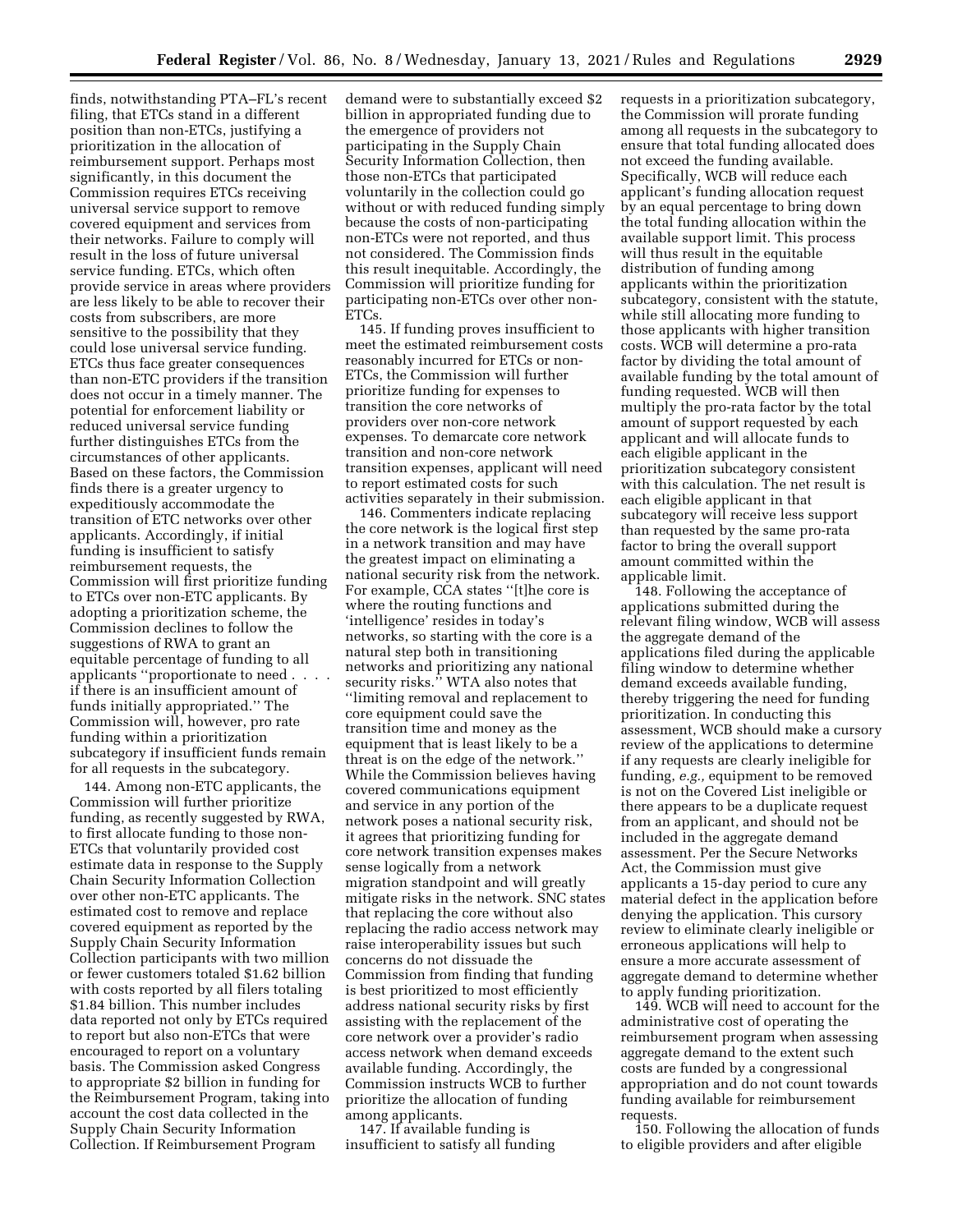providers incur actual costs, they will need to file reimbursement claims along with any required supporting invoices and other cost documentation, as directed by WCB, to obtain reimbursement funds from their allocation. Entities may, and likely will, submit multiple reimbursement requests as they incur expenses throughout the reimbursement period. WCB will review reimbursement claims to ensure that disbursements are made only for costs reasonably incurred.

151. If an actual cost exceeds the estimated cost for a particular line item, the program participant will need to note the nature of the variation in the reimbursement claim filing, *e.g.,* the recipient had to change equipment vendors resulting in higher replacement costs than estimated. The Commission understands the difficulty in accurately estimating costs and expect some degree of variation between estimated and actual costs. Ultimately, while the Commission will exercise some degree of flexibility with such variations, the Reimbursement Program participant cannot draw down more than the total funding amount allocated to it and can only receive reimbursement for reasonable costs incurred. If a recipient's costs exceed the funding allocation, then the recipient will need to seek an additional allocation of funding, if funding remains available.

152. To ensure the timely use of allocated funds as intended, the Commission will require recipients to submit all applicable reimbursement claims by a set date following the expiration of the term for completing the removal, replacement, and disposal of covered communications equipment and services. Without a deadline, outstanding funding would have to remain allocated indefinitely to satisfy possible future reimbursement claims filed for actual expenses incurred even if the recipient had no intention of filing any future claims. The effect would be to essentially strand funding and prevent the reallocation of unused funds to other Reimbursement Program participants. Imposing a deadline for the filing of reimbursement claims will address these concerns.

153. The Commission recently imposed a deadline on the filing of invoices to receive committed funds in the Rural Health Care Program to address similar concerns. The Commission similarly adopted an invoicing deadline for the E-Rate Program. In that proceeding, the Commission found an invoicing deadline of 120 days following the expiration of the one-year service delivery deadline, with the possibility

of a one-time 120 day extension, sufficient to give program participants time to submit claims for expenses incurred while still providing the certainty needed for the efficient deobligation of funding for use by future program participants. For the same reasons, the Commission will apply the approach used in the Rural Health Care Program to the Reimbursement Program. Recipients are required to file all reimburse claims within 120 days following the expiration of the removal, replacement, and disposal term. Prior to the expiration of the 120-day deadline, recipients can request and receive a 120 day extension of the reimbursement claim deadline, if timely requested. After the expiration of the reimbursement claim deadline, any allocated but as-yet unclaimed funds will revert automatically to the Reimbursement Program for reallocation to other participants pursuant to a future filing window. If a petition for an extension of the removal, replacement, and disposal term is pending when the term expires, then automatic reversion of the unallocated funds is stayed until, and if, the extension request is denied. Additional details on the removal, replacement, and disposal term, and extensions thereof, are provided in the subsequent section.

154. The Secure Networks Act requires, unless there is an extension provided for by the statute, Reimbursement Program recipients to complete the removal, replacement, and disposal of covered communications equipment or service ''not later than 1 year after the date on which the Commission distributes reimbursement funds to the recipient.'' The Commission concludes the one year window for project completion commences when the applicant makes the initial draw down disbursement of funding during the funding distribution stage. Thus, the one-year deadline will vary among recipients depending on when each recipient chooses to accept its initial draw down disbursement. The Commission finds this approach most accurately complies with a straightforward reading of the statute and that it provides applicants a substantial amount of control over when the oneyear window opens since the applicant chooses when to accept the initial drawdown.

155. The Commission recognizes there is concern among providers that the network transition process will likely take more than a year to complete. Congress has made clear its intent, however, and the Commission lacks discretion to deviate from what the statute requires. By tying the completion

term to the actual initial disbursement of funds, the Commission adheres to the statutory requirement but also provides some flexibility to applicants. Because the Commission has declined to use a milestone-based phased funding approach, the suggestion to commence the one-year project deadline to the final disbursement is unworkable. At the same time, the Commission acknowledges applicants may defer taking their initial disbursement to further delay commencement of the oneyear deadline. Such actions, in turn, may delay the network transitions to remove, replace, and dispose of equipment and service posing a national security risk. To ensure the efficient and expeditious use of funding to facilitate network transitions, the Commission will require recipients to file to receive their initial disbursement within [one year] of receiving the funding allocation approval. Failure to file for an initial disbursement within one year of receipt of funding allocation approval will result in the automatic reversion of the funding allocation to the program fund for reallocation to other or future program participants.

156. *Term Extensions.* The Secure Networks Act authorizes the Commission to grant extensions of time to complete the removal, replacement and disposal of covered communications equipment and service. The Commission may grant a ''general'' six-month extension ''to all recipients of reimbursements . . . if the Commission: (i) finds that the supply of replacement communications equipment or services needed by the recipients to achieve the purposes of the Program is inadequate to meet the needs of the recipients; and (ii) provides notice and a detailed justification for granting the extension to'' Congress. The Commission is also authorized to grant ''individual'' extensions on a case-by-case basis to program recipients pursuant to petition for a period of time of up to six months. To grant an individual extension, the Commission must find that, ''due to no fault of such recipient, such recipient is unable to complete the permanent removal, replacement, and disposal.'' According to the legislative history, ''[t]he Committee expects the Commission to not find it the fault of a recipient of the program if such recipient has a shortage of qualified workers, either employees or contracted third-parties, to complete the removal of covered equipment and replacement of new equipment under the timeframe established.''

157. The general extension provision authorizes the Commission to issue *sua sponte* a one-time six-month extension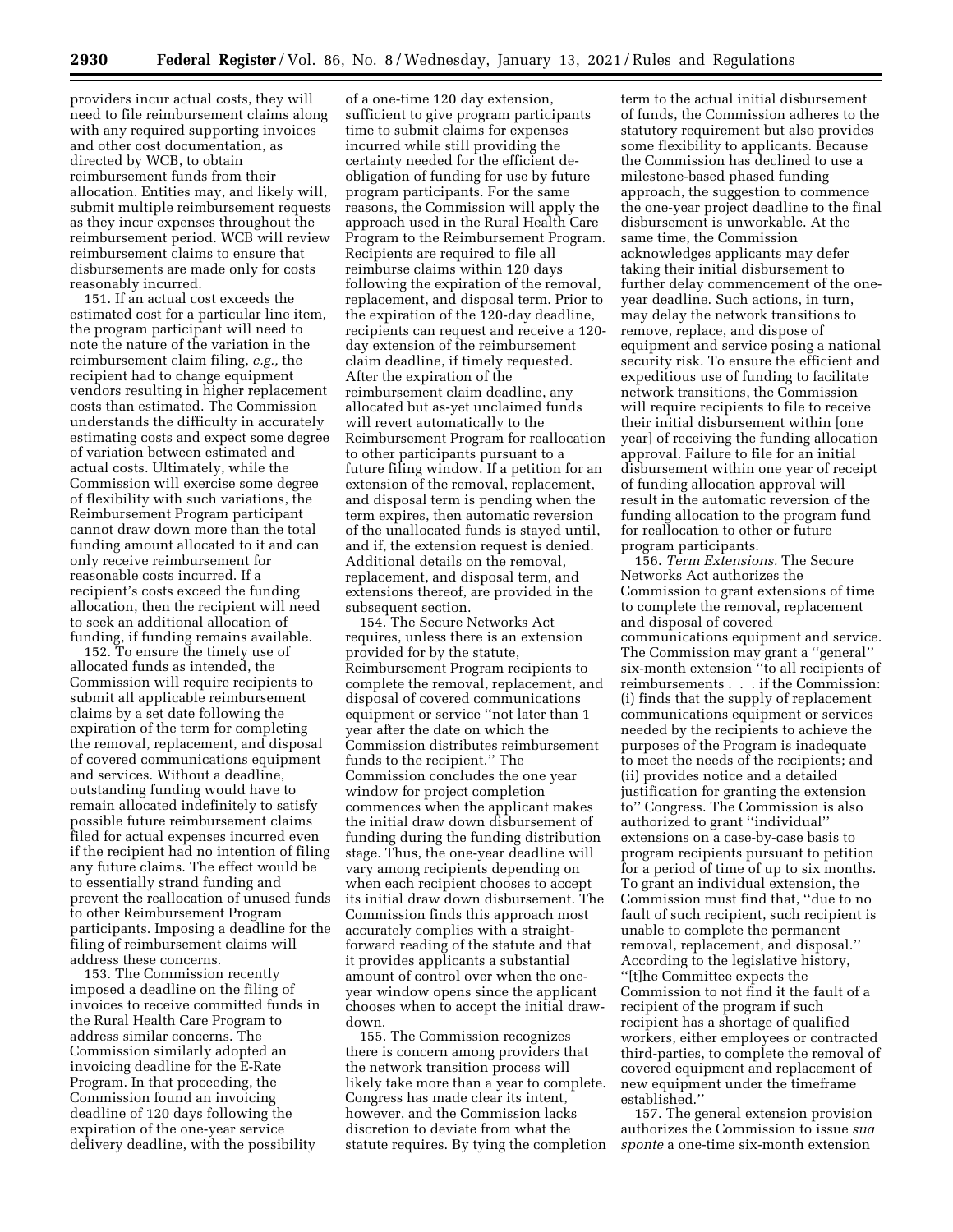to all program recipients. Interpreting this provision to allow for more multiple general six month extensions for all participants without regard to the circumstances of each individual applicant would seem to run counter to the intent of Congress of having a oneyear term deadline and would seem to moot, or at least significantly diminish, the need for, or relevance of allowing, individual extensions. Following the funding allocation stage, the Commission directs WCB to assess the supply of replacement equipment in the marketplace. The Commission expects WCB, in making this assessment, to account for the information reported by program recipients in the status updates filed as required by the Secure Networks Act. WCB shall inform the Commission of its assessment in a timely manner so as to give the Commission sufficient time to provide notice and justification to Congress and to issue a general extension of time before the initial oneyear deadline expires for program recipients.

158. In reading the statutory provision on individual extensions, the Commission agrees with commenters who assert that the provision allows it to grant more than one extension to a recipient. The Secure Networks Act states that the Commission may grant a petition for an extension, but does not provide any direct limit as to the number of extensions that may be granted. Instead, the only limit to granting an extension is whether the Commission finds that, ''due to no fault of such recipient, such recipient is unable to complete the permanent removal, replacement, and disposal.'' The Commission interprets this language to mean that it may grant more than one individual extension as factors beyond the control of an applicant may exist for more than six months, an interpretation endorsed by all commenters. The Commission also agrees with commenters that the statute specifically allows it to grant both a general and individual extensions if the circumstances warrant. The Commission also agrees with commenters that it may not issue a single, across-the-board extension that exceeds six months. The Commission believes this is an important safety valve for recipients to complete their network transitions. The Commission directs WCB to address petitions for extensions in the first instance consistent with the following principles. In order to ensure prompt replacement in accordance with the goals of the Act, petitions for extension will only be granted where the program recipient demonstrates the

delay is due to factors beyond its control. In making this determination, the Commission directs WCB to be guided by the Commission's precedent in dealing with similar requests involving wireless facilities under § 1.946 of the Commission's rules. § 1.946(e) allows for extensions of time ''if the licensee shows that failure to meet the construction or coverage deadline is due to involuntary loss of site or other causes beyond its control.'' The rule further provides that ''[e]xtension requests will not be granted for failure to meet a construction or coverage deadline due to delays caused by a failure to obtain financing, to obtain an antenna site, or to order equipment in a timely manner. If the licensee orders equipment within 90 days of its initial license grant, a presumption of diligence is established.'' The rule further provides that ''[e]xtension requests will not be granted for failure to meet a construction or coverage deadline because the licensee undergoes a transfer of control or because the licensee intends to assign the authorization. The Commission will not grant extension requests solely to allow a transferee or assignee to complete facilities that the transferor or assignor failed to construct.'' The Commission encourages WCB to provide guidance as necessary to program recipients to help them in seeking an extension of time. This addresses the request of CCA, asking the Commission to provide clear guidance on how it will implement the provision on individual extensions and what will be expected from applicants to satisfy an extension request.

159. *Applicability of USF Support Certification Requirement.* The new remove-and-replace rule that the Commission adopts requires ETCs to certify prior to receiving USF support that they do not use equipment or services identified on the Covered List. The Commission recognizes Reimbursement Program recipients will likely need to utilize their existing covered communications equipment or service on a temporary basis during the transition process to mitigate service disruptions for existing customers. Accordingly, Reimbursement Program recipients are not subject to the new certification requirement until after the expiration of their removal, replacement, and disposal term. However, once the term has expired, the provider will be subject to the certification requirement going forward when seeking to obtain USF support.

160. *Effect of Removal from the Covered List.* The Secure Networks Act provides a process for addressing

situations when communications equipment or service is removed from the Covered List following the filing of an application for reimbursement. If this situation occurs, then according to the Secure Networks Act, an applicant may either: (1) Return the reimbursement funds received and be released from any further removal, replacement, and disposal requirements; or (2) retain the reimbursement funds received and remain subject to the applicable removal, replacement, and disposal requirements. For purposes of the Reimbursement Program established in this document, the Commission interprets this statutory provision to mean that if the Covered List removal occurs after an application is filed and approved, then it will give the applicant the option to either proceed with or withdraw from the Reimbursement Program altogether. If withdrawing, then the applicant would need to notify the Commission as such and return any reimbursement funds previously disbursed to the Commission where applicable. If withdrawing, any funding allocated but not yet disbursed to the applicant would automatically revert to the Commission for potential reallocation to other applicants pursuant to a subsequently established filing window. If continuing with the Reimbursement Program, then the applicant must continue to comply with all applicable program requirements and obligations. Per the Secure Networks Act, if a program recipient needs an ''assurance'' as to whether the reimbursement funds have been returned, then ''the assurance may be satisfied [by the recipient] making an assurance that such funds have been returned.'' That said, the Commission will provide recipients with confirmation of reimbursement funds returned.

161. The Commission declines to implement a preapproval process for transition plans. Both CCA and NetNumber urge the Commission to provide a mechanism by which providers can obtain an upfront approval or at least additional guidance for their network transition plans. These commenters note the complexity of transitioning a network and explain how upfront approval and guidance would mitigate wasted time and resources on a plan the Commission ultimately does not support. The upfront approval mechanism would apparently need to precede the filing window for submitting reimbursement cost estimates.

162. Although the Commission sees the benefits of having a preapproval process, it is concerned the addition of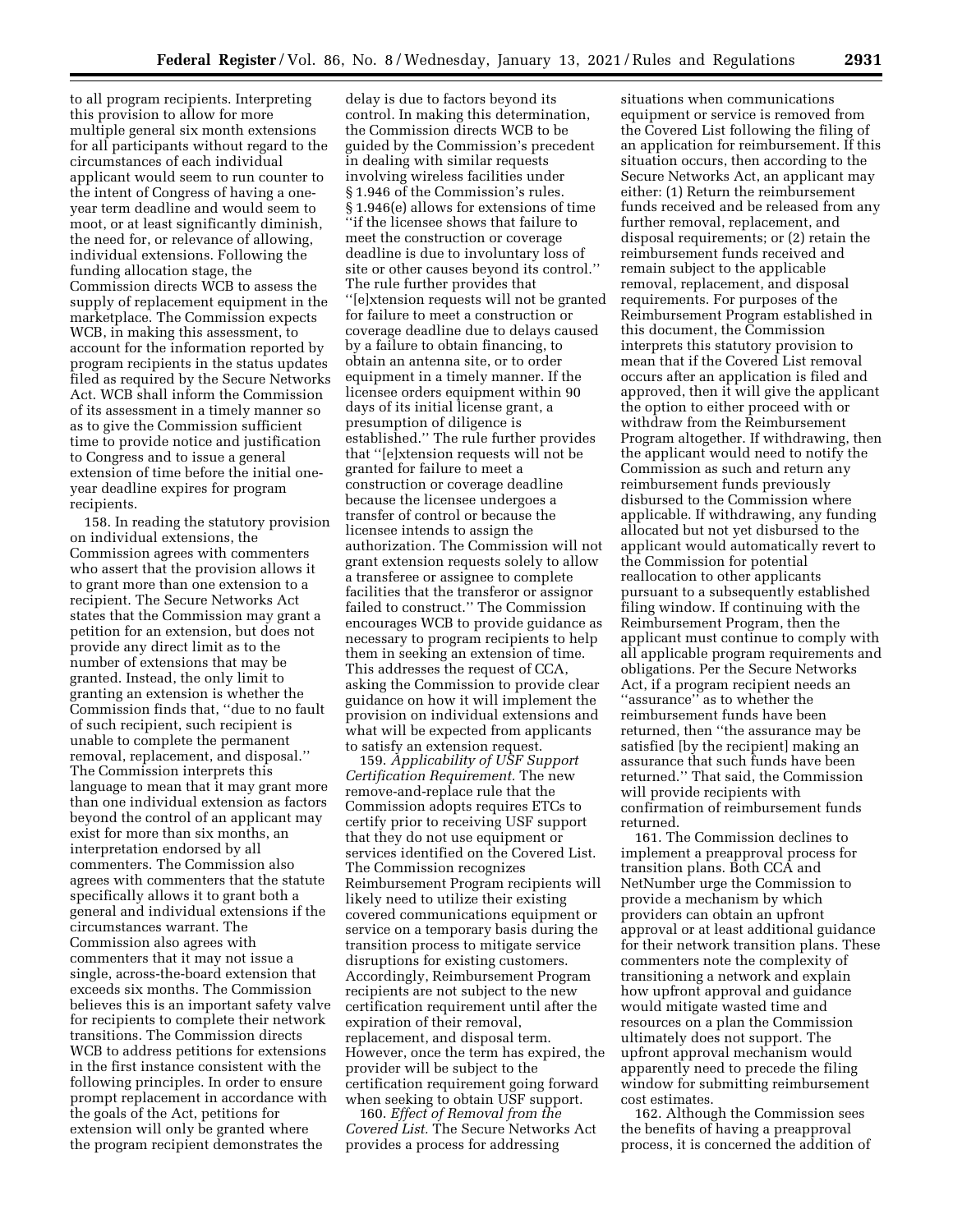another procedural layer will unnecessarily delay the allocation of funding for the removal, replacement, and disposal of covered communications equipment and service from the networks of eligible providers. Because of the national security implications of continuing to have insecure equipment in the Commission's communications networks, it is striving to receive applications within twelve months of the adoption of this document. Adding a processing layer to pre-approve transition plans would require building in further time for implementation and the redirection of resources to reviewing and approving transition plans, instead of immediately implementing a system to receive applications. Moreover, the Commission will separately be providing participants with guidance on replacement equipment and cost estimates. The Commission finds the additional guidance will sufficiently help applicants in formulating their network transition plans and should alleviate the concerns the commenters express. Accordingly, the Commission declines at this time to establish a preapproval process for transition plans as suggested by CCA and NetNumber. For the same reasons, the Commission declines a similar suggestion by SNC, to the extent SNC's proposals differs from the process the Commission adopts, to have two separate application rounds upfront to obtain a funding allocation, *i.e.,* one to requests funds for planning and another for replacement and implementation.

163. The Secure Networks Act directs the Commission to adopt regulations requiring the ''disposal'' of covered communications equipment and services by Reimbursement Program recipients to prevent the use of such equipment or services in the networks of advanced communications service providers. Disposal is defined as the act of disposing. To dispose of something means ''to get rid of,'' ''to deal with conclusively,'' ''to transfer to the control of another.'' While the act of disposing typically means to get rid of or to transfer control of something to another, the Commission reads ''disposal'' in connection with the statutory language ''to prevent such equipment or services from being used in the networks of providers'' as requiring the destruction of the equipment or service by the recipient so as to make the equipment or service inoperable and incapable of use. The Commission adopts a regulation consistent with its interpretation and will require recipients to dispose of covered

communications equipment and service in a manner to prevent the use of the equipment or service in the networks of other providers.

164. The Commission disagrees with PRTC that the statute would allow the Commission to permit the transfer of covered communications equipment or service to non-U.S. providers in an operable state that would allow for use of the equipment or service in another provider's network, whether foreign or domestic. At the same time, the Commission agrees with CCA and will allow providers to satisfy its disposal requirements ''by documenting their transfer of removed equipment to third parties tasked with destruction or other disposal of the equipment.'' Regardless of the method of disposal or destruction, the Commission requires participants to retain detailed documentation to verify compliance with this requirement. The Commission expects WCB to provide participants with additional guidance to help participants with the disposal and verification process.

165. The Commission directs WCB to create one or more forms to be used by entities to claim reimbursement from the Reimbursement Program, to report on their use of money disbursed and the status of their construction efforts, and for any other Reimbursement Programrelated purposes. The Commission also directs WCB to establish the timing and calculate the amount of the allocations to eligible entities from the Reimbursement Program, develop a final Catalog of Eligible Expenses with the assistance of a contractor, and make other determinations regarding eligible costs and the reimbursement process. The Commission further directs WCB to adopt the necessary policies and procedures relating to allocations, draw downs, payments, obligations, and expenditures of money from the Reimbursement Program to protect against waste, fraud, and abuse and to protect Reimbursement Program funds in the event of bankruptcy of a support recipient. The Commission expects WCB through the implementation process will address many of the procedural details highlighted by the Secure Networks Coalition with input as needed from the public.

166. WCB will consult with the Office of General Counsel and the Office of the Managing Director (OMD) in carrying out these tasks. The Commission also encourages the WCB to work, as necessary, with other appropriate Bureaus and Offices in implementing and maintaining the Reimbursement Program. The Commission authorizes WCB to engage contractors to assist in the reimbursement process and the

administration of the Reimbursement Program. Lastly, as required by the Secure Networks Act, the Commission directs WCB with the assistance of the Consumer and Governmental Affairs Bureau to ''engage in education efforts with providers of advanced communications service'' to encourage participation in the Reimbursement Program and to assist such providers in submitting applications.

167. The Secure Networks Act requires the Commission to take ''all necessary steps'' to combat waste, fraud, and abuse in the Reimbursement Program. The Secure Networks Act and the associated House Report specified that these steps shall include, but are not limited to, requiring recipients to submit status updates, detailed spending reports and documentation of invoices, and conducting routine audits and random field investigations of recipients to ensure compliance with Program requirements and this Act. The Commission sought comment in the *Section 4 Public Notice,* 85 FR 26653, May 5, 2020, and the *2019 Supply Chain Second Further Notice* on these statutory obligations. The Commission now adopts rules to protect against the waste, fraud, and abuse of taxpayer money consistent with the Secure Networks Act.

168. *Status Updates.* While the Commission did not receive any comments on how to implement this statutory provision, it will proceed as directed by the Secure Networks Act and require program recipients to file a status update ''once every 90 days beginning on the date on which the Commission approves an application for a reimbursement.'' Recipients must file the first report within 90 days of receiving their funding allocation. Although the statute allows the Commission to require more frequently filed updates, it finds an update every 90 days sufficient to keep the Commission informed of ongoing developments while not unduly burdening program recipients and diverting limited administrative resources away from the network transition process. These updates will help the Commission monitor the overall pace of the removal, replacement, and disposal process and whether recipients are acting consistently with the timelines provided to the Commission or whether unexpected challenges are causing delay.

169. In the update, the recipients shall report on the efforts undertaken, and challenges encountered, in permanently removing, replacing, and disposing its covered communications equipment or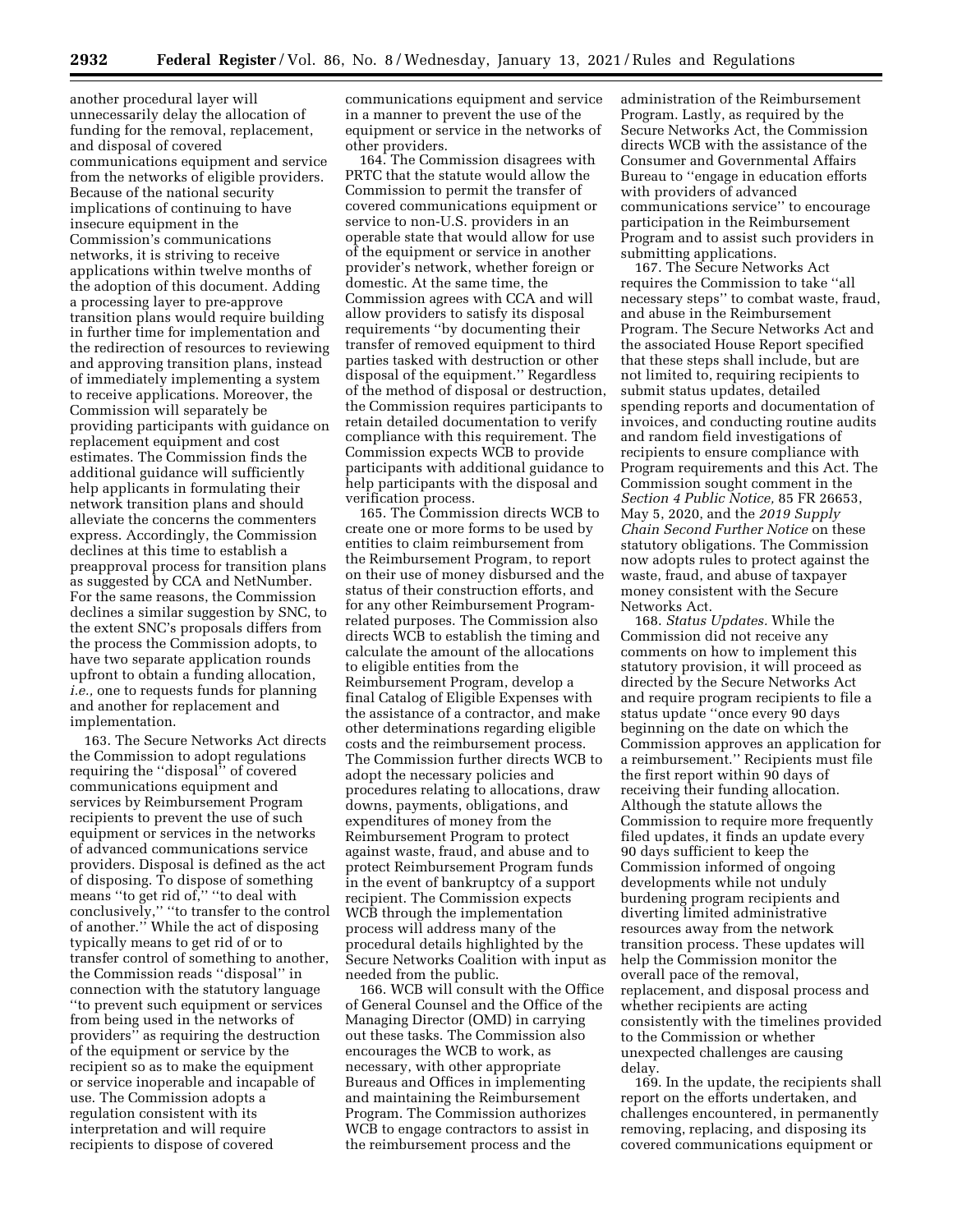services. Recipients shall also report in detail on the availability of replacement equipment in the marketplace so the Commission can assess whether a general, six-month extension permitted by the statute is appropriate. The report must include a certification that affirms the information in the status report is accurate. After the program recipient has notified the Commission of the completion of the permanent removal, replacement, and disposal of the covered communications equipment or service pursuant to a final certification, updates are no longer required.

170. The Commission directs WCB to provide additional details on the filing requirements and contents for such status updates. Per the statute, the Commission directs WCB to publicly post on the Commission's website the status update filings within 30 days of submission. The Commission further directs WCB to prepare a report for Congress within every 180 days following the funding allocation stage. The report shall provide an update on the Commission's implementation efforts and ''the work by recipients of reimbursements . . . to permanently remove, replace, and dispose of covered communications equipment or services.''

171. *Spending Reports.* The Secure Networks Act directs the Commission to require Reimbursement Program recipients to submit ''reports regarding how reimbursement funds have been spent, including detailed accounting of the covered communications equipment or services permanently removed and disposed of, and the replacement equipment or services purchased, rented, leased or otherwise obtained, using reimbursement funds.'' Like status updates, spending reports help mitigate waste, fraud, and abuse by allowing the Commission to monitor the recipient's funding use to help make sure funds are spent as intended. The statute requires the filing of spending reports on a regular basis but does not otherwise indicate the filing frequency.

172. The Commission sought and received limited comment on the implementation of this statutory provision. The lone commenter, the Rural Wireless Broadband Coalition, understands the benefits of having recipients file such reports but encourages the Commission to limit the filing frequency to a semi-annual basis. According to Rural Wireless Broadband Coalition, [p]roducing these detailed accountings will be a burdensome, timeconsuming exercise for small wireless carriers, requiring them to dedicate scarce resources to track, record, assemble, review, and report extensive

data related to the removal, replacement, and disposal of covered equipment.''

173. The Commission is sensitive to the reporting burden highlighted by Rural Wireless Broadband Coalition. While the removal, replacement, and disposal term is for a one-year period with possible extensions of time for up to six-months, the Commission finds that requiring filings twice a year will provide information with sufficient frequency to allow the Commission to monitor against waste, fraud, and abuse while mitigating the reporting burden on recipients. Accordingly, the Commission will require Reimbursement Program recipients to file semiannually. Spending reports will be due within 10 calendar days after the end of January and July, starting with the recipient's initial draw down of disbursement funds and terminating once the recipient has filed a final spending report showing the expenditure of all funds received as compared to the estimated costs submitted. A final spending report will be due following the filing of a final certification by the recipient.

174. The Commission directs WCB to provide Reimbursement Program recipients with additional details on the filing of and information contained in the spending reports. The Commission also directs WCB to make filed spending reports available to the public via a portal on the Commission's website. The Commission will consider detailed accounting information on the covered communications equipment or services permanently removed and disposed of, and the replacement equipment or services purchased, rented, leased, or otherwise obtained, using reimbursement funds presumptively confidential and will withhold such disaggregated information from routine public inspection.

175. *Final Certification.* The Secure Networks Act directs the Commission to require Reimbursement Program recipients to file a final certification ''in a form and at an appropriate time to be determined by the Commission.'' In the final certification, the Reimbursement Program recipient must indicate whether it has fully complied with (or is in the process of complying with) all terms and conditions of the Program and the commitments made in the application of the recipient for the reimbursement; has permanently removed from the communications network of the recipient, replaced, and disposed of (or is in the process of permanently removing, replacing, and disposing of) all covered communications equipment or services

that were in the network of the recipient as of the date of the submission of the application of the recipient for the reimbursement; and has fully complied with (or is in the process of complying with) the timeline submitted by the recipient. The statute also requires the filing of an updated certification if at the time the final certification is filed, the recipient has not fully complied with and completed its obligations under the Reimbursement Program.

176. No comments were filed addressing the final certification required by the Secure Networks Act. As the Commission lacks discretion to deviate from clear statutory requirements, it adopts a rule requiring recipients to file a final certification and updates as necessary per the statute. The Commission will require recipients to file the final certification within 10 calendar days of the expiration of the removal, replacement and disposal term because the final certification relates to the completion of the removal, replacement, and disposal process. The final certification will relate to the state of compliance and project completion as of the end of the removal, replacement and disposal term. Subsequently filed final certification updates will relate to the state of compliance and project completion as of the date the update is filed. Notwithstanding the statutory allowance for a final certification update, the failure to complete the removal, replacement, and disposal process in accordance with the Reimbursement Program's requirements by the end of the removal, replacement and disposal term, as evidenced in the filing of the final certification as initially filed, may result in the assessment of fines, forfeitures, and/or other enforcement actions against the recipient. The Commission directs WCB to provide additional details on the filing requirements and contents for the final certification and associated updates.

177. *Documentation Retention Requirement.* Reimbursement Program recipients are required to provide documentation, including relevant invoices and receipts, to support requests for the disbursement of reimbursement funds for reasonable expenses actually incurred during the removal, replacement, and disposal process. This documentation helps the Commission assess whether funding is being used as intended for reasonable costs, helps the Commission compare actual costs to submitted estimated costs, and helps to ensure disbursements for actual costs do not exceed the recipients funding allocation. While commenters did not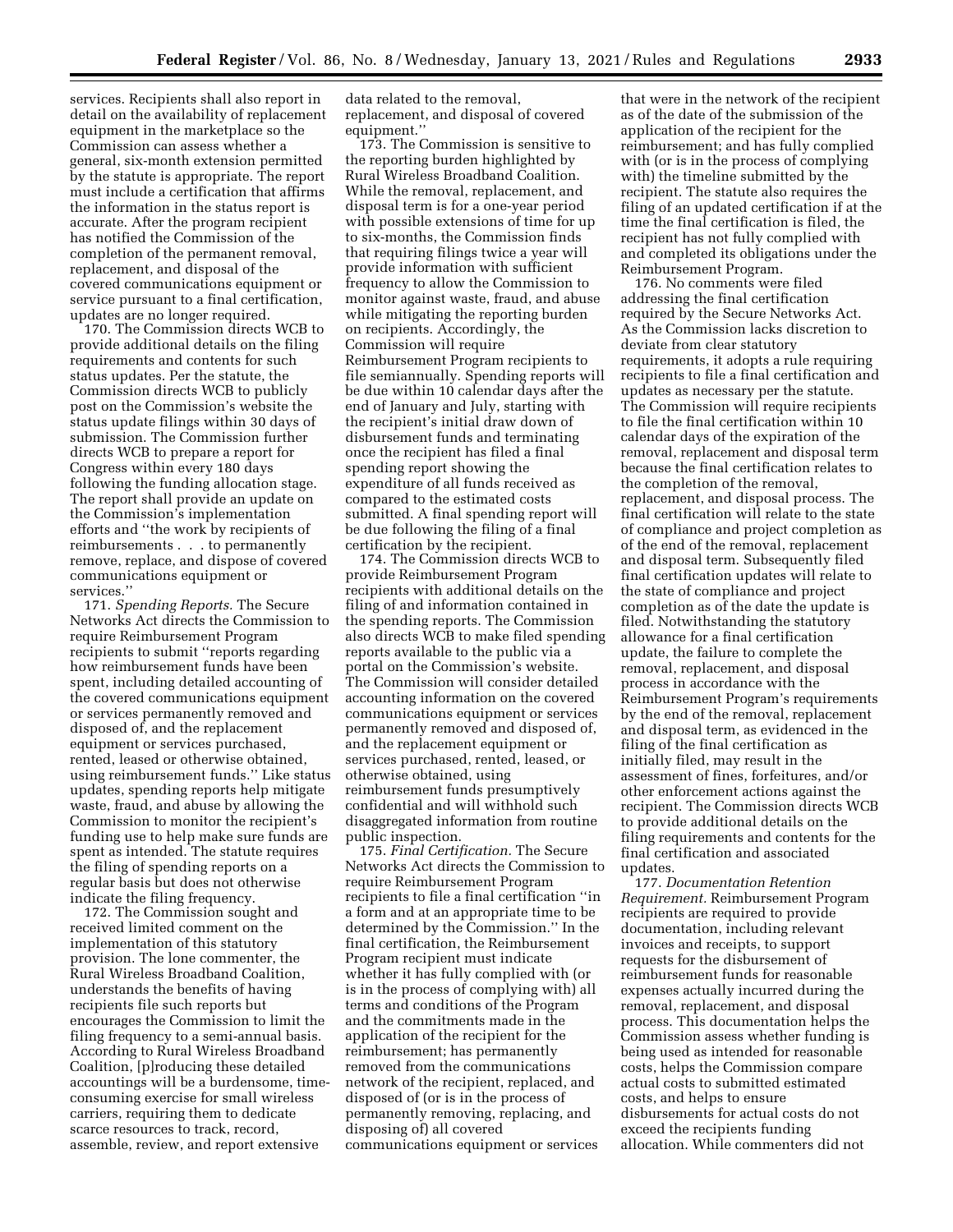address document retention, the Commission finds it prudent in its effort to combat waste, fraud, and abuse to require program recipients to retain all documentation related to their requests for funding reimbursement for actual expenses incurred. Recipients must retain the documentation for a period of 10 years after the date the final disbursement payment is received from the Reimbursement Program. The retained documentation will assist the Commission with any subsequent investigations should an issue of waste, fraud, and abuse arise following the completion of the removal, replacement, and disposal process. A 10-year period of time for retaining documentation is consistent with the Commission's retention requirement for both the E-Rate program and the broadcast incentive auction reimbursement program and coincides with the 10-year statute of limitations under the False Claims Act.

178. *Audits, Reviews, and Field Investigations.* In the *2019 Supply Chain Further Notice* the Commission proposed subjecting program recipients to periodic compliance audits and other inquiries, including investigations as appropriate, to ensure compliance with the Commission's rules and orders. The Commission did not receive any comments on this issue. The Commission now directs OMD, or a third-party identified by OMD, to prepare a system to audit Reimbursement Program recipients to ensure compliance with the Commission's rules. Consistent with the Commission's experience regarding the USF, the Commission finds that audits are the most effective way to determine compliance with the Commission's rule requirements. To facilitate audits and field investigations, the Commission requires Reimbursement Program recipients to provide consent to allow vendors or contractors used by the recipient to release confidential information to the auditor, reviewer, or other representative. Recipients must also allow any representative appointed by the Commission to enter the premises of the recipient to conduct compliance inspections.

179. *Enforcement.* In the *2020 Supply Chain Second Further Notice,* the Commission sought comment on implementing the enforcement measures contained in section 7 of the Secure Networks Act. The Commission received only one comment, from CCA, on the issue. As provided for in the statute, a violation of the Secure Networks Act or a regulation adopted pursuant to this statute shall constitute a violation of the Communications Act.

As such, the Commission's authority to impose fines and forfeitures pursuant to section 503 of the Communications Act and § 1.80 of the Commission's rules, 47 CFR 1.80, will apply equally to violations of the Secure Networks Act and Commission regulation adopted pursuant to the Secure Networks Act. Potential violators are not limited to Reimbursement Program recipients but could also include consultants, vendors and contractors that assist entities participating in Reimbursement Program. In addition, as directed by the Secure Networks Act and consistent with the Commission's proposal in the *2020 Supply Chain Second Further Notice* and the Secure Networks Act the Commission requires Reimbursement Program recipients found in violation of its rules or the ''commitments made by the recipient in the application for the reimbursement'' to repay funds disbursed via the Reimbursement Program. Prior to requiring repayment, WCB will send notice of the violation to the alleged violator and give the alleged violator 180 days to cure the violation as required by the Secure Networks Act. In addition to taking steps necessary to address a non-compliant situation, curing a violation may simply involve a response showing that a violation has been cured. The cure period will provide alleged violators with ample time to resolve issues of noncompliance before the Commission proceeds with taking further enforcement action.

180. Section 7(c) of the Secure Networks Act requires the Commission to take immediate action to recover all reimbursement funds awarded to a recipient if the recipient is required to repay funding due to a violation. CCA urged the Commission ''to include in its enforcement procedures a reasonable opportunity for carriers to cure before repayment or other penalty action is triggered. The statute already provides program participants a 180-day period to cure violations prior to initiating repayment actions, and so the Commission finds going beyond what is already required unnecessary. Accordingly, consistent with the Commission's proposals in the *2020 Supply Chain Second Further Notice,* it will initiate a repayment action by sending a request for repayment to the recipient immediately following the expiration of the opportunity to cure if the recipient fails to respond to the notice of violation, indicating the violation is cured. If the alleged violator does respond to the notice but is ultimately determined by the Commission not to have cured the

violation, the Commission will then request repayment following that determination.

181. The Commission directs the Enforcement Bureau (EB) to take all steps necessary to initiate enforcement actions against Reimbursement Program violators and to recover any outstanding repayment amounts once a violation of the Reimbursement Program is referred by WCB to EB. Participants found to violate the Commission's rules will also be referred to ''all appropriate law enforcement agencies or officials for further action under applicable criminal and civil laws.'' Any person or entity that violates the Reimbursement Program rules will also be banned from further participation in the section 4 reimbursement program, and the person or entity may also be barred from participating in other Commission programs, including Universal Service support programs.

182. Section 4(d)(1) of the Secure Networks Act requires the Commission to develop a list of suggested replacements (Replacement List) for the equipment and services being removed, replaced, and destroyed. Specifically, Congress directed the Replacement List to include ''both physical and virtual communications equipment, application and management software, and services or categories of replacements of both physical and virtual communications equipment, application and management software.'' The list of suggested replacements must also be technology neutral and may not advantage the use of reimbursement funds for capital expenditures over operational expenditures. The Commission sought comment on how to develop the Replacement List in April 2020.

183. Consistent with the Commission's statutory obligation, it establishes, and will publish on its website, a Replacement List that will identify the categories of suggested replacements of real and virtual hardware and software equipment and services to guide of providers removing covered communications equipment from their networks. The Commission agrees with commenters that the Secure Networks Act provides the Commission with the flexibility to choose either to create a list of suggested replacements or categories of replacements. The Commission also agrees that the Replacement List should include categories of replacements rather than try to identify suggested replacements, because, as commenters assert, creating a list of suggested replacements would have negative consequences, such as the Commission being seen as picking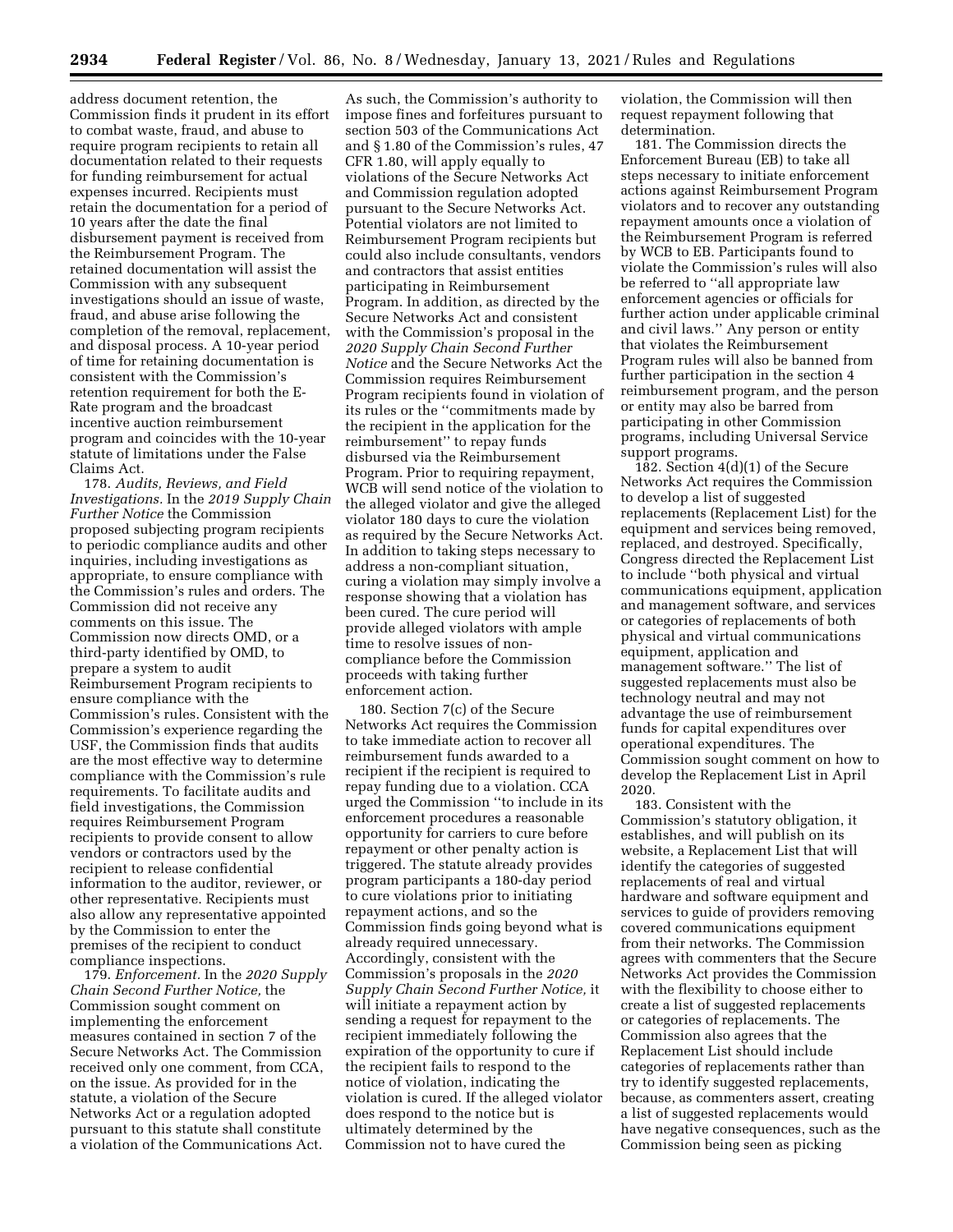favored equipment and manufacturers and imposing *de facto* mandates of specific equipment. The Commission agrees with commenters that it should provide carriers with the flexibility to select the equipment or services that fit their needs from categories of equipment and services. The Commission is wary of actions that could harm its communications networks, or result in mandatory purchases of specific equipment included on the Replacement List. The Commission therefore will list categories of suggested replacements on the Reimbursement List.

184. Further, were the Commission to try to identify specific equipment and services, it would risk inadvertently overlooking some equipment or manufacturers because ''the number and diversity of telecommunications equipment is enormous, with varying model numbers, releases, and configurations.'' There is no available resource with such information in the record. The Commission believes the better approach in developing the Replacement List is to identify categories of replacement equipment and services that providers of advanced communications service could then look to as they determine the proper equipment and services for their networks.

185. Others suggest that rather than creating a list of permissible hardware and software equipment and services, the Commission should make a list of manufacturers from whom the products and services might be purchased. The Secure Networks Act specifically requires the Commission to produce a list of ''Suggested Replacements.'' Identifying manufacturers would give the imprimatur of government approval and create a government approved list of manufacturers. An approved government listing could influence purchases and appear to convey that the Commission believes certain equipment meets quality and security metrics, which would require intensive review of products to ensure that the Replacement List was accurate and upto-date. It could also lead to security threats as companies rely on the Commission's ''seal of approval'' in lieu of conducting their own research into the security of certain equipment. Further, entities seeking to enter the market may be dissuaded if their customers are only able to purchase equipment from manufacturers approved by the Commission, harming competition and innovation right as the move to Open Radio Access Networks (O–RAN) and virtualized networks opens up markets to new competitors.

For these reasons, the Commission declines to name specific manufacturers and instead find that a Replacement List with categories of suggested equipment and services to guide providers of advanced communications service is the better interpretation of its obligation.

186. In compiling this Replacement List, the Commission will use the categories of equipment and services in its recently completed information collection as guidance for specific categories on the Replacement List. Specifically, in the *2019 Supply Chain Order,* the Commission directed the Office of Economics and Analytics (OEA) and WCB to conduct an information collection to determine whether ETCs own equipment or services from Huawei and ZTE; what that equipment is and services are; the costs associated with purchasing and/or installing such equipment and services; and the costs associated with removing and replacing such equipment and services. Additionally, the Catalog of Expenses adopted as part of the Reimbursement Program will inform the Replacement List by helping to target the type of equipment that will be removed and replaced. The Commission may also review efforts from other Federal partners, such as the Federal Acquisition Security Council, or the Department of Homeland Security's Information and Communications Technology Supply Chain Risk Management Task Force, if those efforts are relevant to the Replacement List. The Federal Acquisition Security Council was established pursuant to the SECURE Technology Act and the Information and Communications Technology Supply Chain Risk Management Task Force is a publicprivate supply chain risk management partnership established in to identify and develop consensus strategies that enhance supply chain security.

187. The Commission agrees with commenters that the Replacement List should include equipment and services equipped, or upgradable to, be used in O–RAN, or in virtualized networks. Including O–RAN equipment and services, which ''could transform 5G network architecture, costs, and security,'' is consistent with the Secure Networks Act's requirement that the Replacement List be technologically neutral. The Secure Networks Act allows for the inclusion of services such as O–RAN and virtualized network equipment ''to the extent that the Commission determines that communications services can serve as an adequate substitute for the installation of communications equipment.'' The record shows that

these communications services can serve as an adequate substitute for communications equipment. The Commission makes such a finding here. The Commission encourages providers participating in the Reimbursement Program to consider this promising technology, along with all other available technologies as they make their procurement decisions.

188. One commenter asserts that the Commission should use a software overlay to allow companies with covered communications equipment and services to keep the equipment in their networks until obsolescence, potentially enabling reimbursement funding to cover more networks. They argue the software overlay will make the replacement of the risky of covered equipment more efficient ''with proven and fully tested technology (tested by [the U.S. government]), that installs as software on 3rd party communications equipment and mitigates the covered equipment manufacturers'' ability to remotely access, manipulate traffic, access private and proprietary data and make configuration changes.'' They further suggest that these software technologies provide the ability to defend the United States communications and data infrastructure, regardless of the location and source of manufacturing allowing time for ''rip and replace'' actions to be accelerated at lower cost.

189. Were the Commission to adopt this proposal, covered, potentially harmful equipment could remain in its networks for years, increasing the risks to the Commission's networks. The Commission believes the better approach given the language in the Secure Networks Act is take every measure possible to immediately reduce and eliminate the risk by removing the equipment promptly. Additionally, the Reimbursement Program requires that reimbursement funds be used solely for the purposes of ''permanent removal of covered communications equipment and services . . . .'' The public interest and its statutory goals would be best served by the approach the Commission has adopted.

190. The Commission also declines at this time to rely solely on a third party to create a list of suggested categories or the list of replacement equipment and services, as advocated by one commenter. First, the Secure Networks Act requires the Replacement List to be technologically neutral. Trade associations or membership organizations may be inherently biased toward the interests of their membership. Rather than risk the impression of self-dealing, the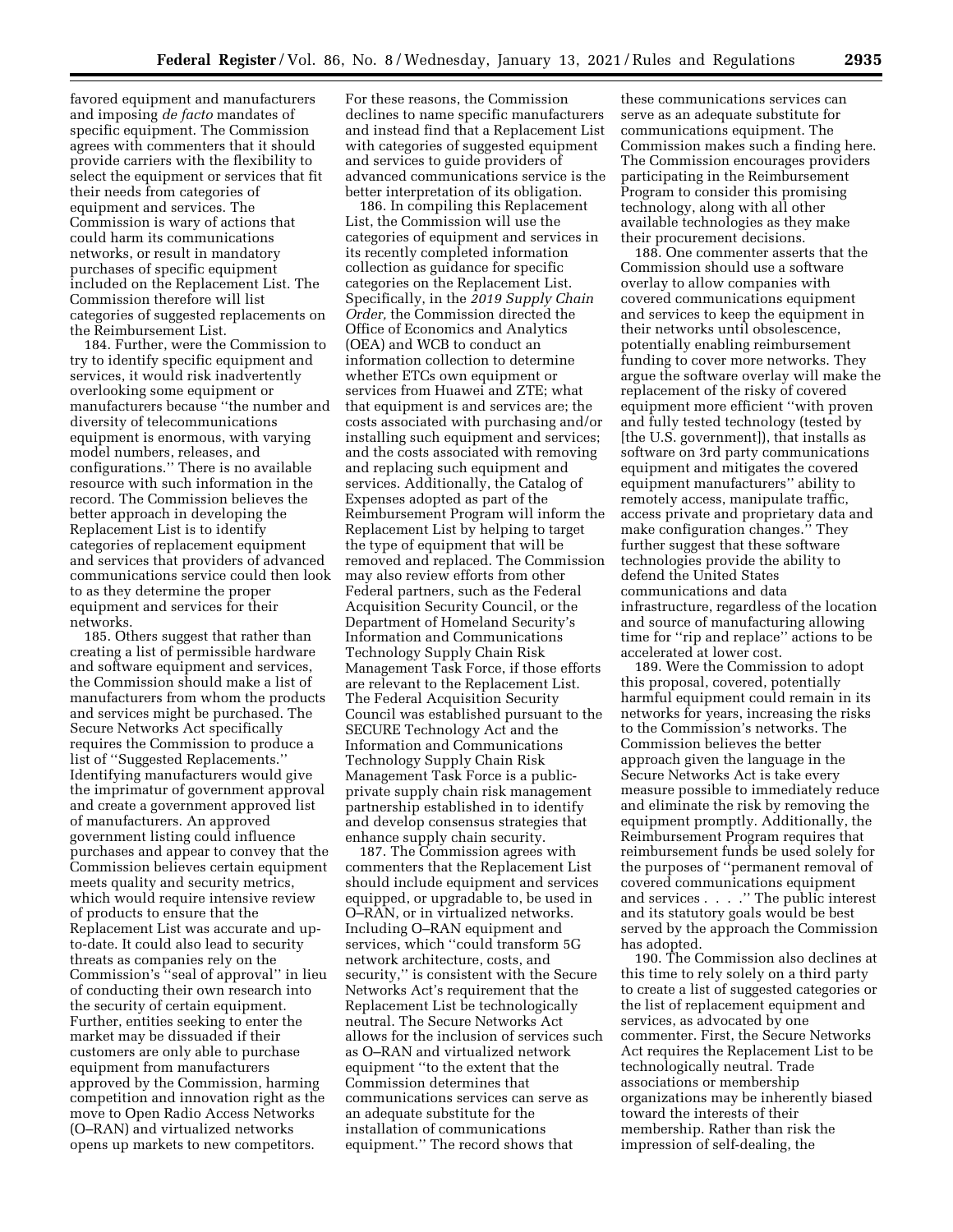Commission believes it is more prudent to maintain control of the Replacement List. Second, although the Commission recognizes the challenges inherent in creating the Replacement List, the Secure Networks Act is clear that the Commission ''shall'' develop the Replacement List. Outsourcing the task to a third-party trade association or similar organization could be an unlawful subdelegation and risk the appearance of abdicating the Commission's responsibility.

191. *Maintenance of the List.* The Commission agrees with commenters that the list of suggested equipment and service should be transparent and current. The Commission will update the list of suggested equipment and services, and program recipients and interested third parties may also provide information about suggested equipment and services to assist the Commission in keeping the list current and reflective of changes in the market. The Commission finds that the list should be updated at least annually to ensure that it stays current with new technologies and innovations while also providing access to evolving next-generation communications capabilities to all consumers. Updating the Replacement List annually is consistent with the minimum schedule that Congress set for the Commission to update the list of covered communications equipment and services. The Commission believes updating its list of equipment and services that pose a threat to national security risks and its Replacement Lists together will provide consistency and clarity for providers seeking to comply with the Commission's rules.

192. The Commission declines to update the list quarterly, as some commenters argue. By adopting a Replacement List featuring categories of equipment and services, the Commission is expressly declining to attempt to evaluate every piece of equipment or software released. The Commission finds that the relevant categories of equipment and services are unlikely to change quarterly, and that an annual review is sufficient to keep the list current and foster a competitive marketplace. An annual update will be much more comprehensive and avoid the need for providers to constantly check the Commission's website prior to investing in their networks. For these same reasons, the Commission declines to update the list at even shorter intervals, such as monthly. The Commission does, however, note that the list may be updated at a shorter interval if the Commission deems it necessary.

193. The Commission directs WCB to issue a Public Notice at least annually announcing the updates to the Replacement List.

194. In the *2019 Supply Chain Order,*  the Commission sought to understand the scope of potentially prohibited equipment or services in the communications supply chain to help inform its rulemaking. As a result, it adopted the *2019 Supply Chain Information Collection Order,* which required ETCs, and their non-ETC affiliates and subsidiaries, to report on the existence, or lack thereof, of any of their equipment and services obtained from Huawei and ZTE. ETCs had to submit information on the type of equipment or service obtained from these covered companies; the cost to purchase and/or install such equipment and services; and the cost to remove and replace such equipment and services. All submissions were required to be certified. OEA and WCB collected and compiled this data, and the results were published in September 2020.

195. Section 5 of the Secure Networks Act requires that ''providers of advanced communications service'' report annually if they have ''purchased, rented, leased, or otherwise obtained any covered communications equipment or service, ''on or after'' August 14, 2018 or 60 days after an equipment or service has been placed on the Covered List. In other words, any equipment or service on the Covered List based on one of these two specifications must be reported. Section 5 also requires that providers of advanced communications service who have indicated in the information collection that their network contains covered equipment or services, based on the specifications in this document, submit a ''detailed justification'' for obtaining such equipment or services, as well as information indicating whether the covered equipment or services has subsequently been removed and replaced and information about plans to continue the purchase, rent, lease, installation, or use of such covered equipment or services. Any providers that certify to the Commission that they do not have any equipment or services are not required to submit annual reports unless they acquire covered equipment or services after their last certification.

196. In the *2020 Supply Chain Second Further Notice,* the Commission proposed to require that advanced communications service providers report the type, location, date obtained, and any removal and replacement plans of covered equipment and services in their networks. The Commission also

sought comment on the appropriate information needed to satisfy the ''detailed justification'' requirement of the Secure Networks Act.

197. Consistent with the Secure Networks Act and the Commission's proposal in the *2020 Supply Chain Second Further Notice,* the Commission implements a new data collection requirement applying to all providers of advanced communications service. The Commission requires that providers of advanced communications service annually report on covered communications equipment or services in their networks. Specifically, with respect to equipment or services on the initial Covered List acquired on or after August 14, 2018, or equipment or services added to the Covered List that were purchased 60 days or more after the Covered List is subsequently updated, providers must report the type of covered communications equipment or service purchased, rented or leased; location of the equipment or service; date the equipment or service was procured; removal or replacement plans for the equipment or service, including cost to replace; amount paid for the equipment or service; the supplier for the equipment or service; and a detailed justification for obtaining such covered equipment and service.

198. The detailed justification must thoroughly explain the provider's reasons for obtaining the covered equipment and/or services, including why the provider chose to obtain covered equipment and services rather than equipment and services not on the Covered List. These reasons can include technical or compatibility issues or the source of the vendor was not known by the provider. Providers must also indicate whether the equipment and services were published on the Covered List at the time of purchase, and whether the covered equipment and services supports any other covered equipment and services that do not need to be reported, because, for example, the equipment or services were obtained before August 14, 2018. This information is not only required pursuant to the Secure Networks Act but will inform future Commission action to address security issues in communications networks.

199. The Commission will release to the public a list of providers that have reported covered equipment or services in their networks, consistent with the *2019 Supply Chain Information Collection Order.* The Commission believes that the public interest in knowing whether providers have covered equipment and services in their networks outweighs any interest the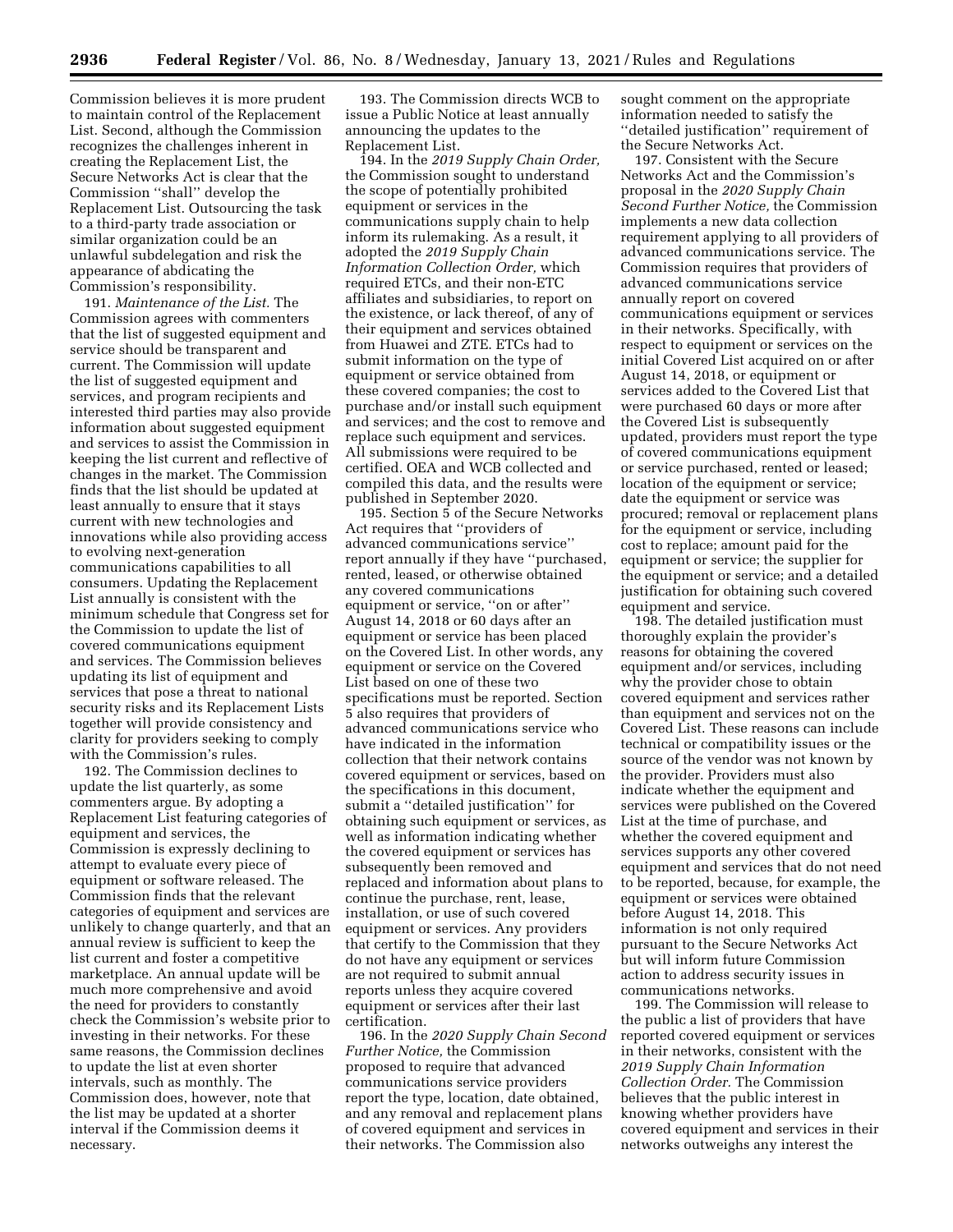carrier may have in keeping such information confidential. The Commission rejects NCTA's argument to the contrary. NCTA argues that because the Secure Networks Act directed that status updates under the reimbursement program would be made public under section 4(d)(8) while remaining silent on whether the section 5 results should be made public, Congress intended that section 5 results remain confidential. The Commission disagrees. Instead, Congress provided the Commission with significant discretion as to the ''form'' and manner of these reports, and it believes the public interest in knowing whether covered communications equipment and services acquired after August 14, 2018 are in providers of advanced communications service networks outweigh any countervailing interest of the provider in keeping such information confidential. Moreover, at the time it passed the Secure Networks Act, Congress was aware of the Commission's intention to publish a list of ETCs with Huawei and ZTE equipment in their networks based on the *2019 Supply Chain Information Collection Order,* and the Commission believes Congress's silence as to whether the section 5 results should be made public is better interpreted as endorsing a similar approach to the *2019 Supply Chain Information Collection Order* rather than NCTA's reading. Other information, such as location of the equipment and services; removal or replacement plans that include sensitive information; the specific type of equipment or service; and any other provider specific information will be presumptively confidential. The Commission believes that this information would likely qualify as trade secrets under the Freedom of Information Act.

200. The Commission directs OEA to administer the collection, which includes creating a form for submission through an online portal. The form will require that all providers certify that the information provided is true and accurate subject to federal regulations. The form will have the option for providers to certify that they do not have any covered equipment and services. Those providers that certify that they do not have any covered equipment and services will not need to refile annually unless circumstances change, and they acquire any of these covered equipment and services or if equipment they currently use is subsequently added to the Covered List. However, a provider of advanced communications service that certifies that its network does have covered

equipment or services will need to continue to file an annual report, including the justification, until the provider can certify that its network no longer contains covered equipment or services. The Secure Networks Act only allows entities that respond to the information collection with a negative response to cease filing unless their subsequently purchase, rent, lease, or obtain covered communications equipment and services.

201. The Commission reiterates that this information collection requirement does not have any effect on the *2019 Supply Chain Information Collection Order* and its subsequent results. The *2019 Supply Chain Information Collection Order* has closed, and the Commission has publicly reported its results. The results of the *2019 Supply Chain Information Collection Order*  helped inform the Commission of the extent of Huawei and ZTE equipment in its communications networks and provided information about the cost of replacing such equipment. USTelecom argues that the Secure Networks Act's information collection should supersede the *2019 Supply Chain Information Collection Order,* but that argument has been mooted by the release of results from the *2019 Supply Chain Information Collection Order.* Moreover, the *2019 Supply Chain Information Collection Order* and the new information collection are distinct. The new information collection, as required by Congress in the Secure Networks Act, will inform the Commission and public about advanced communications service provider action regarding covered communications equipment or services on or after August 14, 2018. As the Commission explained in the *2020 Supply Chain Second Further Notice,*  the *2019 Supply Chain Information Collection Order* only covered ETCs. ETCs were required to report any Huawei and ZTE equipment and services in their networks, or their subsidiaries or affiliates, regardless of when they were obtained.

202. *Effective Date.* For the first annual filing, certified responses to this information collection from providers of advanced communication service will be due through the portal no later than 90 days after OEA issues a public notice announcing the availability of the new reporting portal. Although the Commission proposed a six-month window in the proposed rules appendix of the *2020 Supply Chain Second Further Notice,* a 90-day period would provide the Commission and the public with quicker notification of potential security risks to U.S. communications networks. The Commission finds that a

90-day period is sufficient time for providers to complete the first annual report for two reasons. First, it will likely take OEA time to prepare the portal for the annual submissions. The Commission expects providers of advanced communications service to begin work for the certification and reporting requirement before OEA issues the Public Notice, providing sufficient time for providers to gather the information when added to the 90 days after the Public Notice is published. Second, 90 days is roughly consistent with the amount of time the Commission gave ETCs, their subsidiaries, and affiliates, to comply with the first information collection, including an extension of time to respond. Thereafter, all providers of advanced communications service required to comply with this information collection must submit their certified response through the portal no later than March 31 for the previous year.

203. Based on presently available information obtained through the Commission's Information Collection, the Commission estimates the cost of requiring the removal and replacement of covered equipment and services within the next two years to be \$1.8 billion for all ETCs. In the *2019 Supply Chain Order,* the Commission preliminarily estimated the total cost to be between \$600 million and \$2 billion dollars. Not all of that amount, however, is subject to reimbursement. The ETCs that appear to initially qualify for reimbursement under the Secure Networks Act report it would require approximately \$1.6 billion to replace their equipment. Yet, as the Commission concluded in the *2019 Supply Chain Order,* it finds that the affected equipment has a 10-year life and that this Order will impact investment decisions starting in 2021. The Commission therefore expects to see some replacements, like those normally occurring under attrition at the end of both 2020 and 2021, covering two years and including up to 20% of the original equipment. Hence, the Commission expects the required replacement costs for the Huawei or ZTE asset base occurring at the end of the period for all ETCs may be as low as \$1.5 billion (*i.e.,* about 80% of \$1.8 billion) and the reimbursement amount for qualifying ETCs may be as low as \$1.3 billion (*i.e.,* 80% of \$1.6 billion).

204. The Commission nonetheless concludes that, even if total replacement cost is as high as \$1.8 billion reported by all ETCs, that cost will be far exceeded by the benefits obtained by addressing the important national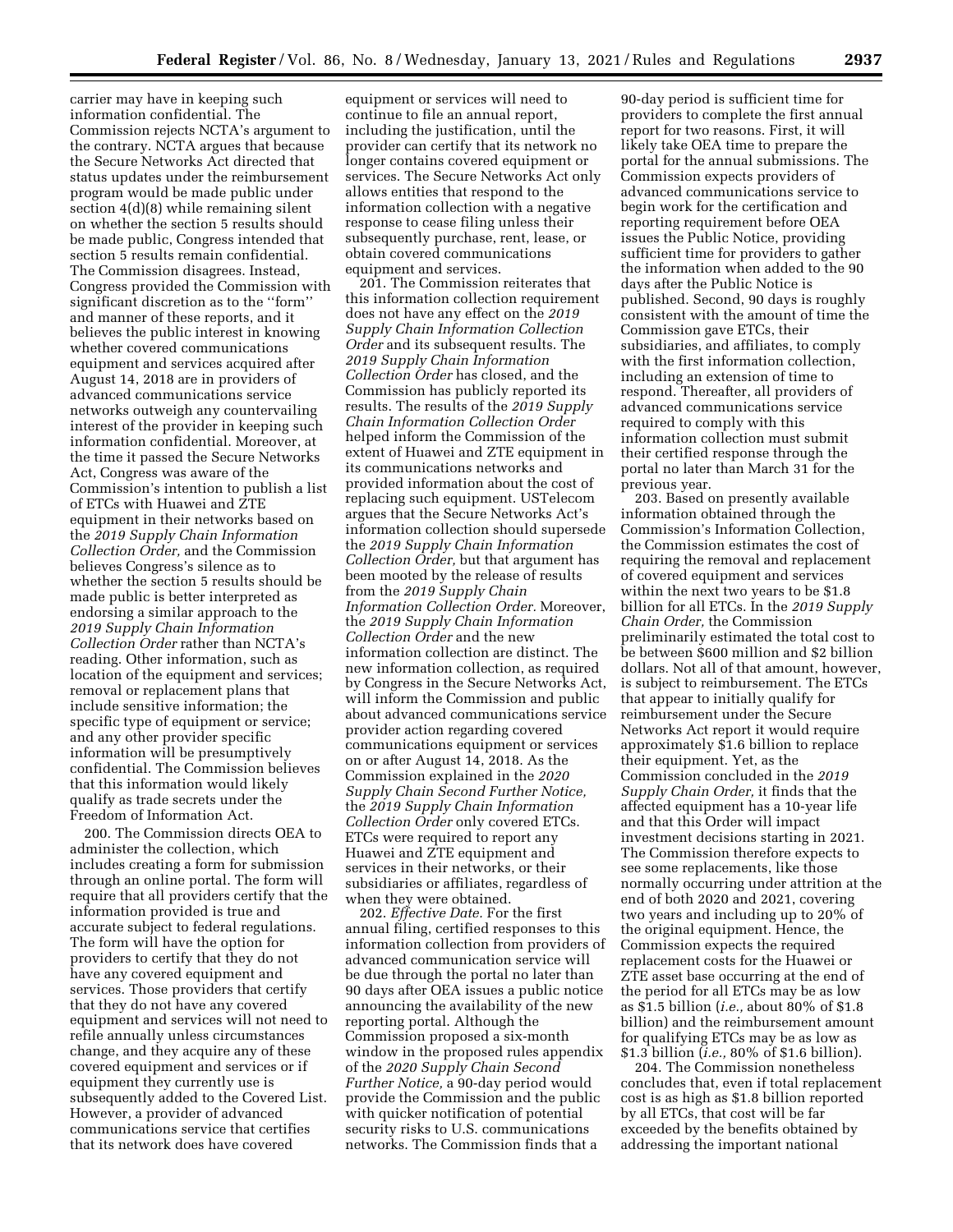security concerns raised by the enumerated sources who make national security determinations. As the Commission explained in the *2019 Supply Chain Order,* the benefits of removing covered equipment and services ''extend to [hard] to quantify matters, such as preventing untrustworthy elements in the communications network from impacting our nation's defense, public safety, and homeland security operations, our military readiness, and our critical infrastructure, let alone the collateral damage such as loss of life that may occur with any mass disruption to our nation's communications networks.''

205. The other rules enacted in the Order are mandated by the Secure Networks Act and the Commission has no discretion to diverge from statutory direction. The Commission estimates the reporting costs of complying with the new reporting requirement, mandated by section 5 of the Secure Networks Act, to be approximately \$600,000, being the product the per provider cost of \$167 and the Commission's estimate of reporting providers of advanced communications services of approximately 3,500 (\$167 \* 3,500 = \$584,500, which the Commission rounds to \$600,000 recognizing its calculations are only approximations). The Commission estimates that complying would take 3 hours for each ETC subject to that collection, at a cost of about \$167 per carrier, as the reporting requirements for the new collection are similar to those in the *2019 Supply Chain Information Collection.* The Commission estimates there are approximately 3,500 providers of advanced communications service, *i.e.,* providers that would have to report under the present collection, as follows. There are 3,822 current 477 filings. Some of these are from filers that affiliated with each other. The Commission associated affiliated 477 filers with a unique "parent" filer, dropping the affiliates from its count. Of the remaining 477 filers, the Commission dropped filers who only engage in fixed line resale and do not supply mobile service. This left 3,579 filers, which, recognizing the Commission's process involves approximation, it rounds to 3,500. This reporting cost estimate is higher than the cost of the data collection of the *2019 Supply Chain Information Collection* because the universe of respondents includes all providers of advanced communications service, not just ETCs. The Commission anticipates that the new prohibition on Federal

subsidy programs administered by the Commission will not have incremental net costs beyond those already imposed by § 54.9 of the Commission's rules. The Commission accordingly finds that its requirements will achieve the stated objectives of Congress's mandated rules in the most cost-effective manner. Huawei argues that the ''significant upfront costs as well as ongoing expenditures . . . will make it extremely difficult to comply with a removal and replacement mandate.'' Huawei believes a cost benefit analysis ''likely would result in inequitable disbursement or reimbursement funds because some carriers may have spent more on covered company equipment that other carriers'' and, for non-ETCs, ''the magnitude of equipment replacements costs is not something they can afford.'' The Commission disagrees. For non-ETCs, the requirement to remove and replace equipment applies only to those providers which voluntarily choose to participate in the Reimbursement Program. And the Commission received no comments from ETCs who would be ineligible to participate in the Reimbursement Program stating the requirement to remove and replace covered equipment or services is not feasible. Finally, the design of the Reimbursement Program, including section 4 of the Secure Networks Act and the rules the Commission adopts, will ensure an equitable allocation of funds to replace covered equipment and services.

## **III. Procedural Matters**

# *A. Paperwork Reduction Act of 1995 Analysis*

206. This document contains modified information collection requirements subject to the Paperwork Reduction Act of 1995 (PRA), Public Law 104–13. It will be submitted to the Office of Management and Budget (OMB) for review under Section 3507(d) of the PRA. OMB, the general public, and other Federal agencies will be invited to comment on the modified information collection requirements contained in this proceeding. In addition, the Commission notes that pursuant to the Small Business Paperwork Relief Act of 2002, Public Law 107–198, *see* 44 U.S.C. 3506(c)(4), the Commission previously sought specific comment on how the Commission might further reduce the information collection burden for small business concerns with fewer than 25 employees.

#### *B. Congressional Review Act*

207. The Commission has determined, and the Administrator of the Office of Information and Regulatory Affairs, Office of Management and Budget, concurs that this rule is major under the Congressional Review Act, 5 U.S.C. 804(2). The Commission will send a copy of this Second Report and Order to Congress and the Government Accountability Office pursuant to 5 U.S.C. 801(a)(1)(A).

208. *Final Regulatory Flexibility Analysis.* The Regulatory Flexibility Act of 1980 (RFA) requires that an agency prepare a regulatory flexibility analysis for notice and comment rulemakings, unless the agency certifies that ''the rule will not, if promulgated, have a significant economic impact on a substantial number of small entities.'' Accordingly, the Commission has prepared a FRFA concerning the possible impact of the rule changes contained in the Report and Order on small entities.

209. The Commission sought written comment on the proposals in the *2019 Supply Chain Further Notice* and *2020 Supply Chain Second Further Notice,*  including comment on the Initial Regulatory Flexibility Analysis (IRFA). The present Final Regulatory Flexibility Analysis (FRFA) addresses comments received on the IRFAs and conforms to the RFA.

210. Consistent with the Commission's obligation to be responsible stewards of the public funds used in USF programs and increasing concern about ensuring communications supply chain integrity, and as directed by the Secure Networks Act, the Second Report and Order (Order) adopts rules to implement sections 2, 3, 4, 5, and 7 of the Secure Networks Act and to require recipients of reimbursement funds under the Reimbursement Program and ETCs receiving USF support to remove and replace from their network operations communications equipment and services included on the covered list required by section 2 of the Covered List.

211. Specifically, in addition to the requirement to remove-and-replace, the Commission adopts several rules to implement provisions of the Secure Networks Act. The Commission implements section 2 of the Secure Networks Act by publishing on its website the Covered List of communications equipment or services determined to pose a risk to national security, pursuant to the sources of determinations identified in section 2(c) of the Secure Networks Act. The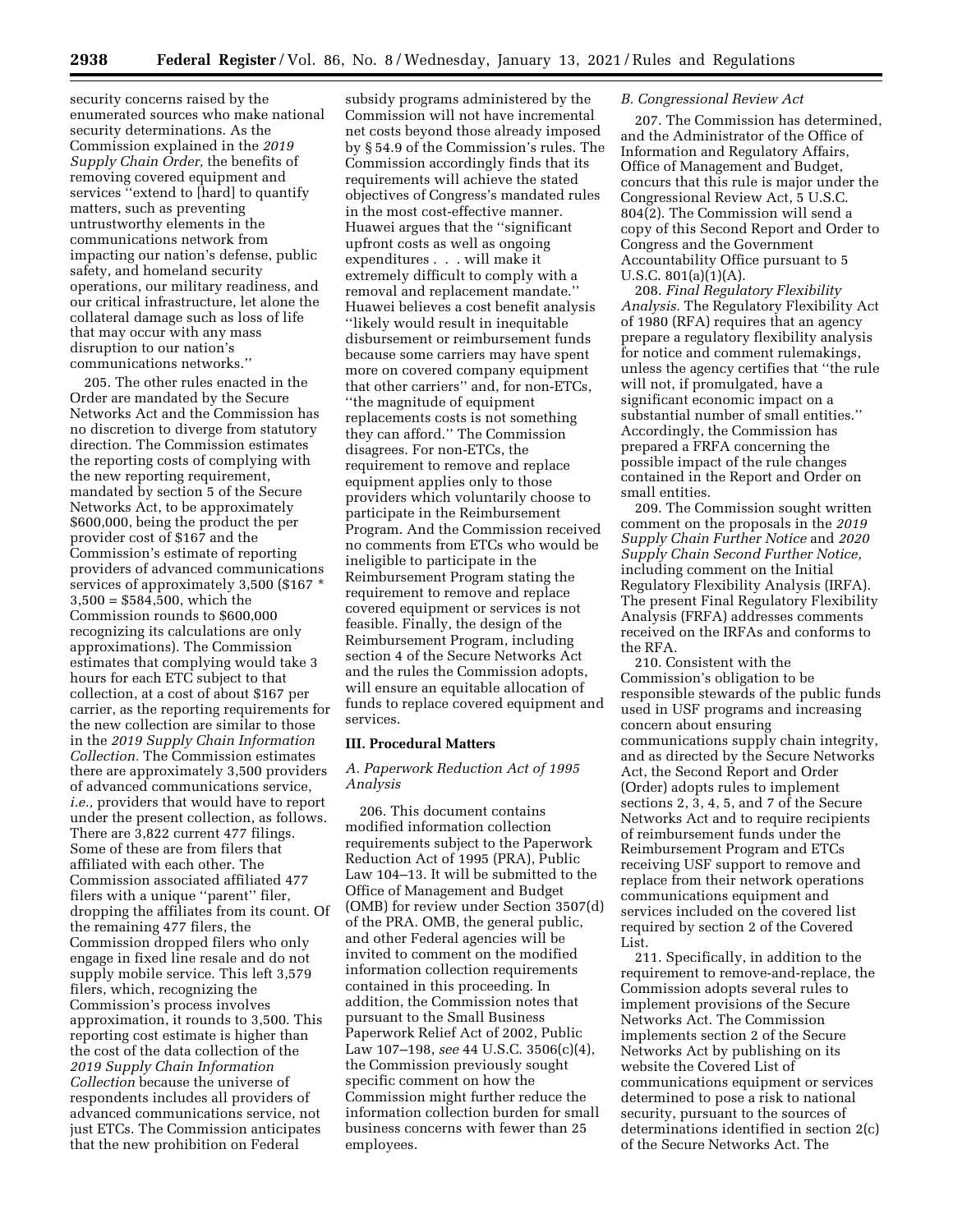Commission adopts a rule to prohibit the use of Federal subsidies made available through a program administered by the Commission to purchase, rent, lease, or otherwise obtain any covered communications equipment or service, or maintain any covered communications equipment or service previously purchased, rented, leased, or otherwise obtained, and identified and published on the Covered List. The Commission establishes, as directed by section 4 of the Secure Networks Act, the Reimbursement Program to reimburse costs reasonably incurred by providers of advanced communications service with two million or fewer customers to permanently remove, replace, and dispose of covered communications equipment and services from their networks. To further administer the Reimbursement Program, the Commission establishes, and will publish on its website, a list of suggested replacements (Replacement List) for the equipment and services being removed, replaced, and destroyed, and establishes a reporting requirement and new information collection to require providers of advanced communications service to report covered communications equipment and service in their networks.

212. Small entities potentially affected by the rules herein include eligible schools and libraries, eligible rural non-profit and public health care providers, and the eligible service providers offering them services, including telecommunications service providers, internet Service Providers, and vendors of the services and equipment used for telecommunications and broadband networks.

213. *Requirement to Remove and Replace Covered Equipment and Services.* The Order requires recipients of reimbursement funds under the Reimbursement Program and ETCs receiving USF support to remove and replace from their network operations covered equipment and services included on the Covered List. The Order conditions this obligation to remove and replace covered equipment and services upon a congressional appropriation to fund the Reimbursement Program. The Order limits the scope of the removeand-replace requirement to equipment and services on the Covered List. Applicants for funds through the Reimbursement Program shall satisfy compliance with the remove-andreplace obligation in accordance with the deadlines and transition periods associated with the Reimbursement Program. Entities required to comply that are not recipients of funding

through the Reimbursement Program must remove covered equipment and services within one year after WCB issues a Public Notice announcing the acceptance of applications filed during the initial filing window to participate in the Reimbursement Program. ETC recipients of USF support must certify that they have complied with our new rule requiring the removal of equipment and services on the Covered List.

214. *Covered List.* Consistent with the Secure Networks Act, no later than March 12, 2021, the Commission will publish on its website the Covered List of communications equipment or services determined to pose an unacceptable risk to the national security of the United States or the security and safety of United States persons. The Order establishes that the Commission will publish, update, or modify the Covered List without providing notice or opportunity to comment; however, PSHSB will issue a Public Notice every time the Covered List is updated. As directed by the Secure Networks Act, the Order states that the Commission may only accept determinations from the four sources enumerated in the Secure Networks Act, and will incorporate national security determinations into the Covered List automatically, when identifying specific communications equipment or services that ''pose[ ] an unacceptable risk to the national security of the United States and the security and safety of United States persons,'' or to the extent the class or category of equipment or service identified is ''capable'' of the 2(b)(2)(A)– (C) criteria, when listed in general categories or classes of equipment that pose such a risk. The Commission will periodically update or modify the Covered List to reflect changes in determinations and will notify the public for every twelve-month period during which the Commission does not update the Covered List.

215. *Restriction on Use of Federal Subsidies.* Pursuant to section 3 of the Secure Networks Act, the Order adopts a rule that no Federal subsidy made available through a program administered by the Commission for capital expenditures necessary for the provision of advanced communications service shall be used to purchase, rent, lease, or otherwise obtain any covered communications equipment or service, or maintain any covered communications equipment or service previously purchased, rented, leased, or otherwise obtained, as identified and published on the Covered List. The Commission has interpreted section 3 of the Secure Networks Act as intending to apply to all universal service programs

but not other Federal subsidy programs to the extent those programs may tangentially or indirectly involve expenditures related to the provision of advanced communications service. In the Order, the Commission declines to grandfather existing contracts for equipment or services on the Covered List under § 54.10 of the Commission's rules. The prohibition on the use of Federal subsidies takes effect 60 days after any particular communications equipment or services are placed on the Covered List, consistent with the Secure Networks Act. The Order requires recipients of universal service support from each of the four USF programs to certify that they have complied with the new rule prohibiting the use of Federal subsidies for equipment and services on the Covered List.

216. *Reimbursement Program.* The Order establishes, as directed by the Secure Networks Act, the Secure and Trusted Communications Reimbursement Program (Reimbursement Program) to reimburse the costs reasonably incurred by providers of advanced communication services with two million or fewer customers to permanently remove, replace, and dispose of covered communications equipment and services from their networks. In the Order, the Commission allows eligible providers to obtain reimbursement to remove and replace older covered communications equipment with upgraded technology and will reimburse providers for certain transition expenses incurred prior to the creation of this program. Program participants are required to submit estimated costs to receive funding allocations, and recipients can then obtain funding disbursements on a rolling basis upon a showing of actual expenses incurred. If aggregate demand exceeds available funding, the Order prioritizes funding for ETCs and expenses for transitioning core networks over non-ETCs and noncore network transition expenses. Program recipients will have one year from the initial funding disbursement to complete the permanent removal, replacement, and disposal of covered communications equipment, and the Commission may grant a single, general six-month extension for all recipients and/or individual extensions of time if circumstances warrant.

217. *Status Updates.* As directed by the Secure Networks Act, the Order requires program recipients to file a status update ''once every 90 days beginning on the date on which the Commission approves an application for a reimbursement.'' Recipients should file the first report within 90 days of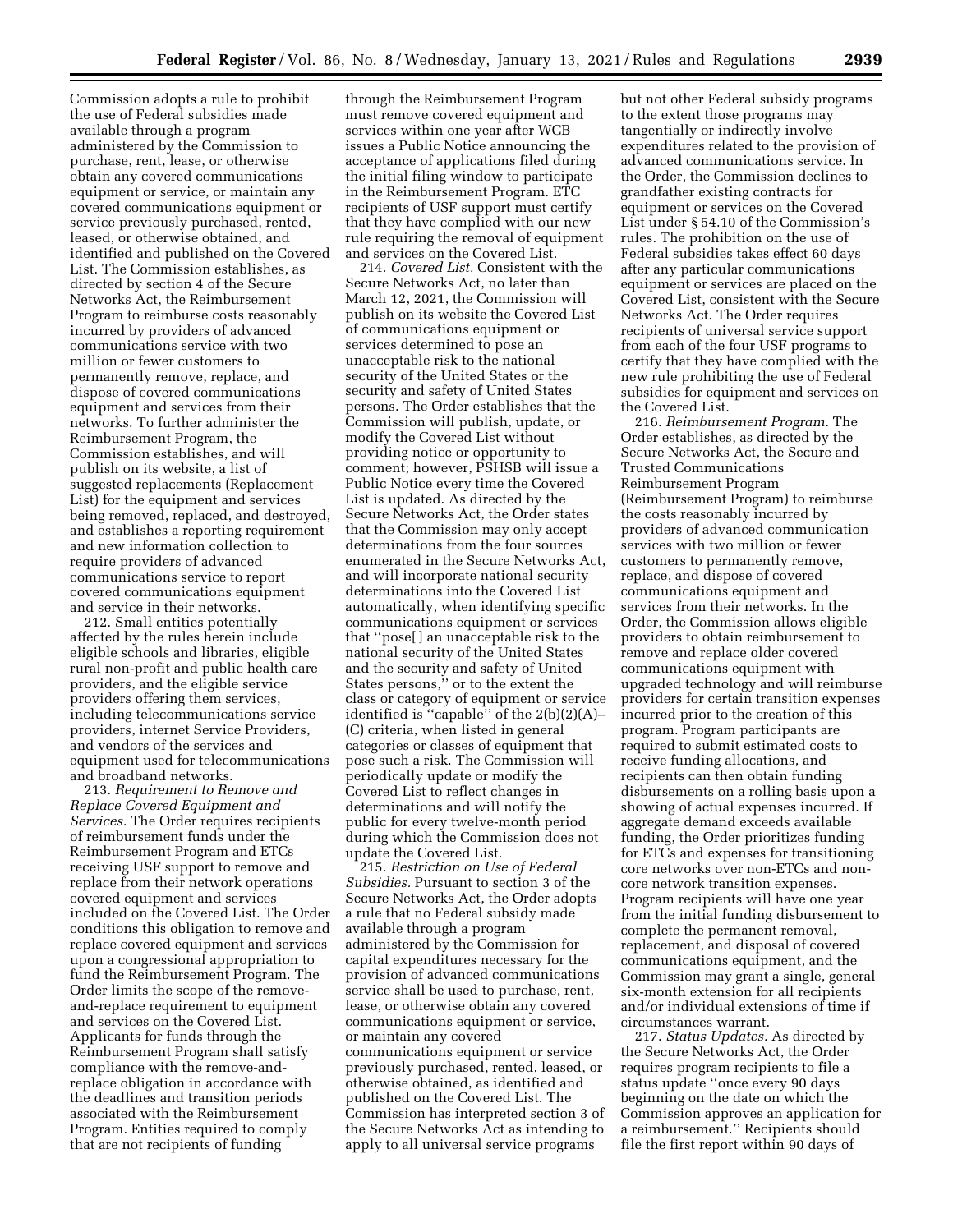receiving their allocation. In the update, the recipients shall report on the efforts undertaken, and challenges encountered, in permanently removing, replacing, and disposing its covered communications equipment or services. Recipients shall also report in detail on the availability of replacement equipment in the marketplace so the Commission can assess whether a general, six-month extension permitted by the statute is appropriate. The report must also include information that the entity has fully complied with (or is in the process of complying with) all terms and conditions of the Program; has fully complied with (or is in the process of complying with) the commitments made in the application of the recipient for the reimbursement; has permanently removed from the communications network of the recipient, replaced, and disposed of (or is in the process of permanently removing, replacing, and disposing of) all covered communications equipment or services that were in the network of the recipient as of the date of the submission of the application of the recipient for the reimbursement; and has fully complied with (or is in the process of complying with) the timeline submitted by the recipient. The report must include a certification that affirms the information in the status report is accurate. After the program recipient has notified the Commission of the completion of the permanent removal, replacement, and disposal of the covered communications equipment or service pursuant to a final certification, updates are no longer required.

218. *Steps to Mitigate Waste, Fraud, and Abuse.* The Order directs OMD, or a third-party identified by OMD, to prepare a system to audit Reimbursement Program recipients to ensure compliance with the Commission's rules. The Order requires recipients found in violation of the Commission's rules or the ''commitments made by the recipient in the application for the reimbursement'' to repay funds disbursed via the Reimbursement Program. Prior to requiring repayment, the Commission will provide notice of the violation, and will give the violator 180 days to cure the violation. The Commission initiates such action by sending a request for repayment to the recipient immediately following the expiration of the opportunity to cure if the recipient does not respond to the notice of violation. If the alleged violator does not respond to the notice or does not repay the amounts due, the Commission will demand repayment. Participants that are found to violate the Commission's rules will also be referred to ''all appropriate law enforcement agencies or officials for further action under applicable criminal and civil laws.'' Any person or entity that violates the Reimbursement Program rules will also be banned from further participation in the section 4 Reimbursement Program, and the person or entity may also be barred from participating in other Commission programs, including Universal Service support programs.

219. *Replacement List.* The Order establishes, and the Commission will publish on its website, a Replacement List that will identify the categories of suggested replacements of real and virtual hardware and software equipment and services to guide of providers removing covered communications equipment from their networks. The Replacement List of suggested equipment and services will be updated at least annually, and program recipients and interested thirdparties may also provide information about suggested equipment and services to assist in keeping the list current and informed based upon changes in the market.

220. *Reporting Requirement.* The Order requires that providers of advanced communications service annually report the type of covered communications equipment or service purchased, rented or leased; location of the equipment or service; date the equipment or service was procured; removal or replacement plans for the equipment or service, including cost to replace; amount paid for the equipment or service; the supplier for the equipment or service; and a detailed justification for obtaining such covered equipment and service. All covered communications equipment or services on the initial Covered List published under section 2(a) of the Secure Networks Act that was purchased, leased, or otherwise obtained by a provider on or after August 14, 2018 must be reported. Additional covered equipment or services added to the list must be reported in the next annual report that is at least 60 days after the list is updated. Those providers needing to submit a detailed justification must thoroughly explain their reasons for obtaining the covered equipment and/or services. The Commission will release to the public a list of providers that have reported covered equipment or services in their networks, consistent with the *2019 Supply Chain Information Collection Order.* For the first annual filing, certified responses to this information collection from providers of advanced communication service will

be due through the portal no later than 90 days after OEA issues a public notice announcing the availability of the new reporting portal.

221. The RFA requires an agency to describe the steps the agency has taken to minimize the significant economic impact on small entities of the final rule, consistent with the stated objectives of the applicable statutes, including a statement of the factual, policy, and legal reasons in support of the final rule, and why any significant alternatives to the rule considered by the agency and which affect the impact on small entities were rejected.

222. Several of the rules in the Order are adopted pursuant to statutory obligation under the Secure Networks Act. However, where the Commission has discretion in its interpretation or implementation of the Secure Networks Act provisions, or adopts rules pursuant to alternative statutory authority, the scope of the rules is narrowly tailored so as to lessen the impact on small entities. The rules adopted in the Order appropriately consider the burdens on smaller providers against the Commission's goal of protecting its communications networks and communications supply chain from communications equipment and services that pose a national security threat, while facilitating the transition to safer and more secure alternatives.

223. Consistent with the Commission's proposal in the *2019 Supply Chain Further Notice,* the requirement to remove and replace covered equipment and services is contingent upon appropriation from Congress, rather than making the requirement effective before funding is secured or based upon funding obtained through alternative measures, such as USF. Waiting until appropriated funding is available will reduce the burdens imposed upon smaller providers by ensuring that funds are available to cover reimbursable expenses through the Reimbursement Program. Additionally, the Order ties the administration of the remove-andreplace requirement to the administration of the Reimbursement Program, including limiting the scope of the requirement to equipment and services on the Covered List, which will allow providers to easily identify equipment and services to remove and replace from their networks. Using the Covered List to determine the scope of equipment and services applicable to the remove-and-replace requirement, as well as the prohibition on the use of Federal subsidies in § 54.10 of the Commission's rules and the Reimbursement Program, will enable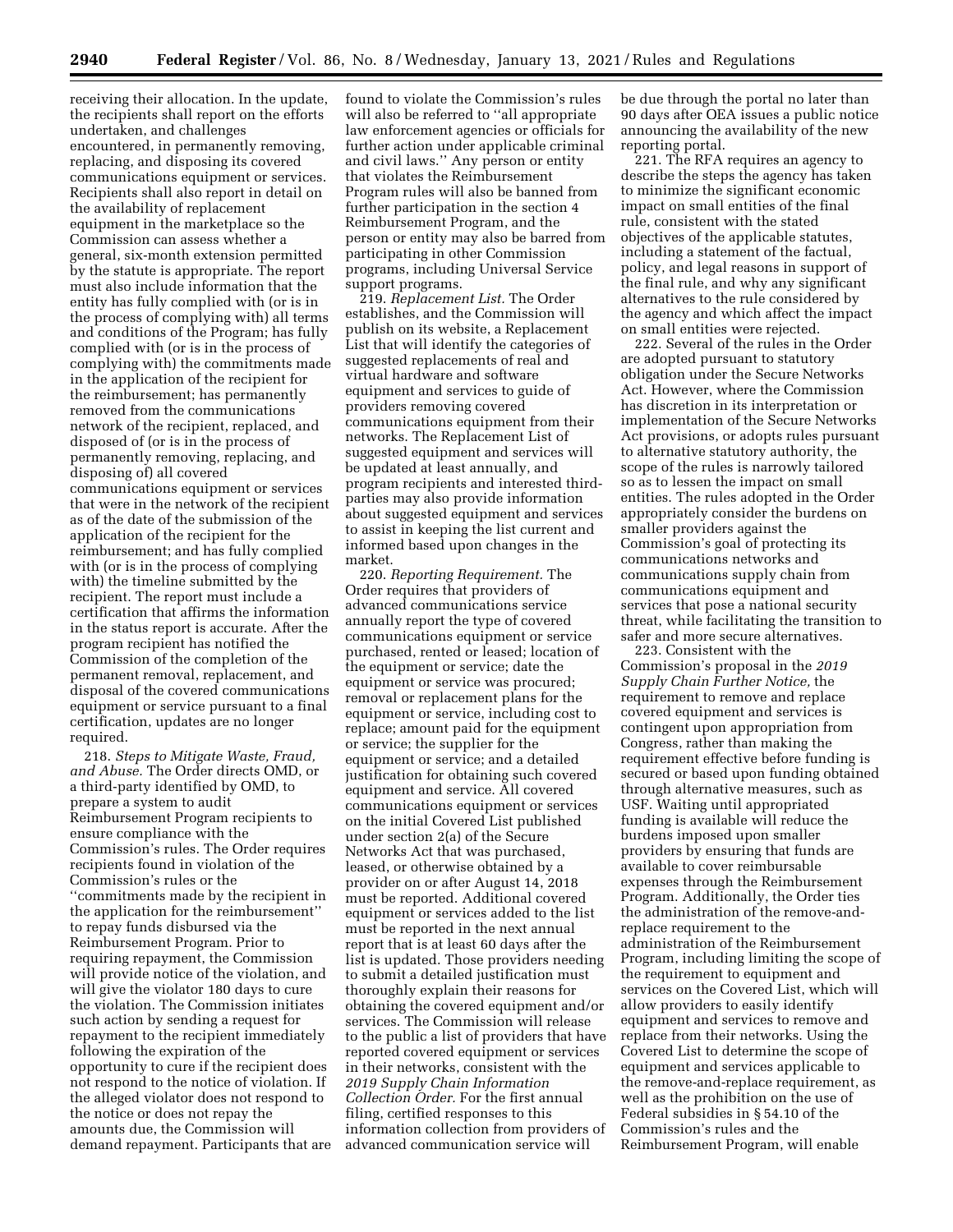small providers to easily identify equipment and services for compliance with these rules.

224. Consistent with the statutory mandates in the Secure Networks Act, the Order establishes a program to reimburse eligible providers of advanced communications service for costs reasonably incurred to remove, replace, and dispose of covered equipment and services on the Covered List. As a general matter, when obtaining replacement products for reimbursement, the Commission expects eligible providers to ''obtain the lowestcost equipment that most closely replaces their existing equipment'' yet will allow, and indeed encourage, eligible providers replacing third generation and older equipment to obtain reimbursement for the cost of 4G LTE replacement equipment that is 5Gready. This will put recipients, including smaller providers, on equal footing to their prior position before incurring the costs of removing and replacing the covered equipment and services and, ultimately, end up placing recipients in a slightly better position than they were before having to replace the covered equipment and services.

225. Although one commenter advocated that the Commission release reimbursement funding upfront to provide financial security for smaller providers, the Order determines that the Reimbursement Program will allocate funds on a rolling basis, similar to the administration of the broadcast incentive auction. This methodology, which sufficiently met the financial needs of providers, including smaller providers, in the broadcast incentive auction context, best achieves Congress's goal of mitigating the administrative burden and costs of the program while taking steps to avoid waste, fraud, and abuse. Consistent with the Secure Networks Act, the Order further sets a term of one year from the date upon which funding is received for recipients to remove, replace, and dispose of covered equipment or services, though the Secure Networks Act authorizes the Commission to grant six-month extensions of time, either on a general or case-by-case basis, for compliance.

226. Lastly, the Commission will update the list of suggested equipment and services contained on the Replacement List at least annually to ensure that the list stays current and transparent, which will help small and rural providers required to remove and replace covered equipment and services access advanced products and services when transitioning away from covered

equipment and services in their networks.

227. Pursuant to § 1.3 of the Commission's rules, any provision of the Commission's rules may be waived by the Commission on its own motion or on petition ''if good cause therefor is shown.'' The Order permits entities to seek a waiver of the requirements if permitted by statute. In these ways, the Order seeks to minimize the economic burden of these rules on small entities.

### **IV. Ordering Clauses**

228. Accordingly, *it is ordered* that, pursuant to the authority contained in sections 1–4, 201(b), 214, 229, 254, 303(r), 403, and 503 of the Communications Act of 1934, as amended, 47 U.S.C. 151–154, 201(b), 214, 229, 254, 303(r), 403, 503, sections 2, 3, 4, 5, and 7 of the Secure Networks Act, 47 U.S.C. 1601, 1602, 1603, 1604, and 1606, section 889 of the 2019 NDAA, Public Law 115–232, and §§ 1.1 and 1.412 of the Commission's rules and 47 CFR 1.1, the Report and Order *is adopted.* 

229. *It is further ordered* that Parts 1 and 54 of the Commission's rules *are amended* as set forth in the following.

230. *It is further ordered* that, pursuant to §§ 1.4(b)(1) and 1.103(a) of the Commission's rules, 47 CFR 1.4(b)(1), 1.103(a), the Report and Order *shall be effective* 60 days after publication of the Report and Order in the **Federal Register**, with the exception §§ 1.50004(c), (d)(1), (g), (h)(2), (j)–(n), 1.50007, and 54.11, which contain new or modified information collection requirements that require review and approval by the OMB under the Paperwork Reduction Act. The Commission will announce the effective date of those sections in the **Federal Register** after receiving OMB approval.

#### **List of Subjects**

## *47 CFR Part 1*

Administrative practice and procedure, Civil rights, Claims, Communications, Communications common carriers, Communications equipment, Cuba, Drug abuse, Environmental impact statements, Equal access to justice, Equal employment opportunity, Federal buildings and facilities, Government employees, Historic preservation, Income taxes, Indemnity payments, Individuals with disabilities, internet, Investigations, Lawyers, Metric system, Penalties, Radio, Reporting and recordkeeping requirements, Security measures, Satellites, Telecommunications, Telephone, Television, Wages.

#### *47 CFR Part 54*

Communications common carriers, Health facilities, Infants and children, internet, Libraries, Puerto Rico, Reporting and recordkeeping requirements, Schools, Telecommunications, Telephone, Virgin Islands.

Federal Communications Commission **Marlene Dortch,** 

# *Secretary.*

# **Final Rules**

For the reasons discussed in the preamble, the Federal Communications Commission amends 47 CFR parts 1 and 54 as follows:

# **PART 1—PRACTICE AND PROCEDURE**

■ 1. The authority citation for part 1 continues to read as follows:

**Authority:** 47 U.S.C. chs. 2, 5, 9, 13; 28 U.S.C. 2461 note, unless otherwise noted.

■ 2. Effective March 15, 2021, add Subpart DD consisting of §§ 1.50000 through 1.50007 to read as follows:

# **Subpart DD—Secure and Trusted Communications Networks**

**Authority:** 47 U.S.C. chs. 5, 15.

- 1.50000 Purpose.
- 1.50001 Definitions.<br>1.50002 Covered Lis
	-
- 1.50002 Covered List.<br>1.50003 Updates to th Updates to the Covered List.
- 1.50004 Secure and Trusted Communications Networks
	- Reimbursement Program.
	-
- 1.50005 Enforcement.<br>1.50006 Replacement 1.50006 Replacement List.<br>1.50007 [Reserved]
- [Reserved]

## **Subpart DD—Secure and Trusted Communications Networks**

#### **§ 1.50000 Purpose.**

The purpose of this subpart is to implement the Secure and Trusted Communications Networks Act of 2019, Public Law 116–124, 133 Stat. 158.

## **§ 1.50001 Definitions.**

For purposes of this subpart: (a) *Advanced communications service.* The term ''advanced communications service'' means highspeed, switched, broadband telecommunications capability that enables users to originate and receive high-quality voice, data, graphics, and video telecommunications using any technology with connection speeds of at least 200 kbps in either direction.

(b) *Appropriate national security agency.* The term ''appropriate national security agency'' means: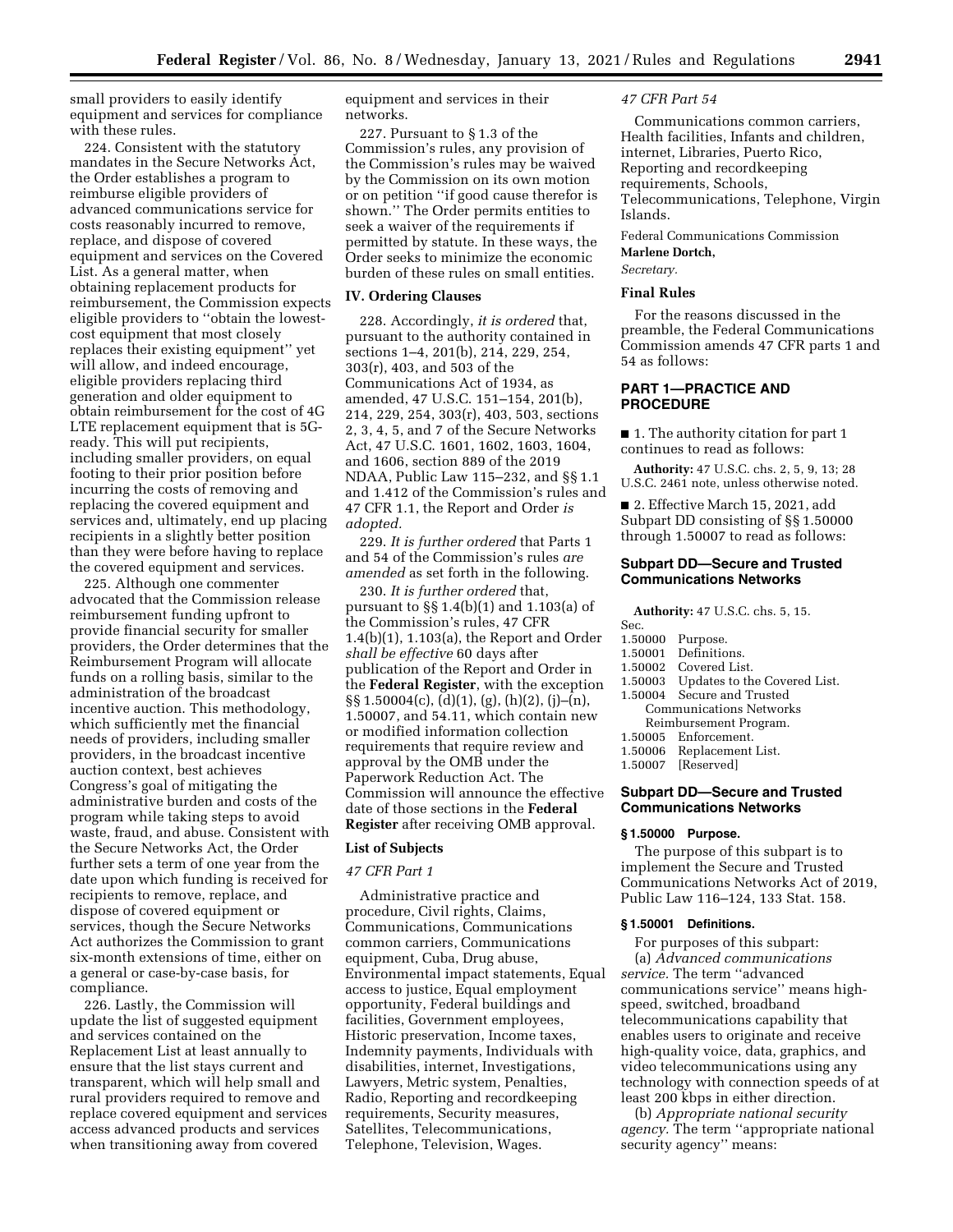(1) The Department of Homeland Security;

(2) The Department of Defense; (3) The Office of the Director of National Intelligence;

(4) The National Security Agency; and (5) The Federal Bureau of

Investigation.

(c) *Communications equipment or service.* The term ''communications equipment or service'' means any equipment or service used in fixed and mobile networks that provides advanced communication service, provided the equipment or service includes or uses electronic components.

(d) *Covered communications equipment or service.* The term ''covered communications equipment or service'' means any communications equipment or service that is included on the Covered List developed pursuant to § 1.50002.

(e) *Determinations.* The term ''determination'' means any determination from sources identified in § 1.50002(b)(1)(i)–(iv) that communications equipment or service pose an unacceptable risk to the national security of the United States or the security and safety of United States persons.

(f) *Covered List.* The Covered List is a regularly updated list of covered communications equipment and services.

(g) *Reimbursement Program.* The Reimbursement Program means the program established by section 4 of the Secure and Trusted Communications Networks Act of 2019, Public Law 116– 124, 133 Stat. 158, codified at 47 U.S.C. 1603, as implemented by the Commission in § 1.50004.

(h) *Reimbursement Program recipient (or recipient).* The term

''Reimbursement Program recipient'' or ''recipient'' means an eligible advanced communications service provider that has requested via application and been approved for funding in the Reimbursement Program, regardless of whether the provider has received reimbursement funds.

(i) *Replacement List.* The Replacement List is a list of categories of suggested replacements for covered communications equipment or service.

# **§ 1.50002 Covered List.**

(a) *Publication of the Covered List.*  The Public Safety and Homeland Security Bureau shall publish the Covered List on the Commission's website and shall maintain and update the Covered List in accordance with § 1.50003.

(b) *Inclusion on the Covered List.* The Public Safety and Homeland Security

Bureau shall place on the Covered List any communications equipment or service that:

(1) Is produced or provided by any entity if, based exclusively on the following determinations, such equipment or service poses an unacceptable risk to the national security of the United States or the security and safety of United States persons:

(i) A specific determination made by any executive branch interagency body with appropriate national security expertise, including the Federal Acquisition Security Council established under section 1222(a) of title 41, United States Code;

(ii) A specific determination made by the Department of Commerce pursuant to Executive Order No. 13873 (3 CFR, 2019 Comp., p 317); relating to securing the information and communications technology and services supply chain);

(iii) Equipment or service being covered telecommunications equipment or services, as defined in section 889(f)(3) of the John S. McCain National Defense Authorization Act for Fiscal Year 2019 (Pub. L. 115–232; 132 Stat. 1918); or

(iv) A specific determination made by an appropriate national security agency;

(2) And is capable of:

(i) Routing or redirecting user data traffic or permitting visibility into any user data or packets that such equipment or service transmits or otherwise handles;

(ii) Causing the networks of a provider of advanced communications services to be disrupted remotely; or

(iii) Otherwise posing an unacceptable risk to the national security of the United States or the security and safety of United States persons.

## **§ 1.50003 Updates to the Covered List.**

(a) The Public Safety and Homeland Security Bureau shall monitor the status of determinations in order to update the Covered List.

(b) If a determination regarding covered communications equipment or service on the Covered List is reversed or modified, the Public Safety and Homeland Security Bureau shall remove from or modify the entry of such equipment or service on the Covered List, except the Public Safety and Homeland Security Bureau may not remove such equipment or service from the Covered List if any other of the sources identified in § 1.50002(b)(1)(i) through (iv) maintains a determination supporting inclusion on the Covered List of such equipment or service.

(c) After each 12-month period during which the Covered List is not updated, the Public Safety and Homeland Security Bureau will issue a Public Notice indicating that no updates were necessary during such period.

### **§ 1.50004 Secure and Trusted Communications Networks Reimbursement Program.**

(a) *Eligibility.* Providers of advanced communications service with two million or fewer customers are eligible to participate in the Reimbursement Program to reimburse such providers for costs reasonably incurred for the replacement, removal, and disposal of covered communications equipment or services if:

(1) The covered communications equipment or service to be removed, replaced, or disposed of was purchased, rented, leased or otherwise obtained before August 14, 2018 and on the initial Covered List published per § 1.50002; or

(2) The covered communications equipment or service was added to the Covered List per § 1.50003, then no later than 60 days after the date of addition to the Covered List;

(3) The provider certifies:

(i) As of the date of the submission of the application, the provider has developed:

 $(A)$   $\overline{A}$  plan for the permanent removal and replacement of any covered communications equipment or service that is in the communications network of the provider as of such date; and the disposal of the equipment or services removed; and

(B) A specific timeline for the permanent removal, replacement, and disposal of the covered communications equipment or service, which timeline shall be submitted to the Commission as part of the application per paragraph (c)(1)(iv) of this section; and

(ii) beginning on the date of the approval of the application, the provider:

(A) Will not purchase, rent, lease, or otherwise obtain covered communications equipment or service, using reimbursement funds or any other funds (including funds derived from private sources); and

(B) In developing and tailoring the risk management practices of the applicant, will consult and consider the standards, guidelines, and best practices set forth in the cybersecurity framework developed by the National Institute of Standards and Technology.

(b) *Filing window.* The Wireline Competition Bureau shall announce the opening of an initial application filing window for eligible providers seeking to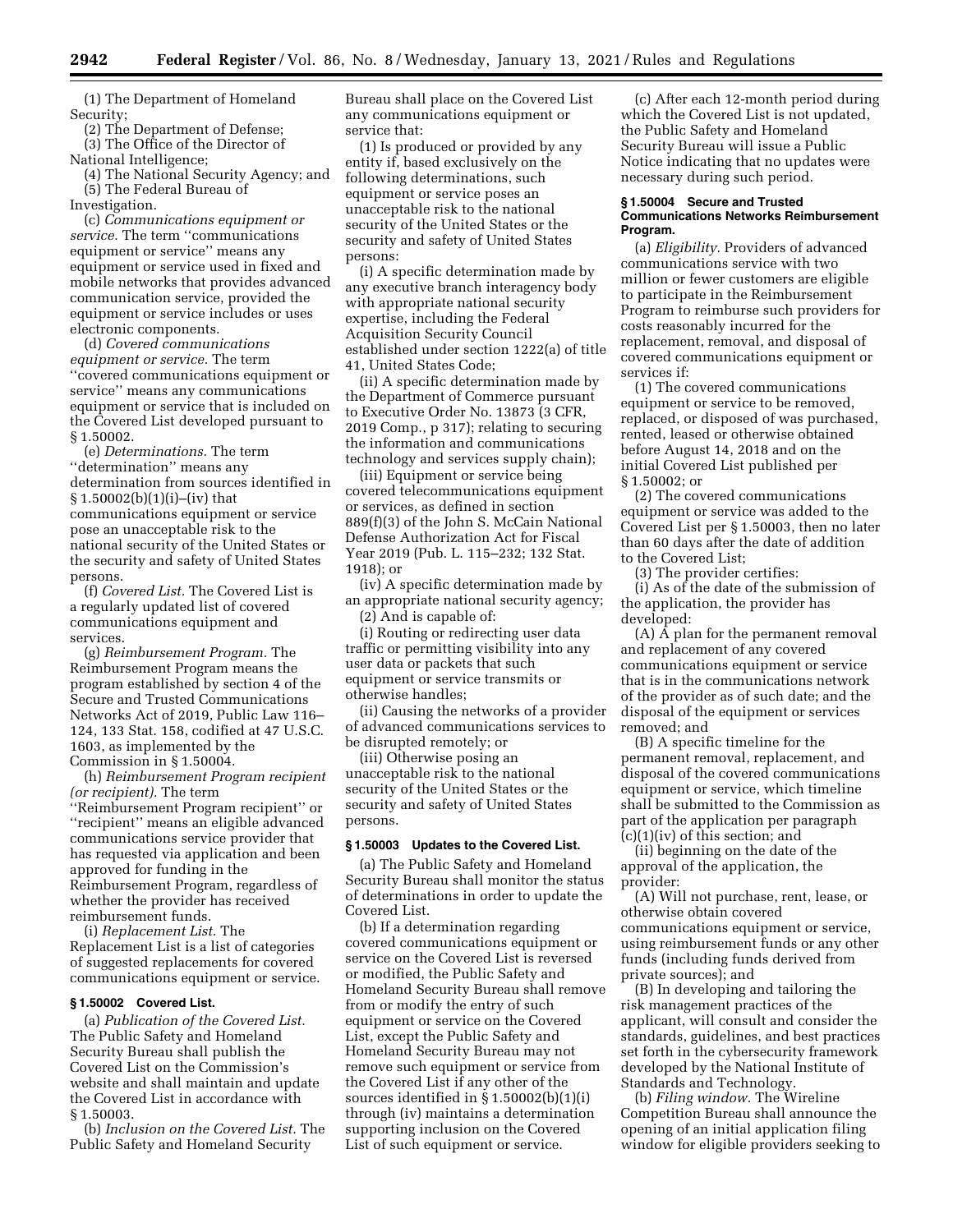participate in the Reimbursement Program for the reimbursement of costs reasonably incurred for the removal, replacement, and disposal of covered communications equipment and services. The Wireline Competition Bureau may implement additional filing windows as necessary and shall provide notice before opening any additional filing window, and include in that notice the amount of funding available. The Wireline Competition Bureau shall treat all eligible providers filing an application within any filing window as if their applications were simultaneously received. Funding requests submitted outside of a filing window will not be accepted.

(c) [Reserved]

(d) *Application review process.* The Wireline Competition Bureau will review applications to determine whether the application is complete, whether the applicant is eligible for the

Reimbursement Program, and to assess the reasonableness of the cost estimates provided by the applicant. The Wireline Competition Bureau shall approve or deny applications to receive a funding allocation from the Reimbursement Program within 90 days after the close of the applicable filing window. The Wireline Competition Bureau may extend the deadline for granting or denying applications for up to an additional 45 days if it determines that an excessive number of applications have been filed during the window and additional time is needed to review the applications.

(1) [Reserved]

(2) Denial of an application shall not preclude the applicant from submitting a new application for reimbursement in a subsequent filing window.

(e) *Funding allocation.* Once an application is approved, the Wireline Competition Bureau will allocate

# TABLE 1 TO PARAGRAPH (f)—PRIORITIZATION SCHEDULE

| <i>Priority 1:</i> Advanced communication service providers with 2 million or fewer customers that<br>are Eligible Telecommunication Carriers subject to section [54.11] (new removal and replace-<br>ment requirement). | <i>Priority 1a:</i> Costs reasonably incurred for<br>transitioning core network(s). |
|--------------------------------------------------------------------------------------------------------------------------------------------------------------------------------------------------------------------------|-------------------------------------------------------------------------------------|
|                                                                                                                                                                                                                          | Priority 1b: Costs reasonably incurred for non-<br>core network transition.         |
| <i>Priority 2:</i> Non-ETC providers of advanced communications service with 2 million or fewer cus-<br>tomers that participated in the Supply Chain Security Information Collection, OMB Control<br>No. 3060-1270.      | Priority 2a.* Costs reasonably incurred for<br>transitioning core network(s).       |
|                                                                                                                                                                                                                          | Priority 2b:* Costs reasonably incurred for non-<br>core network transition.        |
| <i>Priority 3:</i> Other non-Eligible Telecommunication Carriers that are providers of advanced com-<br>munication service with 2 million or fewer customers.                                                            | Priority 3a: Costs reasonably incurred for<br>transitioning core network(s).        |
|                                                                                                                                                                                                                          | <i>Priority 3b:</i> Costs reasonably incurred for non-<br>core network transition.  |

(1) *Application of prioritization schedule.* The Wireline Competition Bureau shall issue full funding allocations for all eligible providers in the Priority 1 prioritization category before issuing funding allocations in any subsequent prioritization categories. The Wireline Competition Bureau shall continue to review all funding requests and issue funding allocations by prioritization category until there are no available funds remaining. If there is insufficient funding to fully fund all requests in a particular prioritization category, then the Wireline Competition Bureau will pro-rate the available funding among all eligible providers in that prioritization category. Requests for funds in subsequent prioritization categories will be denied for lack of available funding.

(2) *Pro-rata reductions.* When pro-rata reductions are required per paragraph (f)(1) of this section, the Wireline Competition Bureau shall:

(i) Divide the total remaining funds available by the demand within the

specific prioritization category to produce a pro-rata factor;

(ii) Multiply the pro-rata factor by the total dollar amount requested by each recipient in the prioritization category; and

(iii) Allocate funds to each recipient consistent with this calculation.

(g) [Reserved]

(h) *Removal, replacement, and disposal term.* Reimbursement Program recipients must complete the permanent removal, replacement, and disposal of covered communications equipment or service within one year of receiving the initial draw down disbursement from their funding allocation.

(1) *General extension.* The Commission may extend by a period of six months the removal, replacement, and disposal term to all Reimbursement Program recipients if the Commission:

(i) Finds that the supply of replacement communications equipment or services needed by the recipients to achieve the purposes of the Reimbursement Program is inadequate to meet the needs of the recipients; and

(ii) Provides notice and detailed justification for granting the extension to:

(A) The Committee on Energy and Commerce of the House of Representatives; and

(B) The Committee on Commerce, Science, and Transportation of the Senate.

(2) *Individual extensions.* Prior to the expiration of the removal, replacement and disposal term, a Reimbursement Program recipient may petition the Wireline Competition Bureau for an extension of the term. The Wireline Competition Bureau may grant an extension for up to six months after finding, that due to no fault of such recipient, such recipient is unable to complete the permanent removal, replacement, and disposal by the end of the term. The Wireline Competition Bureau may grant more than one extension request to a recipient if circumstances warrant.

(i) *Limitations on funding use.* A Reimbursement Program recipient may not:

funding on the applicant's behalf to the United States Treasury for draw down by the Reimbursement Program recipient as expenses are incurred pursuant to the funding disbursement process provided for in paragraph (g) of

(f) *Prioritization of support.* The Wireline Competition Bureau shall issue funding allocations in accordance with this section after the close of a filing window. After a filing window closes, the Wireline Competition Bureau shall

Competition Bureau shall allocate the available funds consistent with the following priority schedule:

calculate the total demand for Reimbursement Program support submitted by all eligible providers during the filing window period. If the total demand received during the filing window exceeds the total funds available, then the Wireline

this section.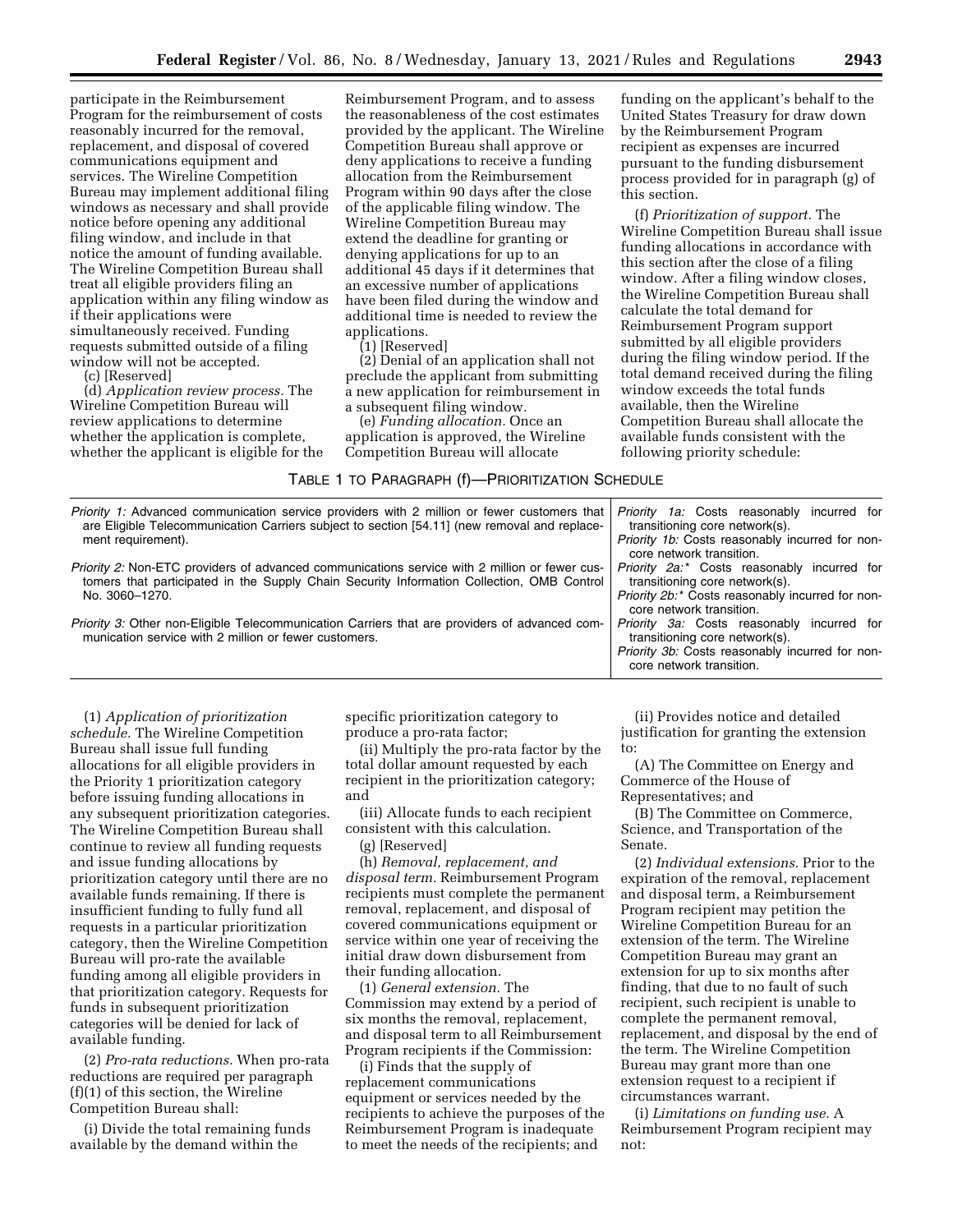(1) Use reimbursement funds to remove, replace or dispose of any covered communications equipment or service purchased, rented, leased, or otherwise obtained:

(i) On or after August 14, 2018, if on the initial Covered List published per § 1.50002; or

(ii) On or after 60 days after the date of addition to the Covered List if the communications equipment or services were subsequently added to the Covered List per § 1.50003; or

(2) Purchase, rent, lease, or otherwise obtain any covered communications equipment or service, using reimbursement funds or any other funds (including funds derived from private sources).

(j)–(n) [Reserved]

(o) *Audits, reviews, and field investigations.* Recipients shall be subject to audits and other investigations to evaluate their compliance with the statutory and regulatory requirements for the Reimbursement Program. Recipients must provide consent to allow vendors or contractors used by the recipient in connection with the Reimbursement Program to release confidential information to the auditor, reviewer, or other representative. Recipients shall permit any representative (including any auditor) appointed by the Commission to enter their premises to conduct compliance inspections.

(p) *Delegation of authority.* The Commission delegates authority to the Wireline Competition Bureau, to adopt the necessary policies and procedures relating to allocations, draw downs, payments, obligations, and expenditures of money from the Reimbursement Program to protect against waste, fraud, and abuse and in the event of bankruptcy, to establish a Catalog of Expenses Eligible for Reimbursement and predetermined cost estimates, review the estimated cost forms, issue funding allocations for costs reasonably incurred, set filing deadlines and review information and documentation regarding progress reports, allocations, and final accountings.

#### **§ 1.50005 Enforcement.**

(a) *Violations.* In addition to the penalties provided under the Communications Act of 1934, as amended, and section 1.80 of this chapter, if a Reimbursement Program recipient violates the Secure and Trusted Communications Networks Act of 2019, Public Law 116–124, 133 Stat. 158, the Commission's rules implementing the statute, or the commitments made by the recipient in

the application for reimbursement, the recipient:

(1) Shall repay to the Commission all reimbursement funds provided to the recipient under the Reimbursement Program;

(2) Shall be barred from further participation in the Reimbursement Program;

(3) Shall be referred to all appropriate law enforcement agencies or officials for further action under applicable criminal and civil law; and

(4) May be barred by the Commission from participation in other programs of the Commission, including the Federal universal service support programs established under section 254 of the Communications Act of 1934, as amended.

(b) *Notice and opportunity to cure.*  The penalties described in paragraph (a) of this section shall not apply to a recipient unless:

(1) The Commission, the Wireline Competition Bureau, or the Enforcement Bureau provides the recipient with notice of the violation; and

(2) The recipient fails to cure the violation within 180 days after such notice.

(c) *Recovery of funds.* The Commission will immediately take action to recover all reimbursement funds awarded to a recipient under the Program in any case in which such recipient is required to repay reimbursement funds under paragraph (a) of this section.

### **§ 1.50006 Replacement List.**

(a) *Development of List.* The Commission shall develop a list of categories of suggested replacements of physical and virtual communications equipment, application and management software, and services for the covered communications equipment or services listed on the Covered List pursuant to §§ 1.50002 and 1.50003 of this subpart.

(1) In compiling the Replacement List, the Commission may review efforts from, or overseen by, other Federal partners to inform the Replacement List.

(2) The Replacement List shall include categories of physical and virtual communications equipment, application and management software, and services that allows carriers the flexibility to select the equipment or services that fit their needs from categories of equipment and services.

(3) The Wireline Competition Bureau shall publish the Replacement List on the Commission's website.

(b) *Maintenance of the List.* The Wireline Competition Bureau shall issue a Public Notice announcing any updates

to the Replacement List. If there are no updates to the Replacement List in a calendar year, the Wireline Competition Bureau shall issue a Public Notice announcing that no updates that have been made to the Replacement List.

(c) *Neutrality.* The Replacement List must be technology neutral and may not advantage the use of reimbursement funds for capital expenditures over operational expenditures.

#### **§ 1.50007 [Reserved]**

■ 3. Delayed indefinitely, in § 1.50004, add paragraphs  $(c)$ ,  $(d)(1)$ ,  $(g)$ ,  $(h)(2)$ , and (j) through (n) to read as follows:

### **§ 1.50004 Secure and Trusted Communications Networks Reimbursement Program.**

\* \* \* \* \* (c) *Application requests for funding.*  During a filing window, eligible providers may request a funding allocation from the Reimbursement Program for the reimbursement of costs reasonably incurred for the permanent removal, replacement, and disposal of covered communications equipment or service.

(1) Requests for funding allocations must include:

(i) An estimate of costs reasonably incurred for the permanent removal, replacement, and disposal of covered communications equipment or service from the eligible provider's network. Eligible providers may rely upon the predetermined estimated costs identified in the Catalog of Expenses Eligible for Reimbursement made available by the Wireline Competition Bureau. Eligible providers that submit their own cost estimates must submit supporting documentation and certify that the estimate is made in good faith.

(ii) Detailed information on the covered communications equipment or service being removed, replaced and disposed of;

(iii) The certifications set forth in paragraph (a)(3) of this section;

(iv) A specific timeline for the permanent removal, replacement, and disposal of the covered communications equipment or services; and

(v) The eligible provider certifies in good faith:

(A) It will reasonably incur the estimated costs claimed as eligible for reimbursement;

(B) It will use all money received from the Reimbursement Program only for expenses eligible for reimbursement;

(C) It will comply with all policies and procedures relating to allocations, draw downs, payments, obligations, and expenditures of money from the Reimbursement Program;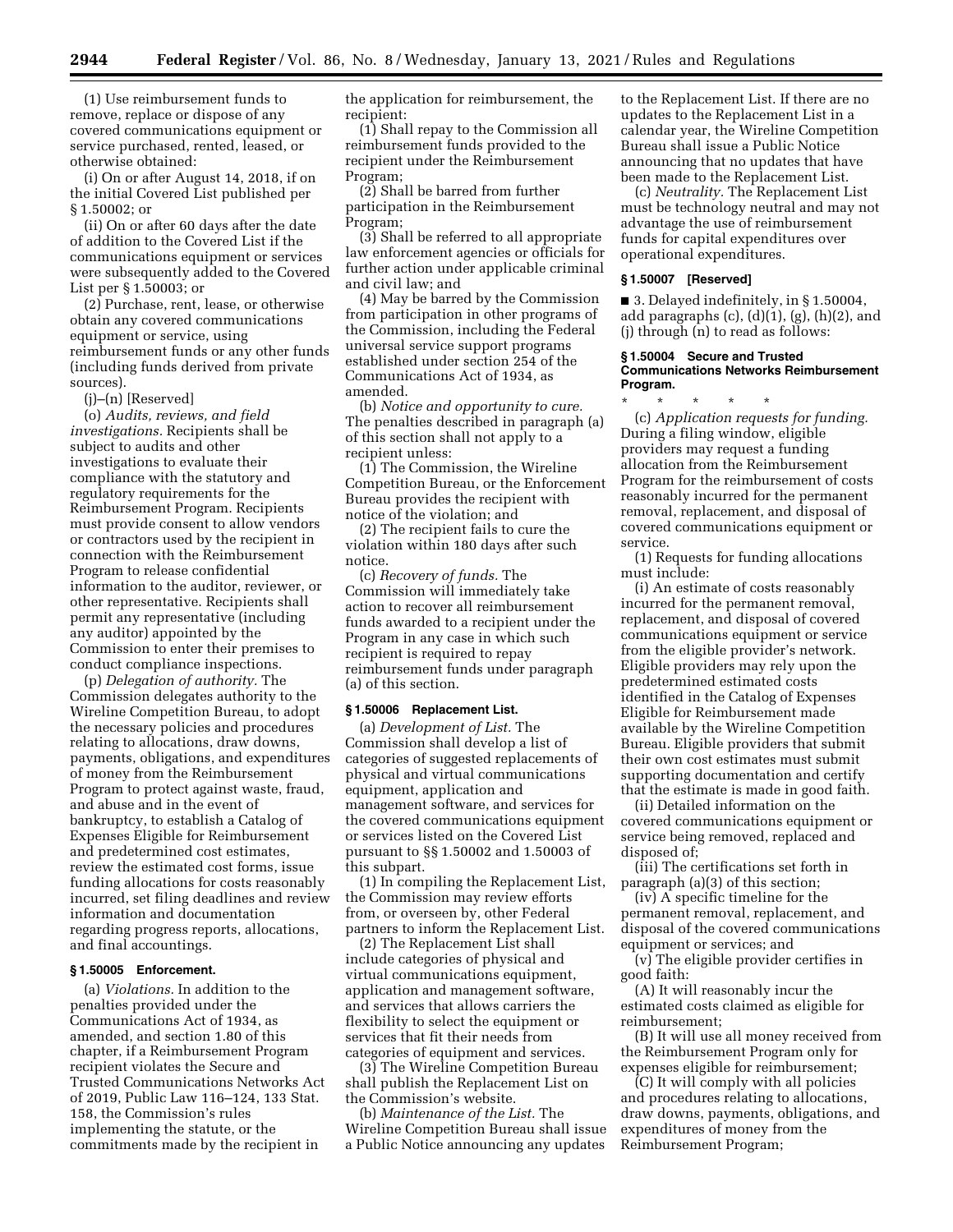(D) It will maintain detailed records, including receipts, of all costs eligible for reimbursement actually incurred for a period of 10 years; and

(E) It will file all required documentation for its expenses.

 $(d) * * * *$ 

(1) If the Wireline Competition Bureau determines that an application is materially deficient (including by lacking an adequate cost estimate or adequate supporting materials), the Wireline Competition Bureau shall provide the applicant a 15-day period to cure the defect before denying the application. If the cure period would extend beyond the deadline under this paragraph (d) for approving or denying the application, such deadline shall be extended through the end of the cure period.

\* \* \* \* \*

(g) *Funding disbursements.* Following the approval and issuance by the Wireline Competition Bureau of a funding allocation, a Reimbursement Program recipient may file a reimbursement claim request for the draw down disbursement of funds from the recipient's funding allocation. The recipient must show in the reimbursement claim actual expenses reasonably incurred for the removal, replacement, and disposal of covered communications equipment or service. The Wireline Competition Bureau will review and grant or deny reimbursement claims for actual costs reasonably incurred.

(1) *Initial reimbursement claim.*  Within one year of the approval of its Reimbursement Program application, a recipient must file at least one reimbursement claim. Failure to file a reimbursement claim within the oneyear period will result in the reclamation of all allocated funding from the Reimbursement Program recipient and revert to the Reimbursement Program fund for potential allocation to other Reimbursement Program participants.

(2) *Reimbursement claim deadline.*  All reimbursement claims must be filed by the Reimbursement Program recipient within 120 days of expiration of the removal, replacement and disposal term. Following the expiration of the reimbursement claim deadline, any remaining and unclaimed funding allocated to the Reimbursement Program recipient will automatically be reclaimed and revert to the Reimbursement Program fund for potential allocation to other Reimbursement Program participants.

(3) *Extension of reimbursement claim deadline.* A Reimbursement Program

recipient may request a single extension of the reimbursement claim deadline by no later than the deadline discussed in paragraph (g)(2). The Wireline Competition Bureau shall grant any timely filed extension request of the reimbursement claim filing deadline for no more than 120 days. (h) \* \* \*

(2) *Individual extensions.* Prior to the expiration of the removal, replacement and disposal term, a Reimbursement Program recipient may petition the Wireline Competition Bureau for an extension of the term. The Wireline Competition Bureau may grant an extension for up to six months after finding, that due to no fault of such recipient, such recipient is unable to complete the permanent removal, replacement, and disposal by the end of the term. The Wireline Competition Bureau may grant more than one extension request to a recipient if circumstances warrant.

\* \* \* \* \* (j) *Disposal requirements.*  Reimbursement Program recipients must dispose of the covered communications equipment or service in a manner to prevent the equipment or service from being used in the networks of other providers of advanced communications service. The disposal must result in the destruction of the covered communications equipment or service, making the covered communications equipment or service inoperable permanently. Reimbursement Program recipients must retain documentation demonstrating compliance with this requirement.

(k) *Status updates.* Reimbursement Program recipients must file a status update with the Commission once every 90 days beginning on the date on which the Wireline Competition Bureau approves the recipient's application for reimbursement and until the recipient has filed the final certification.

(1) Status updates must include:

(i) Efforts undertaken, and challenges encountered, in permanently removing, replacing, and disposing of the covered communications equipment or service;

(ii) The availability of replacement equipment in the marketplace;

(iii) Whether the recipient has fully complied with (or is in the process of complying with) all requirements of the Reimbursement Program;

(iv) Whether the recipient has fully complied with (or is in the process of complying with) the commitments made in the recipient's application;

(v) Whether the recipient has permanently removed from its

communications network, replaced, and disposed of (or is in the process of permanently removing, replacing, and disposing of) all covered communications equipment or services that were in the recipient's network as of the date of the submission of the recipient's application; and

(vi) Whether the recipient has fully complied with (or is in the process of complying with) the timeline submitted by the recipient as required by paragraph (c)(1)(iv) of this section.

(2) The Wireline Competition Bureau will publicly post on the Commission's website the status update filings within 30 days of submission.

(3) Within 180 days of completing the funding allocation stage provided for in paragraph (e), the Wireline Competition Bureau shall prepare a report for Congress providing an update on the Commission's implementation efforts and the work by recipients to permanently remove, replace, and dispose of covered communications equipment and service from their networks.

(l) *Spending reports.* Within 10 days after the end of January and July, Reimbursement Program recipients must file reports with the Commission regarding how reimbursement funds have been spent, including detailed accounting of the covered communications equipment or service permanently removed and disposed of, and the replacement equipment or service purchased, rented, leased, or otherwise obtained, using reimbursement funds.

(1) This requirement applies starting with the recipient's initial receipt of disbursement funds per paragraph (g) of this section and terminates once the recipient has filed a final spending report. certification.

(2) Following the filing of its final certification per paragraph (m) of this section, certifying that the recipient has completed the removal, replacement, and disposal process, the recipient must file a final spending report showing the expenditure of all funds received as compared to estimated costs identified in its application for funding.

(3) The Wireline Competition Bureau will make versions of the spending reports available on the Commission's website subject to confidentiality concerns consistent with the Commission's rules.

(m) *Final certification.* Within 10 days following the expiration of the removal, replacement, and disposal term, Reimbursement Program recipient shall file a final certification with the Commission.